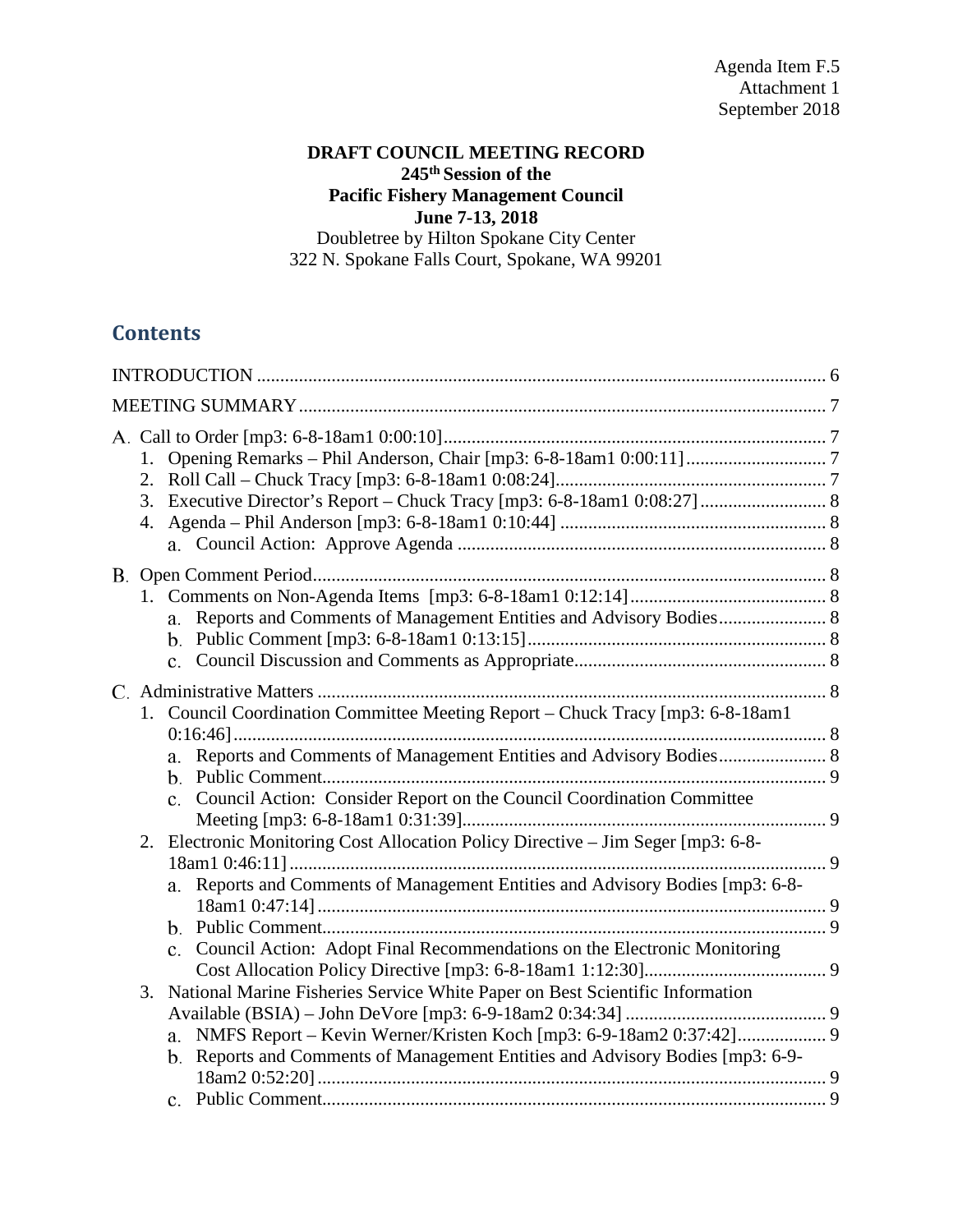|    | d. Council Action: Review and Comment on the NMFS BSIA White Paper [mp3:                   |
|----|--------------------------------------------------------------------------------------------|
|    |                                                                                            |
|    | 4. Research and Data Needs Document - Preliminary Draft - John DeVore [mp3: 6-9-           |
|    |                                                                                            |
|    | Reports and Comments of Management Entities and Advisory Bodies [mp3: 6-9-<br>a.           |
|    |                                                                                            |
|    | c. Council Action: Adopt an Updated Research and Data Needs Document for                   |
|    |                                                                                            |
|    | 5. Reducing Regulation and Controlling Regulatory Costs - Mike Burner [mp3: 6-9-           |
|    |                                                                                            |
|    | a. Reports and Comments of Management Entities and Advisory Bodies [mp3: 6-9-              |
|    |                                                                                            |
|    |                                                                                            |
|    | Council Action: Adopt Final Recommendations for Potential Regulatory Reform<br>$c_{\cdot}$ |
|    |                                                                                            |
|    |                                                                                            |
|    | a.                                                                                         |
|    | b. Reports and Comments of Management Entities and Advisory Bodies 11                      |
|    |                                                                                            |
|    | d. Council Action: Consider Legislative Committee Report and Recommendations               |
|    |                                                                                            |
|    | 7. Federal Fishery Permit Citizenship Requirements - Scoping - Kit Dahl [mp3: 6-12-        |
|    | Reports and Comments of Management Entities and Advisory Bodies [mp3: 6-                   |
|    | a.                                                                                         |
|    |                                                                                            |
|    | Council Action: Review Existing Federal Fishery Permit Citizenship<br>$c_{\cdot}$          |
|    | Requirements and Scope Regulatory Changes [mp3: 6-12-18am3 0:56:30] and                    |
|    |                                                                                            |
|    |                                                                                            |
|    | a. Report of the Budget Committee - Dorothy Lowman [mp3: 6-12-18pm2]                       |
|    |                                                                                            |
|    | Reports and Comments of Management Entities and Advisory Bodies 12<br>b.                   |
|    | c.                                                                                         |
|    | d. Council Action: Consider Budget Committee Report and Recommendations                    |
|    |                                                                                            |
| 9. | Approval of Council Meeting Record – Phil Anderson [mp3: 6-13-18am1 1:52:43] 13            |
|    | a. Council Action: Approve Previous Council Meeting Record [mp3: 6-13-18am1]               |
|    |                                                                                            |
|    | 10. Membership Appointments and Council Operating Procedures - Mike Burner [mp3:           |
|    | Reports and Comments of Management Entities and Advisory Bodies 13                         |
|    | a.                                                                                         |
|    |                                                                                            |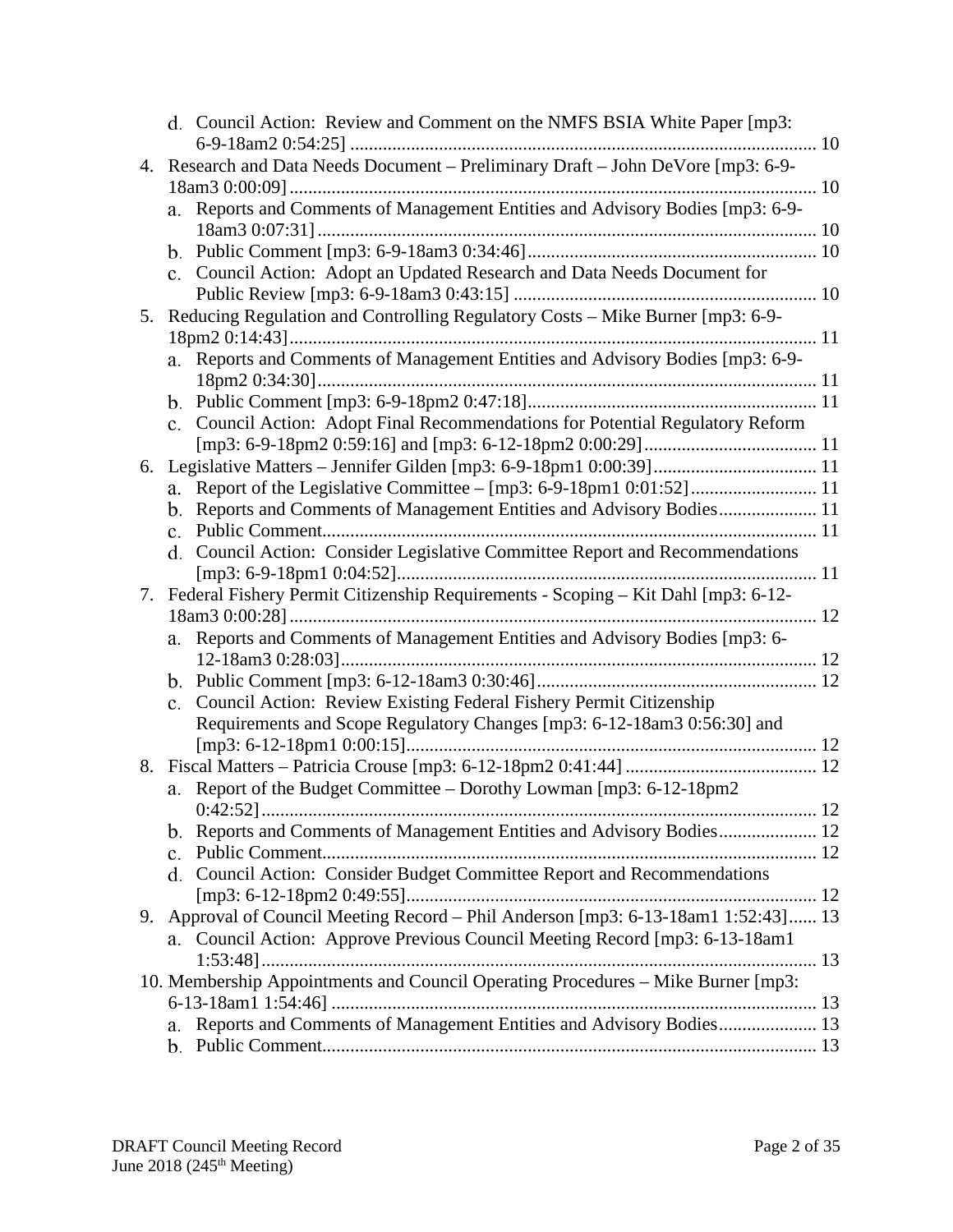|    | c. Council Action: Consider Appointments to Council Committees and Advisory<br>Bodies; Adopt Changes to Council Operating Procedures [mp3: 6-13-18am1 |  |
|----|-------------------------------------------------------------------------------------------------------------------------------------------------------|--|
|    |                                                                                                                                                       |  |
|    | 11. Future Council Meeting Agenda and Workload Planning - Chuck Tracy [mp3: 6-13-                                                                     |  |
|    | a. Reports and Comments of Management Entities and Advisory Bodies [mp3: 6-                                                                           |  |
|    |                                                                                                                                                       |  |
|    |                                                                                                                                                       |  |
|    | c. Council Action: Discussion and Guidance on Future Meeting Agenda and                                                                               |  |
|    |                                                                                                                                                       |  |
|    |                                                                                                                                                       |  |
|    | 1. Current Habitat Issues - Jennifer Gilden [mp3: 6-8-18am2 0:00:11]  15                                                                              |  |
|    | Report of the Habitat Committee - Eric Wilkins [mp3: 6-8-18am2 0:00:51] 15<br>a.                                                                      |  |
|    | b. Reports and Comments of Management Entities and Advisory Bodies 15                                                                                 |  |
|    |                                                                                                                                                       |  |
|    | d. Council Action: Consider Habitat Committee Report and Recommendations                                                                              |  |
|    |                                                                                                                                                       |  |
|    |                                                                                                                                                       |  |
|    | 1. National Marine Fisheries Service Report - Todd Phillips [mp3: 6-8-18pm1 0:00:26]15                                                                |  |
|    | a.                                                                                                                                                    |  |
|    | b.                                                                                                                                                    |  |
|    | Reports and Comments of Management Entities and Advisory Bodies 16<br>c.                                                                              |  |
|    |                                                                                                                                                       |  |
| 2. | New and Continuing Exempted Fishing Permit Approval for 2019-2020 - Jim Seger                                                                         |  |
|    |                                                                                                                                                       |  |
|    | a. Reports and Comments of Management Entities and Advisory Bodies [mp3: 6-8-                                                                         |  |
|    |                                                                                                                                                       |  |
|    |                                                                                                                                                       |  |
|    | c. Council Action: Adopt Final Recommendations for New EFPs and Continuing                                                                            |  |
|    |                                                                                                                                                       |  |
| 3. | Final Action on Stock Assessment Plans and Terms of Reference (TOR) for                                                                               |  |
|    | Groundfish and Coastal Pelagic Species - John DeVore [mp3: 6-9-18am1 0:02:18] 17                                                                      |  |
|    | Reports and Comments of Management Entities and Advisory Bodies [mp3: 6-9-<br>a.                                                                      |  |
|    |                                                                                                                                                       |  |
|    | c. Council Action: Adopt Final List and Schedule of Groundfish Stocks for                                                                             |  |
|    | Assessment in 2019, the Stock Assessment and Methodology Review TOR for                                                                               |  |
|    | Groundfish and Coastal Pelagic Species, and the Rebuilding TOR for Overfished                                                                         |  |
|    | Groundfish Stocks [mp3: 6-9-18am1 1:15:13] and [mp3: 6-9-18am2 0:00:10] 18                                                                            |  |
|    | 4. Final Action to Adopt Management Measures for 2019-2020 Fisheries - John                                                                           |  |
|    |                                                                                                                                                       |  |
|    | Reports and Comments of Management Entities and Advisory Bodies [mp3: 6-<br>a.                                                                        |  |
|    |                                                                                                                                                       |  |
|    |                                                                                                                                                       |  |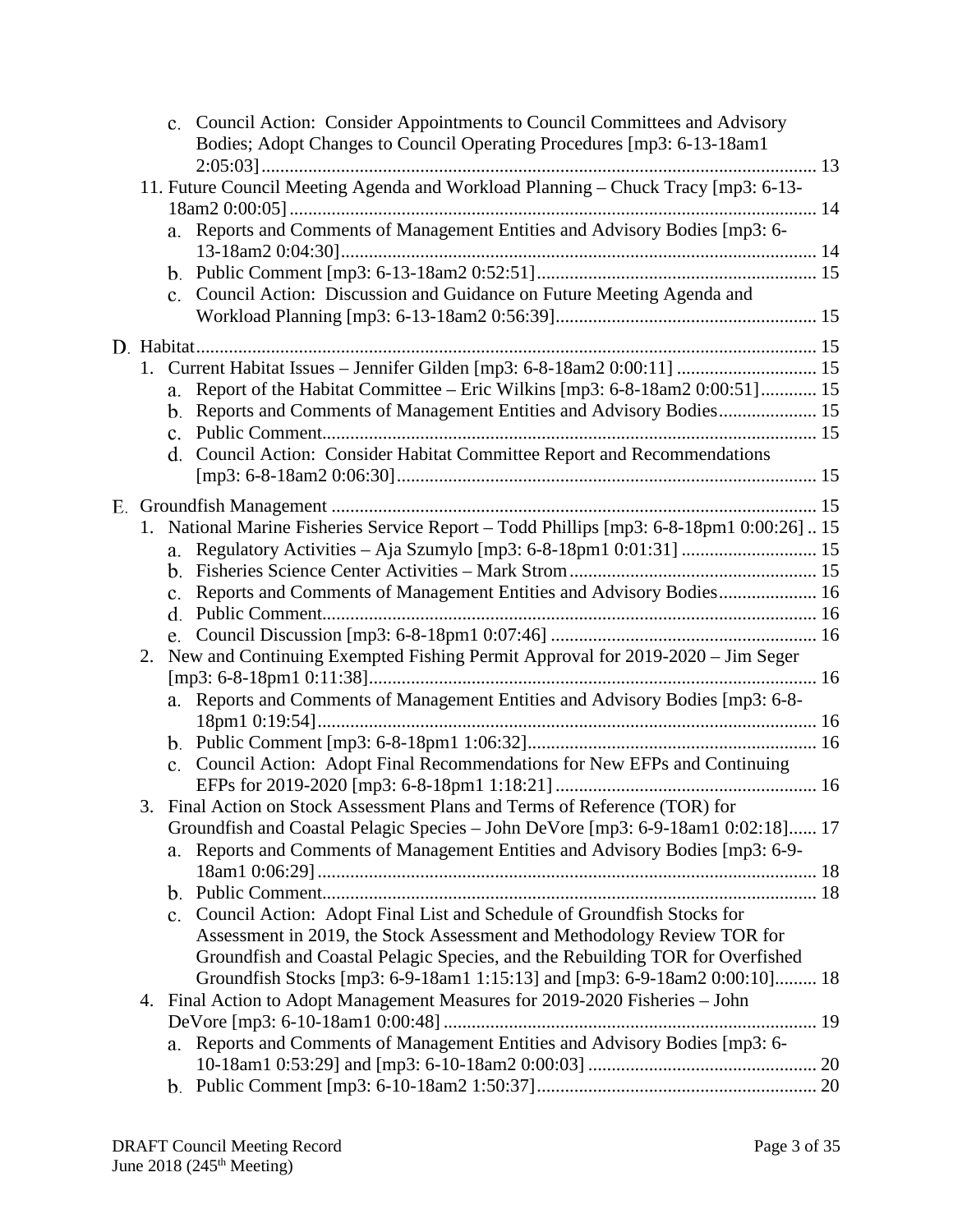|    | c. Council Action: Adopt Final Rebuilding Plan Revisions and Harvest<br>Specifications for Yelloweye Rockfish and Final Preferred Management<br>Measures for 2019-2020 Fisheries [mp3: 6-10-18pm1 0:01:04] and [mp3: 6-12-                         |  |
|----|----------------------------------------------------------------------------------------------------------------------------------------------------------------------------------------------------------------------------------------------------|--|
| 5. | Inseason Adjustments - Final Action - John DeVore [mp3: 6-13-18am1 0:01:41]  23<br>a. Reports and Comments of Management Entities and Advisory Bodies[mp3: 6-                                                                                      |  |
|    | Council Action: Adopt Final Inseason Adjustments for 2018 as Necessary to<br>$c_{\cdot}$<br>Achieve but Not Exceed Annual Catch Limits and Other Management                                                                                        |  |
|    |                                                                                                                                                                                                                                                    |  |
|    | 1. Live Bait Fishery Allowance Amendment Scoping - Kerry Griffin [mp3: 6-9-18pm1                                                                                                                                                                   |  |
|    | Reports and Comments of Management Entities and Advisory Bodies [mp3: 6-9-<br>а.                                                                                                                                                                   |  |
|    |                                                                                                                                                                                                                                                    |  |
|    | Council Action – Consider a Fishery Management Plan Amendment for the Live<br>$\mathbf{c}$ .<br>Bait Fishery Allowance and Adopt a Purpose and Need Statement and Process<br>Schedule, as Appropriate [mp3: 6-9-18pm1 1:25:02] and [mp3: 6-9-18pm2 |  |
|    |                                                                                                                                                                                                                                                    |  |
|    |                                                                                                                                                                                                                                                    |  |
|    | 1. National Marine Fisheries Service Report - Kit Dahl [mp3: 6-10-18pm1 0:30:54]  24                                                                                                                                                               |  |
|    | a. Regulatory Activities - Heidi Taylor [mp3: 6-10-18pm1 0:40:15] 24                                                                                                                                                                               |  |
|    |                                                                                                                                                                                                                                                    |  |
|    | Reports and Comments of Management Entities and Advisory Bodies [mp3: 6-<br>$\mathbf{c}$ .                                                                                                                                                         |  |
|    |                                                                                                                                                                                                                                                    |  |
|    |                                                                                                                                                                                                                                                    |  |
| 2. | Recommendations for International Management Activities - Kit Dahl [mp3: 6-10-                                                                                                                                                                     |  |
|    | a. Bluefin and Albacore Tuna Management Strategy Evaluation Updates - Gerard                                                                                                                                                                       |  |
|    | b. Report on the Western and Central Pacific Fisheries Commission Annual                                                                                                                                                                           |  |
|    |                                                                                                                                                                                                                                                    |  |
|    | c. Reports and Comments of Management Entities and Advisory Bodies [mp3: 6-                                                                                                                                                                        |  |
|    |                                                                                                                                                                                                                                                    |  |
|    |                                                                                                                                                                                                                                                    |  |
|    | Council Action: Provide Recommendations on U.S. Positions at Upcoming<br>e.                                                                                                                                                                        |  |
|    | Meetings of the Western and Central Pacific Commission's Northern Committee<br>and Inter-American Tropical Tuna Commission, as Appropriate. Provide Advice                                                                                         |  |
|    | on the Ongoing Development of Management Strategy Evaluation for North                                                                                                                                                                             |  |
|    |                                                                                                                                                                                                                                                    |  |
| 3. | Drift Gillnet (DGN) Performance Metrics - Kit Dahl [mp3: 6-11-18am1 0:01:21]  26                                                                                                                                                                   |  |
|    | Reports and Comments of Management Entities and Advisory Bodies [mp3: 6-<br>a.                                                                                                                                                                     |  |
|    |                                                                                                                                                                                                                                                    |  |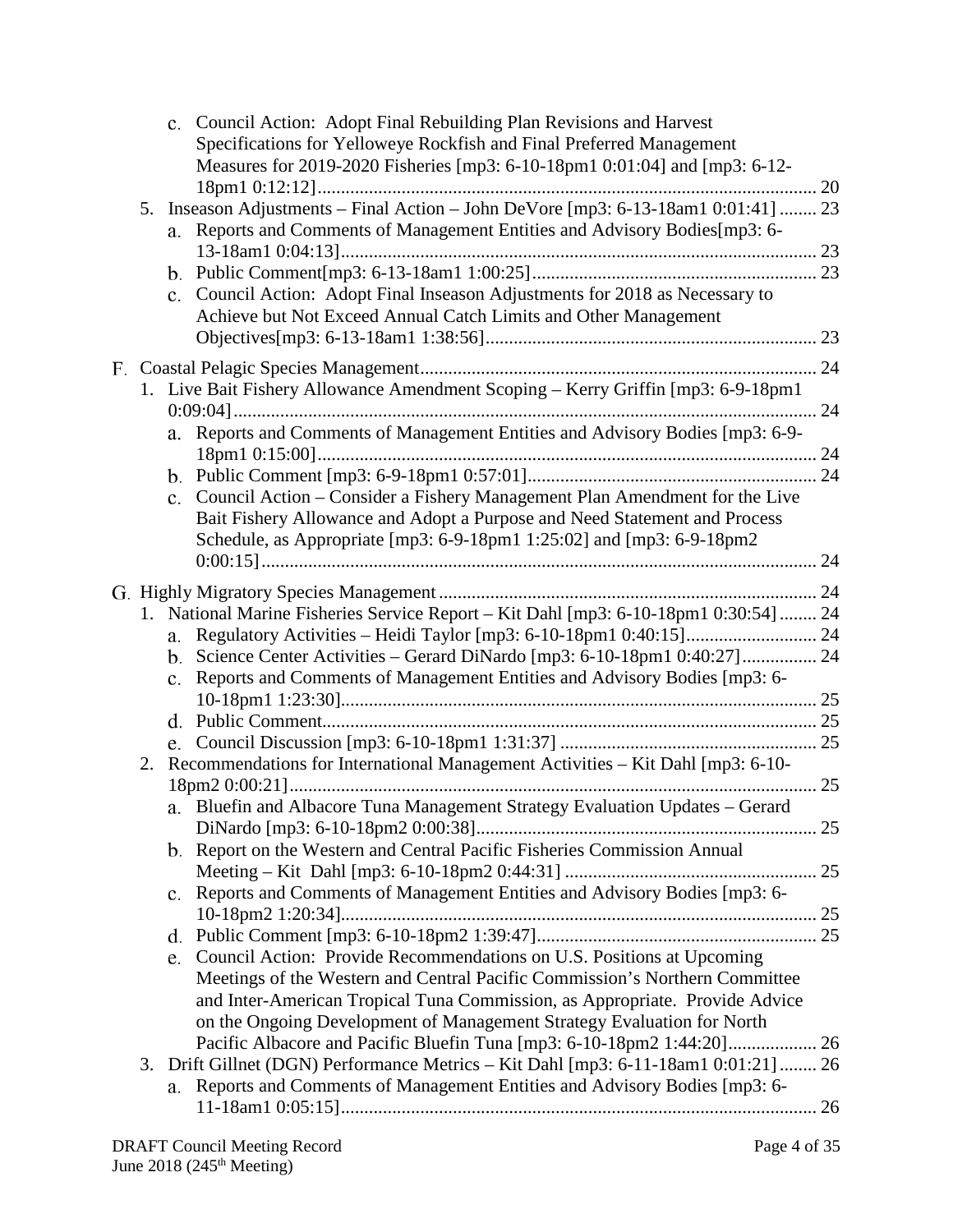|    | c. Council Action: Consider Metrics and Recommend Mitigation Measures, as         |    |
|----|-----------------------------------------------------------------------------------|----|
|    |                                                                                   |    |
|    | 4. Update on Existing Deep-Set Buoy Gear (DSBG) Exempted Fishing Permits - Kit    |    |
|    |                                                                                   |    |
|    | a. Reports and Comments of Management Entities and Advisory Bodies [mp3: 6-       |    |
|    |                                                                                   |    |
|    |                                                                                   |    |
|    |                                                                                   |    |
| 5. | Deep-Set Buoy Gear Authorization - Final Range of Alternatives and Preliminary    |    |
|    | Preferred Alternatives for Number of Limited Entry Permits - Kit Dahl [mp3: 6-11- |    |
|    |                                                                                   |    |
|    | a. Reports and Comments of Management Entities and Advisory Bodies [mp3: 6-       |    |
|    |                                                                                   |    |
|    |                                                                                   |    |
|    | c. Council Action: Confirm a Range of Alternatives and Adopt a Preliminary        |    |
|    | Preferred Alternative for the Number of Permits to be Issued Under a Deep-Set     |    |
|    | Buoy Gear Limited Entry Program, if Possible [mp3: 6-11-18pm1 0:00:17] 28         |    |
| 6. | Preliminary Review of New Non-Deep-Set Buoy Gear Exempted Fishing Permit          |    |
|    | Applications and Resubmission of Previous Deep-Set Buoy Gear Applications – Kit   |    |
|    |                                                                                   | 28 |
|    | a. Reports and Comments of Management Entities and Advisory Bodies [mp3: 6-       |    |
|    |                                                                                   |    |
|    |                                                                                   |    |
|    | Council Action: Preliminary Approve New Non-DSBG EFPs for Public Review<br>c.     |    |
|    | and Adopt Final Recommendations on Resubmitted DSBG Applications [mp3:            |    |
|    |                                                                                   | 29 |
| 7. | Swordfish Management Project Planning and Observer Coverage - Kit Dahl [mp3:      |    |
|    |                                                                                   | 29 |
|    | a. Reports and Comments of Management Entities and Advisory Bodies [mp3: 6-       |    |
|    |                                                                                   |    |
|    |                                                                                   |    |
|    | Council Action: Provide Guidance on Swordfish Management Project Planning,        |    |
|    | Review and Potentially Modify the Range of Alternatives for Increased DGN         |    |
|    | Monitoring and Adopt a Preliminary Preferred Alternative, if Possible [mp3: 6-    |    |
|    |                                                                                   |    |
|    |                                                                                   |    |
|    |                                                                                   |    |
|    |                                                                                   |    |
|    |                                                                                   |    |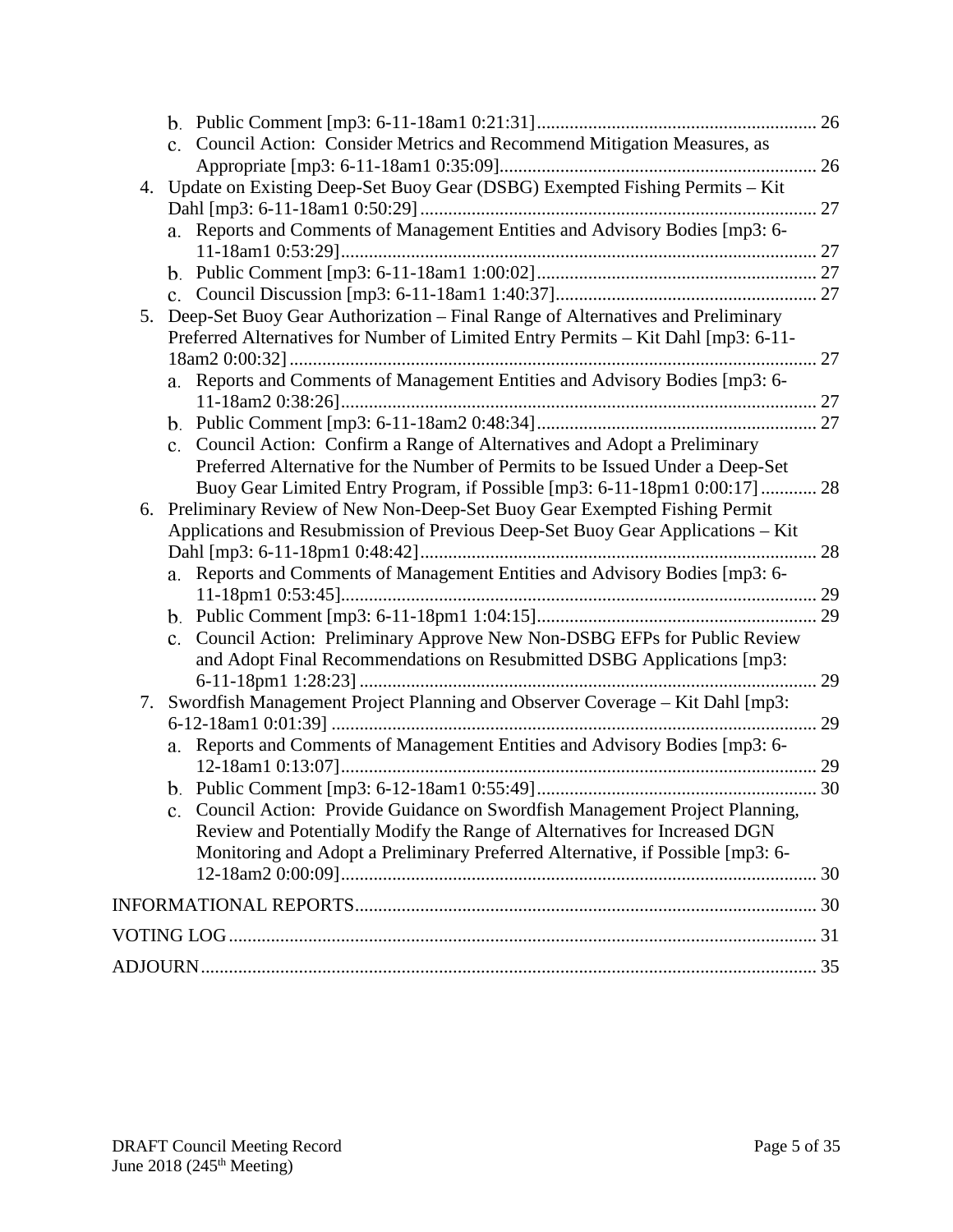## <span id="page-5-0"></span>**INTRODUCTION**

This document contains or identifies the various elements, documents, and sources comprising the complete and official record of Council meeting discussions and actions. In addition to the Meeting Summary, which follows this introductory section (see #7 below), it includes information or references that serve as the functional detailed minutes for this Council meeting as required by §302(i)(2)(E) of the Magnuson-Stevens Act. The full record is maintained at the Council office, is available on the Council website [\(http://www.pcouncil.org/\)](http://www.pcouncil.org/) or upon request from the Council office, and consists of the following:

- 1. **Meeting Notice and Proposed Agenda** These documents are available on the Council Website prior to and following each meeting at<http://www.pcouncil.org/>.
- 2. **Attendance Records** These documents are available for the Council meeting and each advisory body meeting by request from the Council office.
- 3. **All Documents, Reports, and Presentations for Council Consideration** These items include (1) all documents produced or received for the meeting briefing book, validated by a label assigned by the Council Secretariat and distributed to Council Members; (2) written public comments received at the Council meeting in accordance with agenda labeling requirements; and (3) electronic material or handout materials used in presentations to Council Members during the open session. They are available from links in the Meeting Summary of this document or at [http://www.pcouncil.org/council-operations/council-meetings/past](http://www.pcouncil.org/council-operations/council-meetings/past-meetings/)[meetings/.](http://www.pcouncil.org/council-operations/council-meetings/past-meetings/)
- 4. **Council Decisions Summary Document –** This document is distributed shortly after each Council meeting. It provides very brief descriptions of most key Council decisions and is available at<http://www.pcouncil.org/resources/archives/council-meeting-decisions/> and also provided by agenda item in the Meeting Summary of this document.
- 5. **Draft or Final Decision Documents Finalized after the Council Meeting** Documents such as Environmental Impact Statements or Environmental Assessments are available on the Council website as they are completed.
- 6. **Gavel-to-Gavel Audio Recordings** These recordings contain the testimony, presentations, discussions, and actions occurring at the meeting and are labeled by date and time (e.g., 04- 11-15am1) and have been annotated as to the time on the recording for the start of each agenda line item to help facilitate review. The recordings may be accessed from the links contained within the Meeting Summary of this document or at [http://www.pcouncil.org/council](http://www.pcouncil.org/council-operations/council-meetings/past-meetings/)[operations/council-meetings/past-meetings/.](http://www.pcouncil.org/council-operations/council-meetings/past-meetings/)
- 7. **Meeting Summary** (immediately follows this section) The Meeting Summary lists, in agenda item order, the briefing book documents, reports, presentations, and Council motions and actions, including a brief summary from the Council Decisions Summary Document for each agenda item. It constitutes the meeting record formally approved by the Council. The agenda heading for each agenda item, and most listed documents, serve as internet links to the actual briefing book documents. Internet links in brackets (e.g.,[\[mp3: 11-11-14pm1](ftp://ftp.pcouncil.org/pub/R1411_November_2014_Recordings/11-14-14pm1Copy.mp3) @01:21:15]) refer to the audio recording and elapsed time on the recording at which the agenda item was initiated. Links to the audio recordings are annotated by agenda item and may also be accessed at [http://www.pcouncil.org/council-operations/council-meetings/past-meetings/.](http://www.pcouncil.org/council-operations/council-meetings/past-meetings/)
- 8. **Voting Log –** The voting log lists, in Agenda order, the summarized Council motions and actions for each agenda item that took place during the meeting.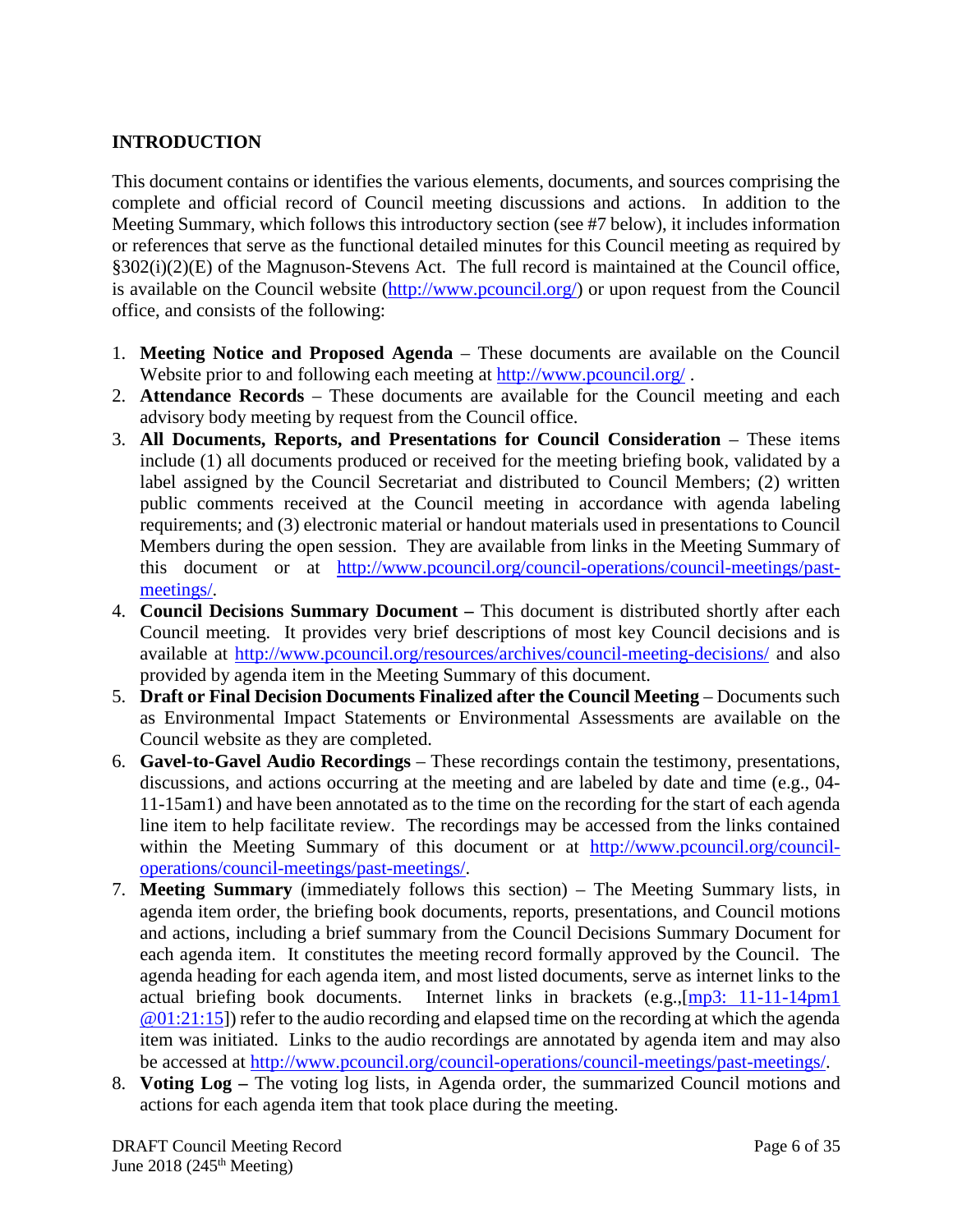### <span id="page-6-0"></span>**MEETING SUMMARY**

### <span id="page-6-1"></span>**Call to Order [\[mp3: 6-8-18am1](ftp://ftp.pcouncil.org/pub/R1806_June_2018_Recordings/6-8-18am1Copy.mp3) 0:00:10]**

### **1. Opening Remarks – Phil Anderson, Chair [\[mp3: 6-8-18am1](ftp://ftp.pcouncil.org/pub/R1806_June_2018_Recordings/6-8-18am1Copy.mp3) 0:00:11]**

<span id="page-6-2"></span>Mr. Phil Anderson, Council Chair, called the 245<sup>th</sup> meeting of the Pacific Fishery Management Council (Council) to order at 9:30 a.m. on June 8, 2018. A closed session was held before this open session to discuss litigation and personnel matters.

## <span id="page-6-3"></span>**2. Roll Call – Chuck Tracy [\[mp3: 6-8-18am1](ftp://ftp.pcouncil.org/pub/R1806_June_2018_Recordings/6-8-18am1Copy.mp3) 0:08:24] Council Members present during the meeting week**:

| <b>National Marine Fisheries Service:</b> | Mr. Frank Lockhart, designee<br>Mr. Ryan Wulff, designee  |  |  |  |  |
|-------------------------------------------|-----------------------------------------------------------|--|--|--|--|
|                                           | Ms. Heidi Taylor, designee                                |  |  |  |  |
|                                           | Ms. Kelly Ames, designee                                  |  |  |  |  |
|                                           | Ms. Aja Szumylo, designee                                 |  |  |  |  |
| <b>Washington State Official:</b>         | Ms. Michele Culver, designee                              |  |  |  |  |
|                                           | Mr. Corey Niles, designee                                 |  |  |  |  |
| <b>Washington Obligatory:</b>             | Mr. Rich Lincoln                                          |  |  |  |  |
| Oregon State Official:                    | Mr. Troy Buell, designee                                  |  |  |  |  |
|                                           | Ms. Maggie Sommer, designee                               |  |  |  |  |
| Oregon Obligatory:                        | Ms. Dorothy Lowman                                        |  |  |  |  |
| California State Official:                | Ms. Briana Brady, designee                                |  |  |  |  |
|                                           | Ms. Marci Yaremko, designee                               |  |  |  |  |
|                                           | Mr. John Ugoretz, designee                                |  |  |  |  |
|                                           | Ms. Joanna Grebel, designee                               |  |  |  |  |
| California Obligatory:                    | Mr. David Crabbe, Vice-Chair                              |  |  |  |  |
| Idaho State Official:                     | Mr. Peter Hassemer, designee                              |  |  |  |  |
| Idaho Obligatory:                         | Mr. Herb Pollard                                          |  |  |  |  |
| Tribal Official:                          | Mr. Joseph Oatman                                         |  |  |  |  |
|                                           | Mr. David Sones, designee                                 |  |  |  |  |
| At-Large:                                 | Mr. Phil Anderson, Chair                                  |  |  |  |  |
|                                           | Mr. William L. "Buzz" Brizendine                          |  |  |  |  |
|                                           | Mr. Brad Pettinger                                        |  |  |  |  |
|                                           | Mr. Marc Gorelnik                                         |  |  |  |  |
| <b>Pacific States Marine Fisheries</b>    |                                                           |  |  |  |  |
| Commission:                               | Dr. David Hanson, Parliamentarian, nonvoting designee     |  |  |  |  |
| $\mathbf{H} \cap \mathbf{C}$              | $I$ CDD $\beta$ and $M$ C and $\beta$ and $\beta$ and $I$ |  |  |  |  |

#### **Absent from the Meeting:**

U.S. Coast Guard: LCDR Scott McGrew, nonvoting designee LCDR Jason Brand, nonvoting designee U.S. Fish and Wildlife Service: Mr. Mike Clark, nonvoting designee

Alaska State Official: Mr. Charles Swanton (nonvoting designee) U.S. State Department: Mr. David Hogan, nonvoting designee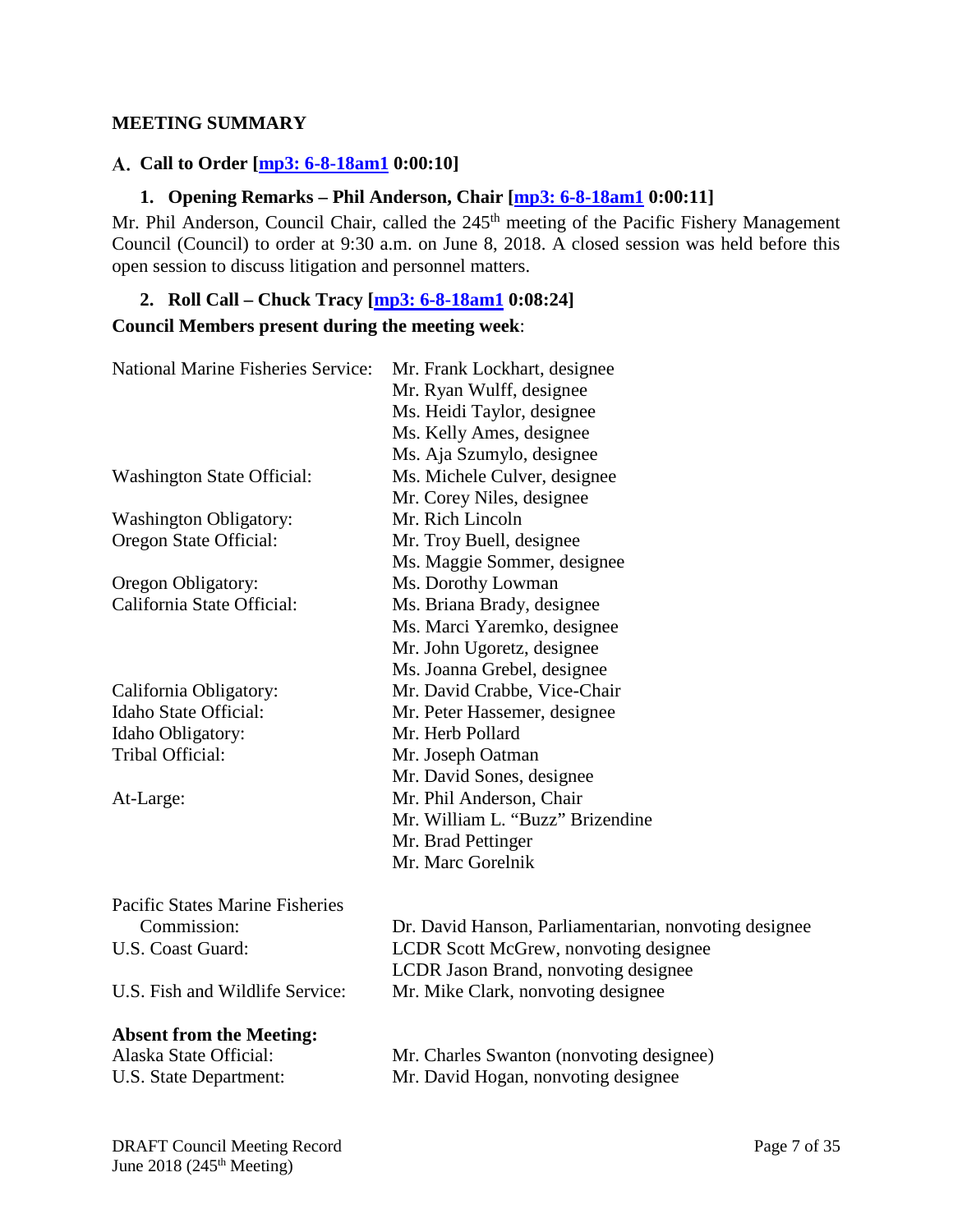## <span id="page-7-0"></span>**3. [Executive Director's Report](https://www.pcouncil.org/wp-content/uploads/2018/05/A3__SitSum_EDsRpt_June2018BB.pdf) – Chuck Tracy [\[mp3: 6-8-18am1](ftp://ftp.pcouncil.org/pub/R1806_June_2018_Recordings/6-8-18am1Copy.mp3) 0:08:27]**

<span id="page-7-1"></span>Mr. Tracy introduced the Informational Reports

### **4. Agenda – Phil Anderson [\[mp3: 6-8-18am1](ftp://ftp.pcouncil.org/pub/R1806_June_2018_Recordings/6-8-18am1Copy.mp3) 0:10:44]**

### **Council Action: Approve Agenda**

<span id="page-7-2"></span>**Motion 1** [\[mp3: 6-8-18am1](ftp://ftp.pcouncil.org/pub/R1806_June_2018_Recordings/6-8-18am1Copy.mp3) 0:11:56]: Adopt [Agenda Item A.4, June 7-13, 2018](https://www.pcouncil.org/wp-content/uploads/2018/05/A4__June2018_DetailedAgenda_JuneBB2018.pdf) Council Meeting [Agenda.](https://www.pcouncil.org/wp-content/uploads/2018/05/A4__June2018_DetailedAgenda_JuneBB2018.pdf)

<span id="page-7-3"></span>Brad Pettinger/Troy Buell (Motion carried unanimously)

### **Open Comment Period**

<span id="page-7-5"></span><span id="page-7-4"></span>**1. [Comments on Non-Agenda Items](https://www.pcouncil.org/wp-content/uploads/2018/05/B1__SitSum_June2018BB.pdf) [\[mp3: 6-8-18am1](ftp://ftp.pcouncil.org/pub/R1806_June_2018_Recordings/6-8-18am1Copy.mp3) 0:12:14]**

### **Reports and Comments of Management Entities and Advisory Bodies**

### **Public Comment [\[mp3: 6-8-18am1](ftp://ftp.pcouncil.org/pub/R1806_June_2018_Recordings/6-8-18am1Copy.mp3) 0:13:15]**

<span id="page-7-6"></span>[Agenda Item B.1.b, Public Comment 1:](https://www.pcouncil.org/wp-content/uploads/2018/05/B1b_PC1-_JUNBB2018.pdf) Comment on the 2018 salmon fishery

[Agenda Item B.1.b, Supplemental Public Comment 2:](https://www.pcouncil.org/wp-content/uploads/2018/06/B1b_Supp_PC2-_JUNBB2018.pdf) Halibut Opener; Restoration of Kings, Silvers and Sockeyes

Jennifer Gilden discussed Marine Resources Education Program regarding Informational Report 6

### **Council Discussion and Comments as Appropriate**

<span id="page-7-7"></span>**Motion**: None

**Staff Summary**: None

### <span id="page-7-8"></span>**Administrative Matters**

<span id="page-7-9"></span>**1. [Council Coordination Committee Meeting Report](https://www.pcouncil.org/wp-content/uploads/2018/05/C1__SitSum_CCC-Update_JUNE2018BB.pdf) – Chuck Tracy [\[mp3: 6-8-18am1](ftp://ftp.pcouncil.org/pub/R1806_June_2018_Recordings/6-8-18am1Copy.mp3) 0:16:46]**

[Agenda Item C.1, Attachment 1:](https://www.pcouncil.org/wp-content/uploads/2018/05/C1_Att1_May2018CCCAgenda_JUNE2018BB.pdf) DRAFT May 22-24, 2018 Council Coordination Committee Meeting, Harrigan Centennial Hall, Sitka, Alaska, Agenda

[Agenda Item C.1, Supplemental Attachment 2:](https://www.pcouncil.org/wp-content/uploads/2018/06/C1_SupAtt2_CCC-EDreport_JUN2018BB.pdf) Executive Director's Report on the Council Coordination Committee Meeting

[Agenda Item C.1, Supplemental Attachment 3:](https://www.pcouncil.org/wp-content/uploads/2018/06/C1_SupAtt3_CCC_DataLetter_JUNE2018BB.pdf) Letter from the CCC to Chris Oliver dated June 5, 2018 re: a report from the Fishing Data Innovation Taskforce

[Agenda Item C.1, Supplemental Attachment 4:](https://www.pcouncil.org/wp-content/uploads/2018/06/C1_SupAtt4_CCC_YoungMSALetter_JUNE2018BB.pdf) Letter from the CCC to The Honorable Don Young, Congressman for All Alaska re: request for the views of the CCC on H.R. 200, the Strengthening Fishing Communities and Increasing Flexibility in Fisheries Management Act

[Agenda Item C.1, Supplemental Attachment 5:](https://www.pcouncil.org/wp-content/uploads/2018/06/C1_SupAtt5_CCC_ResearchLetter_JUNE2018BB.pdf) Letter from the CCC to Chris Oliver re: Research **Priorities** 

<span id="page-7-10"></span>[Agenda Item C.1, Supplemental Attachment 6:](https://www.pcouncil.org/wp-content/uploads/2018/06/C1_SupAtt6_CCC-AquacultureStmt_JUN2018BB.pdf) CCC Consensus Statement on Aquaculture

**Reports and Comments of Management Entities and Advisory Bodies**

None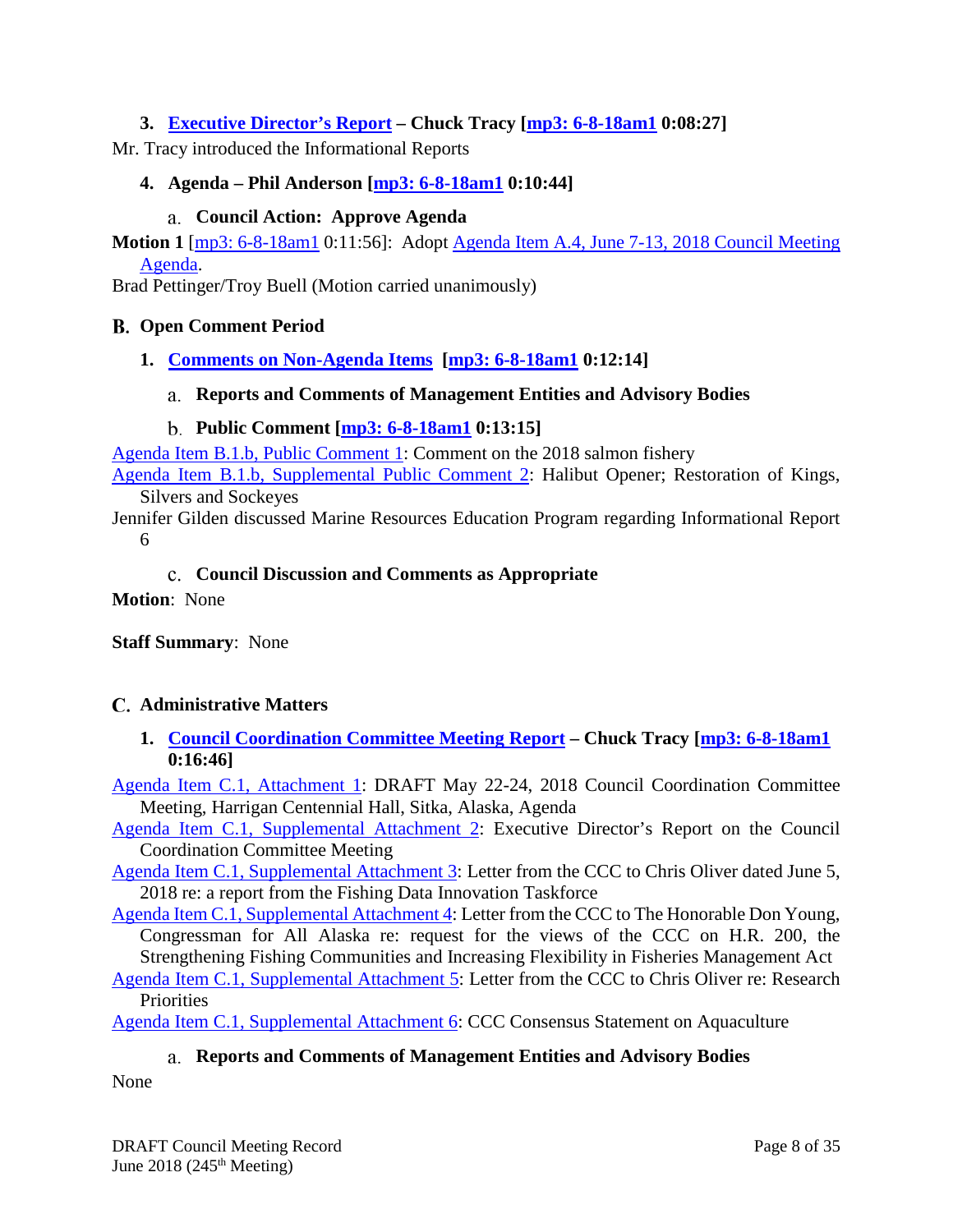**Public Comment**

<span id="page-8-1"></span><span id="page-8-0"></span>None

**Council Action: Consider Report on the Council Coordination Committee Meeting [\[mp3: 6-8-18am1](ftp://ftp.pcouncil.org/pub/R1806_June_2018_Recordings/6-8-18am1Copy.mp3) 0:31:39]**

**Motion**: None

### **Staff Summary**: None

<span id="page-8-2"></span>**2. [Electronic Monitoring Cost Allocation Policy Directive](https://www.pcouncil.org/wp-content/uploads/2018/05/C2__SitSumEM_Cost_Allocation_JUNE2018BB.pdf) – Jim Seger [\[mp3: 6-8-](ftp://ftp.pcouncil.org/pub/R1806_June_2018_Recordings/6-8-18am1Copy.mp3) [18am1](ftp://ftp.pcouncil.org/pub/R1806_June_2018_Recordings/6-8-18am1Copy.mp3) 0:46:11]**

<span id="page-8-3"></span>[Agenda Item C.2, Attachment 1:](https://www.pcouncil.org/wp-content/uploads/2018/05/C2_Att1_Draft-EM-Cost-Alloc-Proc-Dir_JUNE2018BB.pdf) Draft NMFS Procedural Directive on Cost Allocations in Electronic Monitoring Programs for Federally Managed U.S Fisheries

**Reports and Comments of Management Entities and Advisory Bodies [\[mp3: 6-8-](ftp://ftp.pcouncil.org/pub/R1806_June_2018_Recordings/6-8-18am1Copy.mp3) [18am1](ftp://ftp.pcouncil.org/pub/R1806_June_2018_Recordings/6-8-18am1Copy.mp3) 0:47:14]**

<span id="page-8-4"></span>[Agenda Item C.2.a, Supplemental GAP Report 1](https://www.pcouncil.org/wp-content/uploads/2018/06/C2a_Supp_GAP_Rpt1_JUN2018BB.pdf)

**Public Comment**

<span id="page-8-5"></span>None

**Council Action: Adopt Final Recommendations on the Electronic Monitoring Cost Allocation Policy Directive [\[mp3: 6-8-18am1](ftp://ftp.pcouncil.org/pub/R1806_June_2018_Recordings/6-8-18am1Copy.mp3) 1:12:30]**

### **Motion**: None

**Staff Summary**: The Council reviewed the draft [procedural directive on cost allocation in](https://www.pcouncil.org/wp-content/uploads/2018/06/C2a_Supp_GAP_Rpt1_JUN2018BB.pdf)  [electronic monitoring programs](https://www.pcouncil.org/wp-content/uploads/2018/06/C2a_Supp_GAP_Rpt1_JUN2018BB.pdf) and drafted a letter providing comments and requesting additional time for advisory body review and comment on the policy. NMFS stated that it also welcomes comments from other constituents. The Council will finalize its comments at its September 2018 meeting.

<span id="page-8-6"></span>**3. [National Marine Fisheries Service White Paper on Best Scientific Information](https://www.pcouncil.org/wp-content/uploads/2018/05/C3__SitSum_BSIA_June2018BB.pdf)  [Available \(BSIA\)](https://www.pcouncil.org/wp-content/uploads/2018/05/C3__SitSum_BSIA_June2018BB.pdf) – John DeVore [\[mp3: 6-9-18am2](ftp://ftp.pcouncil.org/pub/R1806_June_2018_Recordings/6-9-18am2Copy.mp3) 0:34:34]**

[Agenda Item C.3, Attachment 1:](https://www.pcouncil.org/wp-content/uploads/2018/05/C3_Att1_BSIA_WhitePaper_June2018BB.pdf) Framework for Determining that Stock Status Determinations and Harvest Specifications are Based on the Best Scientific Information Available

**NMFS Report – Kevin Werner/Kristen Koch [\[mp3: 6-9-18am2](ftp://ftp.pcouncil.org/pub/R1806_June_2018_Recordings/6-9-18am2Copy.mp3) 0:37:42]**

<span id="page-8-8"></span><span id="page-8-7"></span>[Agenda Item C.3.a, Supplemental NMFS Science Centers Presentation 1:](https://www.pcouncil.org/wp-content/uploads/2018/06/C3a_Supp_NMFS_SciCntrs_Presentation1_Koch_Werner_BSIA_NMFS_JUNEBB2018.pdf) BSIA Guidance Update (*Koch/Werner*)

**Reports and Comments of Management Entities and Advisory Bodies [\[mp3: 6-9-](ftp://ftp.pcouncil.org/pub/R1806_June_2018_Recordings/6-9-18am2Copy.mp3) [18am2](ftp://ftp.pcouncil.org/pub/R1806_June_2018_Recordings/6-9-18am2Copy.mp3) 0:52:20]**

<span id="page-8-9"></span>[Agenda Item C.3.b, Supplemental SSC Report 1](https://www.pcouncil.org/wp-content/uploads/2018/06/C3b_Supp_SSC_Rpt1_BSIA_June2018BB.pdf)

### **Public Comment**

None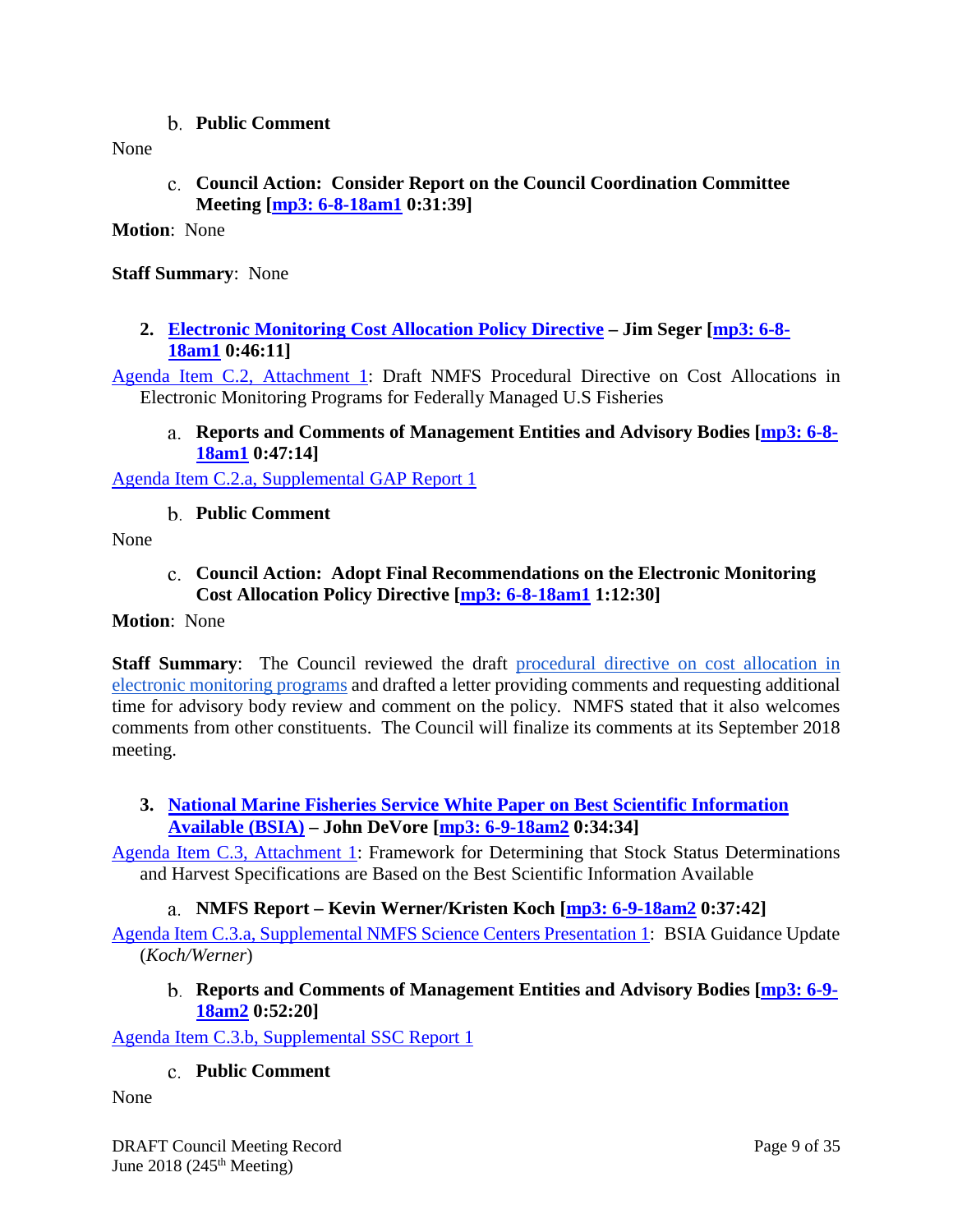### **Council Action: Review and Comment on the NMFS BSIA White Paper [\[mp3:](ftp://ftp.pcouncil.org/pub/R1806_June_2018_Recordings/6-9-18am2Copy.mp3)  [6-9-18am2](ftp://ftp.pcouncil.org/pub/R1806_June_2018_Recordings/6-9-18am2Copy.mp3) 0:54:25]**

### <span id="page-9-0"></span>**Motion**: None

**Staff Summary:** The Council was briefed on a [draft white paper](https://www.pcouncil.org/wp-content/uploads/2018/05/C3_Att1_BSIA_WhitePaper_June2018BB.pdf) from NMFS on a proposed national policy on determining best science information available (BSIA) for stock assessments, establishing reference points, and making status determinations. The Council reiterated concerns with potential delays in NMFS BSIA determinations, especially where analyses are used immediately to inform Council management decisions. The Council also recommended that the NMFS representative who is present during Scientific and Statistical Committee (SSC) deliberations not be a member of the SSC. Finally, the Council requested clarification on how BSIA determinations will be made in the various international processes where assessments and scientific analyses used in Council decision-making are developed in international fora. The Council will send a comment letter to NMFS with their comments and concerns this summer.

### <span id="page-9-1"></span>**4. [Research and Data Needs Document –](https://www.pcouncil.org/wp-content/uploads/2018/05/C4__SitSum_RD2018_June2018BB.pdf) Preliminary Draft – John DeVore [\[mp3: 6-9-](ftp://ftp.pcouncil.org/pub/R1806_June_2018_Recordings/6-9-18am3Copy.mp3) [18am3](ftp://ftp.pcouncil.org/pub/R1806_June_2018_Recordings/6-9-18am3Copy.mp3) 0:00:09]**

<span id="page-9-2"></span>[Agenda Item C.4, Attachment 1:](https://www.pcouncil.org/wp-content/uploads/2018/05/C4_Att1_RD_Needs_May2018_June2018BB_electronic_only.pdf) Draft 2018 Research and Data Needs (*Electronic Only*)

**Reports and Comments of Management Entities and Advisory Bodies [\[mp3: 6-9-](ftp://ftp.pcouncil.org/pub/R1806_June_2018_Recordings/6-9-18am3Copy.mp3) [18am3](ftp://ftp.pcouncil.org/pub/R1806_June_2018_Recordings/6-9-18am3Copy.mp3) 0:07:31]**

[Agenda Item C.4.a, Supplemental NMFS SWFSC Report 1:](https://www.pcouncil.org/wp-content/uploads/2018/06/C4a_Supp_NMFS_SWFSC_Rpt1_JUNE2018BB.pdf) Feedback on Research and Data Needs Document

[Agenda Item C.4.a, Supplemental SSC Report 1](https://www.pcouncil.org/wp-content/uploads/2018/06/C4a_Supp_SSC_Rpt1_ResearchData-Needs_June2018BB.pdf) [Agenda Item C.4.a, Supplemental HC Report 1](https://www.pcouncil.org/wp-content/uploads/2018/06/C4a_Supp_HC_Rpt1_JUNE2018BB.pdf) [Agenda Item C.4.a, Supplemental Ecosystem Workgroup Report 1](https://www.pcouncil.org/wp-content/uploads/2018/06/C4a_Supp_EWG_Rpt1_Jun2018BB.pdf) [Agenda Item C.4.a, Supplemental GMT Report 1](https://www.pcouncil.org/wp-content/uploads/2018/06/C4a_Supp_GMT_Rpt1_Jun2018BB.pdf) [Agenda Item C.4.a, Supplemental GAP Report 1](https://www.pcouncil.org/wp-content/uploads/2018/06/C4a_Supp_GAP_Rpt1_Jun2018BB.pdf)

**Public Comment [\[mp3: 6-9-18am3](ftp://ftp.pcouncil.org/pub/R1806_June_2018_Recordings/6-9-18am3Copy.mp3) 0:34:46]**

<span id="page-9-4"></span><span id="page-9-3"></span>Tom Rudolph, PEW Charitable Trusts

## **Council Action: Adopt an Updated Research and Data Needs Document for Public Review [\[mp3: 6-9-18am3](ftp://ftp.pcouncil.org/pub/R1806_June_2018_Recordings/6-9-18am3Copy.mp3) 0:43:15]**

**Motion 9** [\[mp3: 6-9-18am3](ftp://ftp.pcouncil.org/pub/R1806_June_2018_Recordings/6-9-18am3Copy.mp3) 1:03:44]**:** Council adopt the Draft 2018 Research and Data Needs document (Agenda Item C.4, Attachment 1, Electronic Only) for public review, incorporating the comments from the EWG Agenda Item C.4.a, Supplemental EWG Report 1. Troy Buell/Brad Pettinger (Motion carried unanimously)

**Staff Summary**: The Council adopted the [draft 2018 Research and Data Needs document](https://www.pcouncil.org/wp-content/uploads/2018/05/C4_Att1_RD_Needs_May2018_June2018BB_electronic_only.pdf) for public review incorporating th[e comments from the Council's Ecosystem Workgroup](https://www.pcouncil.org/wp-content/uploads/2018/06/C4a_Supp_EWG_Rpt1_Jun2018BB.pdf) to the degree possible. The Council is soliciting comments on research and data needs priorities and requested public notice on the need to maintain long-term databases that are used in assessments and other analyses. The Council is scheduled to adopt a final draft of the 2018 Research and Data Needs document at their September 2018 meeting in Seattle, Washington.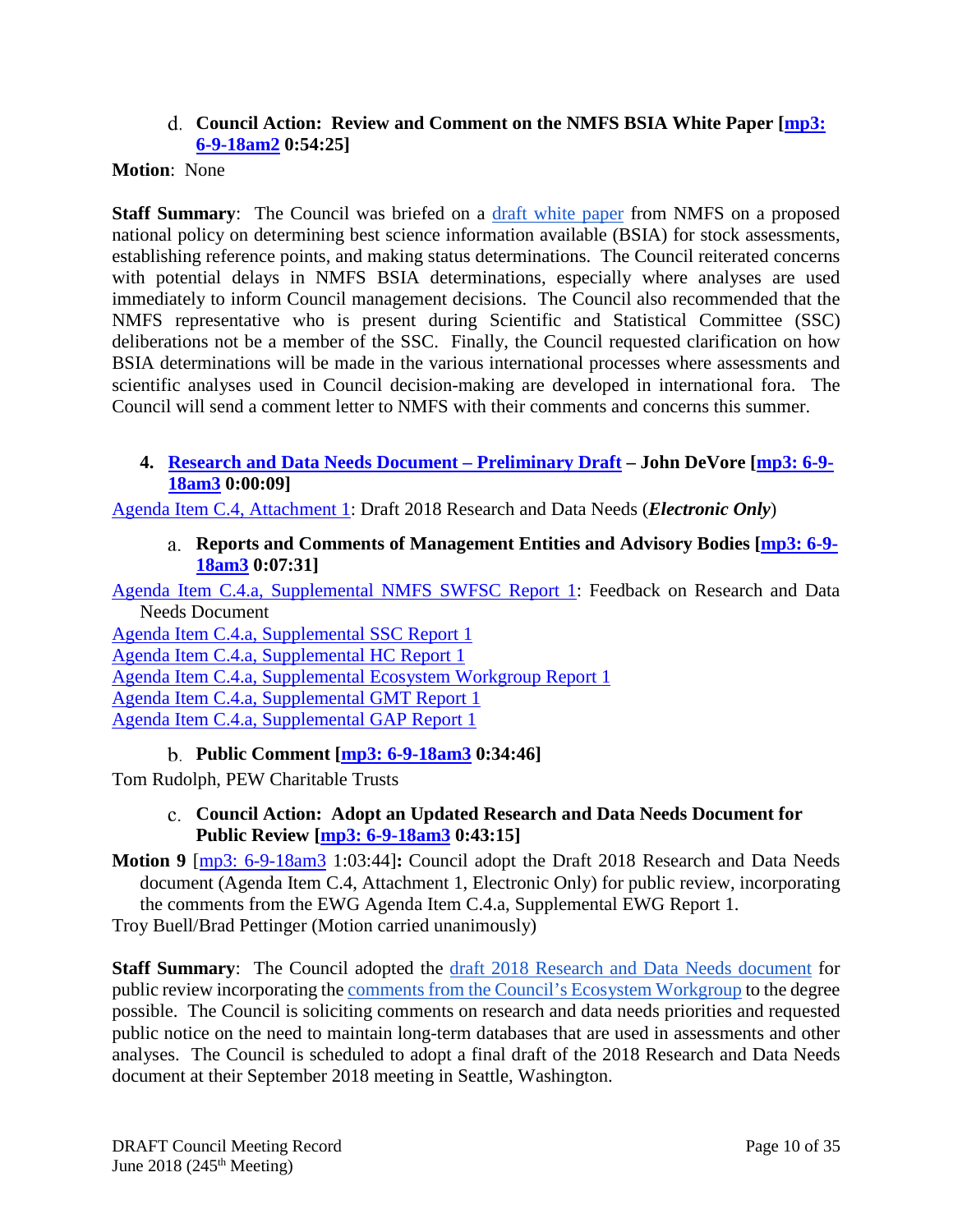## <span id="page-10-0"></span>**5. [Reducing Regulation and Controlling Regulatory Costs](https://www.pcouncil.org/wp-content/uploads/2018/05/C5__SitSum_Reg_Reform_JUNE2018BB.pdf) – Mike Burner [\[mp3: 6-9-](ftp://ftp.pcouncil.org/pub/R1806_June_2018_Recordings/6-9-18pm2Copy.mp3) [18pm2](ftp://ftp.pcouncil.org/pub/R1806_June_2018_Recordings/6-9-18pm2Copy.mp3) 0:14:43]**

[Agenda Item C.5, Attachment 1:](https://www.pcouncil.org/wp-content/uploads/2018/05/C5_Att1_RegReformListingrev1_Jun2018BB.pdf) West Coast Region and Pacific Fishery Management Council – Regulations Identified for Review

[Agenda Item C.5, Supplemental Attachment 2:](https://www.pcouncil.org/wp-content/uploads/2018/06/C5_Supp_Att2_Reg_Reform_JUNE2018BB.pdf) DRAFT Letter to Mr. Chris Oliver from the Council re: review of federal West Coast fishery regulations as required by Executive Order (E.O.) 13771 and E.O. 13777 (New as of 6/12)

## <span id="page-10-1"></span>**Reports and Comments of Management Entities and Advisory Bodies [\[mp3: 6-9-](ftp://ftp.pcouncil.org/pub/R1806_June_2018_Recordings/6-9-18pm2Copy.mp3) [18pm2](ftp://ftp.pcouncil.org/pub/R1806_June_2018_Recordings/6-9-18pm2Copy.mp3) 0:34:30]**

[Agenda Item C.5.a, Supplemental GAP Report 1](https://www.pcouncil.org/wp-content/uploads/2018/06/C5a_Supp_GAP_Rpt1_Jun2018BB.pdf) [Agenda Item C.5.a, Supplemental HMSAS Report 1](https://www.pcouncil.org/wp-content/uploads/2018/06/C5a_Supp_HMSAS_Rpt1_JUN2018BB.pdf) [Agenda Item C.5.a, Supplemental HMSMT Report 1](https://www.pcouncil.org/wp-content/uploads/2018/06/C5a_Supp_HMSMT_Rpt1_JUN2018BB.pdf)

## **Public Comment [\[mp3: 6-9-18pm2](ftp://ftp.pcouncil.org/pub/R1806_June_2018_Recordings/6-9-18pm2Copy.mp3) 0:47:18]**

<span id="page-10-2"></span>[Agenda Item C.5.b, Supplemental Public Comment 1](https://www.pcouncil.org/wp-content/uploads/2018/06/C5b_Supp_Pub_Comm1_REgReform_JUNE2018.pdf) Ben Enticknap, Oceana Tom Rudolph, PEW Charitable Trusts

## <span id="page-10-3"></span>**Council Action: Adopt Final Recommendations for Potential Regulatory Reform [\[mp3: 6-9-18pm2](ftp://ftp.pcouncil.org/pub/R1806_June_2018_Recordings/6-9-18pm2Copy.mp3) 0:59:16] and [\[mp3: 6-12-18pm2](ftp://ftp.pcouncil.org/pub/R1806_June_2018_Recordings/6-12-18pm2Copy.mp3) 0:00:29]**

### **Motion**: None

**Staff Summary:** As requested by NMFS, the Council reviewed a list of candidate management activities and regulations developed by Pacific Council and NMFS staff with the potential of meeting the intent of Executive Orders 13771 and 13777. The Council approved [a draft letter and](https://www.pcouncil.org/wp-content/uploads/2018/06/C5_Supp_Att2_Reg_Reform_JUNE2018BB.pdf)  [list of examples](https://www.pcouncil.org/wp-content/uploads/2018/06/C5_Supp_Att2_Reg_Reform_JUNE2018BB.pdf) of recently completed and ongoing regulatory review and revision efforts with a particular focus on regulations which are outdated, unnecessary, ineffective, or could be streamlined. The Council tasked the Executive Director with submitting the letter to NMFS by the July 2, 2018 deadline.

## <span id="page-10-4"></span>**6. [Legislative Matters](https://www.pcouncil.org/wp-content/uploads/2018/05/C6__SitSum_Legislative_Matters_June2018BB.pdf) – Jennifer Gilden [\[mp3: 6-9-18pm1](ftp://ftp.pcouncil.org/pub/R1806_June_2018_Recordings/6-9-18pm1Copy.mp3) 0:00:39]**

[Agenda Item C.6, Attachment 1:](https://www.pcouncil.org/wp-content/uploads/2018/05/C6_Att1_Staff_Summary_Fed_Legislation_June2018BB.pdf) Staff Summary of Federal Legislation [Agenda Item C.6, Attachment 2:](https://www.pcouncil.org/wp-content/uploads/2018/05/C6_Att2_AQUA_Act_E-Only_Labeled_Jun2018BB.pdf) Marine Aquaculture Act discussion draft (*Electronic Only*) [Agenda Item C.6, Attachment 3:](https://www.pcouncil.org/wp-content/uploads/2018/05/C6_Att3_Feinstein_Driftnet.Bill_rev_Jun2018BB.pdf) S. 2773: To Improve the Management of Driftnet Fishing [Agenda Item C.6, Attachment 4:](https://www.pcouncil.org/wp-content/uploads/2018/05/C6_Att4_Excerpt_House_appropriations_Jun2018BB.pdf) Excerpt from House Appropriations Bill for FY2019

- <span id="page-10-5"></span>**[Report of the Legislative Committee](https://www.pcouncil.org/wp-content/uploads/2018/06/C6a_Supp_LC_Rpt1_JUN2018BB.pdf) – [\[mp3: 6-9-18pm1](ftp://ftp.pcouncil.org/pub/R1806_June_2018_Recordings/6-9-18pm1Copy.mp3) 0:01:52]**
- <span id="page-10-6"></span>**Reports and Comments of Management Entities and Advisory Bodies**
- **Public Comment**

<span id="page-10-8"></span><span id="page-10-7"></span>None

**Council Action: Consider Legislative Committee Report and Recommendations [\[mp3: 6-9-18pm1](ftp://ftp.pcouncil.org/pub/R1806_June_2018_Recordings/6-9-18pm1Copy.mp3) 0:04:52]**

## **Motion**: None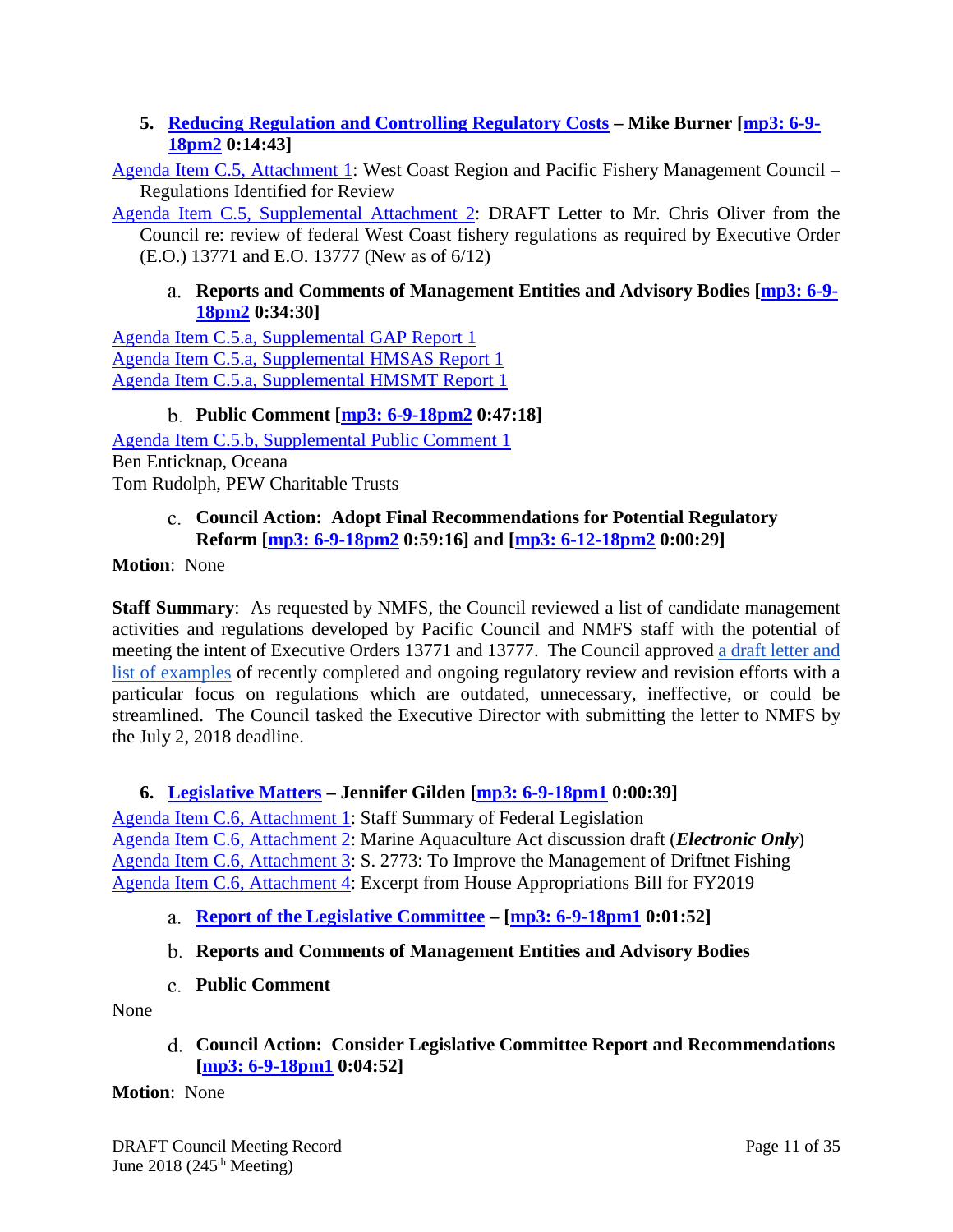### **Staff Summary**: None

<span id="page-11-0"></span>**7. [Federal Fishery Permit Citizenship Requirements -](https://www.pcouncil.org/wp-content/uploads/2018/05/C7__SitSum_permit_citizenship_JUN2018BB.pdf) Scoping – Kit Dahl [\[mp3: 6-12-](ftp://ftp.pcouncil.org/pub/R1806_June_2018_Recordings/6-12-18am3Copy.mp3) [18am3](ftp://ftp.pcouncil.org/pub/R1806_June_2018_Recordings/6-12-18am3Copy.mp3) 0:00:28]**

[Agenda Item C.7, Supplemental Staff Presentation 1:](https://www.pcouncil.org/wp-content/uploads/2018/06/C7_Supp_StaffPresentation1_KRD_Permit_eligibility_JUN2018BB.pdf) Commercial Fishery Permit Eligibility (*Kit Dahl*)

<span id="page-11-1"></span>[Agenda Item C.7, Attachment 1:](https://www.pcouncil.org/wp-content/uploads/2018/05/C7_Att1_ComlPermitEligibility_June2018BB.pdf) Commercial Fishery Permit Eligibility Under Pacific Council Fishery Management Plans

**Reports and Comments of Management Entities and Advisory Bodies [\[mp3: 6-](ftp://ftp.pcouncil.org/pub/R1806_June_2018_Recordings/6-12-18am3Copy.mp3) [12-18am3](ftp://ftp.pcouncil.org/pub/R1806_June_2018_Recordings/6-12-18am3Copy.mp3) 0:28:03]**

[Agenda Item C.7.a, Supplemental GAP Report 1](https://www.pcouncil.org/wp-content/uploads/2018/06/C7a_Supp_GAP_Rpt1_JUN2018BB.pdf) [Agenda Item C.7.a, Supplemental HMSAS Report 1](https://www.pcouncil.org/wp-content/uploads/2018/06/C7a_Supp_HMSAS_Rpt1_permit_eligibility_JUN2018BB.pdf)

**Public Comment [\[mp3: 6-12-18am3](ftp://ftp.pcouncil.org/pub/R1806_June_2018_Recordings/6-12-18am3Copy.mp3) 0:30:46]**

<span id="page-11-2"></span>[Agenda Item C.7.b, Supplemental Public Comment 1](https://www.pcouncil.org/wp-content/uploads/2018/06/C7b_Supp_Pub_Comm1_Permit_Citizenship_Req_JUNE2018.pdf) [Agenda Item C.7.b, Supplemental Public Comment 2](https://www.pcouncil.org/wp-content/uploads/2018/06/C7b_Supp_Pub_Comm2_Cascadia_JUN2018BB.pdf) Heather Fathali, Cascadia Cross-Border Law

### <span id="page-11-3"></span>**Council Action: Review Existing Federal Fishery Permit Citizenship Requirements and Scope Regulatory Changes [\[mp3: 6-12-18am3](ftp://ftp.pcouncil.org/pub/R1806_June_2018_Recordings/6-12-18am3Copy.mp3) 0:56:30] and [\[mp3: 6-12-18pm1](ftp://ftp.pcouncil.org/pub/R1806_June_2018_Recordings/6-12-18pm1Copy.mp3) 0:00:15]**

**Motion**: None

**Staff Summary**: The Council reviewed information on eligibility requirements for Federal fishery permits established pursuant to the Council's four fishery management plans and considered a request to expand eligibility for the HMS general commercial permit to American Indians born in Canada. The Council decided to retain the current eligibility requirements for all permits, which restrict eligibility to U.S. citizens.

## <span id="page-11-4"></span>**8. [Fiscal Matters](https://www.pcouncil.org/wp-content/uploads/2018/05/C8__SitSum_Fiscal_June2018BB.pdf) – Patricia Crouse [\[mp3: 6-12-18pm2](ftp://ftp.pcouncil.org/pub/R1806_June_2018_Recordings/6-12-18pm2Copy.mp3) 0:41:44]**

[Agenda Item C.8, Supplemental Attachment 1:](https://www.pcouncil.org/wp-content/uploads/2018/06/C8_Supp_Att1_ExecDirector_Rpt_JUN2018BB.pdf) Executive Director's Report to the Budget **Committee** 

[Agenda Item C.8, Supplemental Attachment 2:](https://www.pcouncil.org/wp-content/uploads/2018/06/C8_Supp_Att2_NOAA-Budget-Update_JUN2018BB.pdf) NOAA Management and Budget Update, June 2018

- <span id="page-11-5"></span>[Report of the Budget Committee](https://www.pcouncil.org/wp-content/uploads/2018/06/C8a_Supp_BudCom_Rpt1_JUN2018BB.pdf) **– Dorothy Lowman [\[mp3: 6-12-18pm2](ftp://ftp.pcouncil.org/pub/R1806_June_2018_Recordings/6-12-18pm2Copy.mp3) 0:42:52]**
- <span id="page-11-6"></span>**Reports and Comments of Management Entities and Advisory Bodies**
- **Public Comment**

<span id="page-11-8"></span><span id="page-11-7"></span>None

**Council Action: Consider Budget Committee Report and Recommendations [\[mp3: 6-12-18pm2](ftp://ftp.pcouncil.org/pub/R1806_June_2018_Recordings/6-12-18pm2Copy.mp3) 0:49:55]**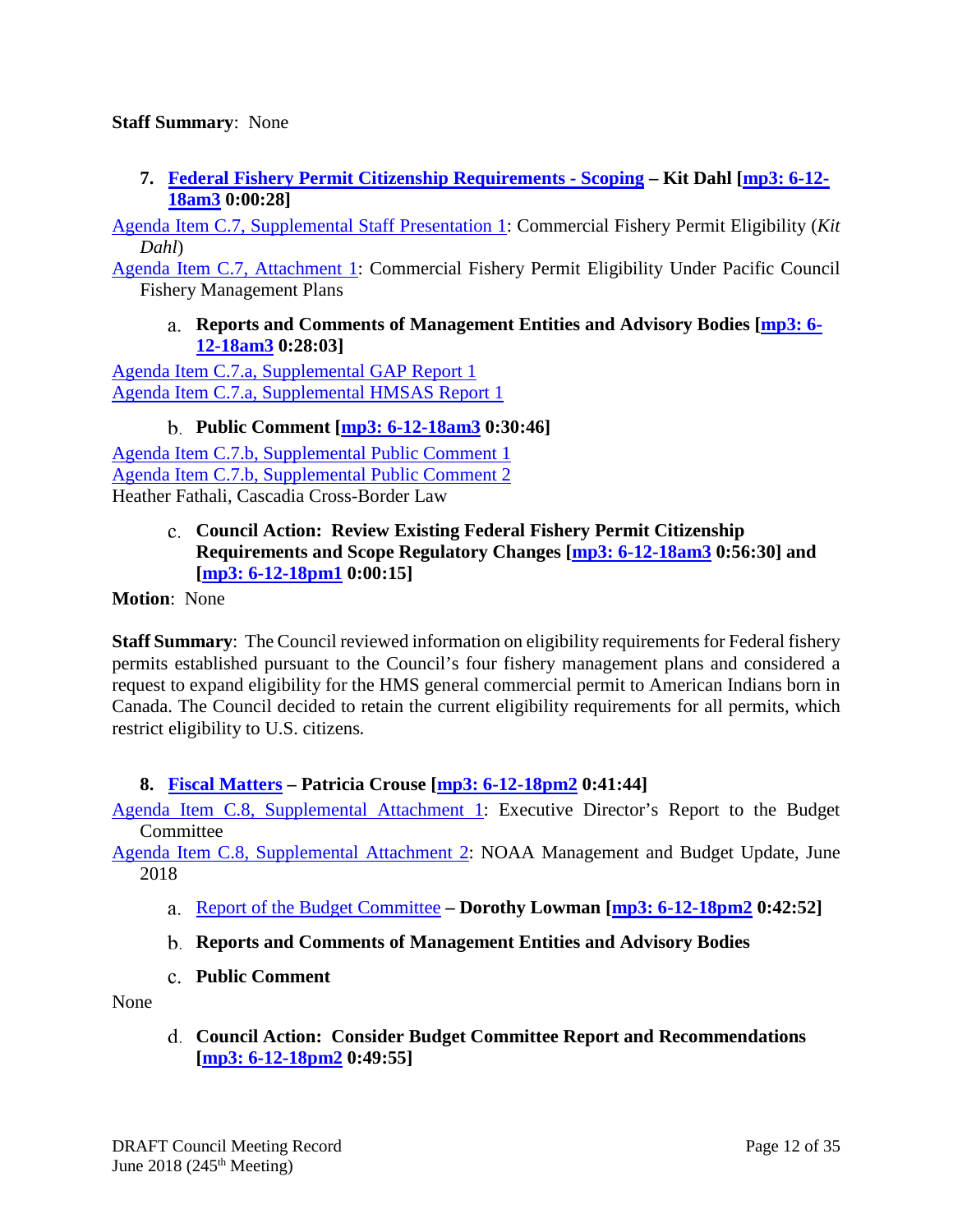- **Motion 21 [\[mp3: 6-12-18pm2](ftp://ftp.pcouncil.org/pub/R1806_June_2018_Recordings/6-12-18pm2Copy.mp3) 0:53:17]:** Council approve the report of the Budget Committee including the four recommendations contained in that report (Agenda Item C.8.a, Supplemental BC Report 1).
- Herb Pollard/Pete Hassemer (Motion carried unanimously)

**Staff Summary**: Council approved a calendar year 2018 Operational Budget of \$4,947,154 and the 2017 audit results.

## <span id="page-12-0"></span>**9. [Approval of Council Meeting Record](https://www.pcouncil.org/wp-content/uploads/2018/05/C9__SitSum_MtgRecMar18_and_Apr18_Jun208BB.pdf) – Phil Anderson [\[mp3: 6-13-18am1](ftp://ftp.pcouncil.org/pub/R1806_June_2018_Recordings/6-13-18am1Copy.mp3) 1:52:43]**

[Agenda Item C.9, Attachment 1:](https://www.pcouncil.org/wp-content/uploads/2018/05/C9_Att1_DRAFT_Mar18MtgRecord_June2018BB.pdf) Draft Council Meeting Record: 243rd Session of the Pacific Fishery Management Council (*March 9-14, 2018*)

<span id="page-12-1"></span>[Agenda Item C.9, Attachment 2:](https://www.pcouncil.org/wp-content/uploads/2018/05/C9_Att2_DRAFT_Apr18MtgRecord_June2018BB.pdf) Draft Council Meeting Record: 244th Session of the Pacific Fishery Management Council (*April 5-11, 2018*)

### **Council Action: Approve Previous Council Meeting Record [**[mp3: 6-13-18am1](ftp://ftp.pcouncil.org/pub/R1806_June_2018_Recordings/6-13-18am1Copy.mp3) **1:53:48]**

**Motion 22 [\[mp3: 6-13-18am1](ftp://ftp.pcouncil.org/pub/R1806_June_2018_Recordings/6-13-18am1Copy.mp3) 1:54:02]:** Council approve the March 2018 and April 2018 Council meeting records as contained in Agenda Item C.9, Attachment 1 and Agenda Item C.9, Attachment 2.

Herb Pollard/Pete Hassemer (Motion carried unanimously)

### **Staff Summary**: None

<span id="page-12-2"></span>**10.** [Membership Appointments and Council Operating Procedure](https://www.pcouncil.org/wp-content/uploads/2018/05/C10__SitSum_ApptsCOPs_JUNE2018BB.pdf)**s – Mike Burner [**[mp3: 6-](ftp://ftp.pcouncil.org/pub/R1806_June_2018_Recordings/6-13-18am1Copy.mp3) [13-18am1](ftp://ftp.pcouncil.org/pub/R1806_June_2018_Recordings/6-13-18am1Copy.mp3) **1:54:46]**

## **Reports and Comments of Management Entities and Advisory Bodies**

<span id="page-12-3"></span>[Agenda Item C.10.a, Supplemental USFWS Report 1:](https://www.pcouncil.org/wp-content/uploads/2018/06/C10a_Supp_USFWS_Rpt1_JUNE2018BB.pdf) USFWS Intent to Add Designees on the Pacific Council

<span id="page-12-4"></span>[Agenda Item C.10.a, Supplemental U.S. DOS Report 1:](https://www.pcouncil.org/wp-content/uploads/2018/06/C10a_Supp_USDS_Rpt1_JUNE2018BB.pdf) Letter Designating Mr. Rich Lincoln as an Alternate United States Commissioner to the North Pacific Fisheries Commission

### **Public Comment**

<span id="page-12-5"></span>None

## **Council Action: Consider Appointments to Council Committees and Advisory Bodies; Adopt Changes to Council Operating Procedures [**[mp3: 6-13-18am1](ftp://ftp.pcouncil.org/pub/R1806_June_2018_Recordings/6-13-18am1Copy.mp3) **2:05:03]**

**Motion 23 [\[mp3: 6-13-18am1](ftp://ftp.pcouncil.org/pub/R1806_June_2018_Recordings/6-13-18am1Copy.mp3) 2:05:21]:** Council elect Mr. Phil Anderson as the Council Chair and Mr. Marc Gorelnik as the Council Vice-Chair for the August 11, 2018 through August 10, 2019 term.

David Crabbe/Dorothy Lowman (Motion carried unanimously)

**Motion 24 [\[mp3: 6-13-18am1](ftp://ftp.pcouncil.org/pub/R1806_June_2018_Recordings/6-13-18am1Copy.mp3) 2:09:01]:** Council appoint Mr. Jon Carey to the National Marine Fisheries Service West Coast Region seat on the Salmon Technical Team currently held by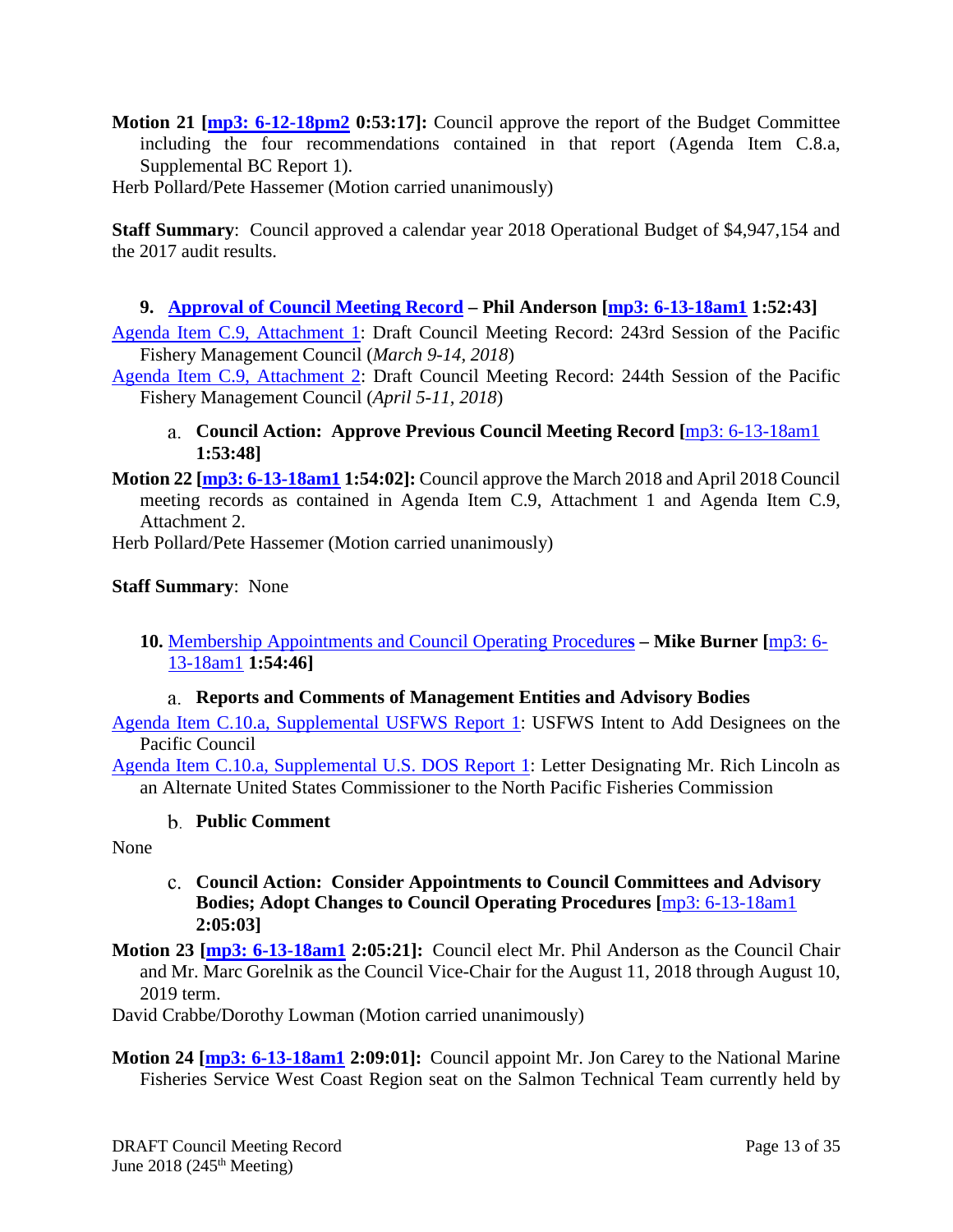Mr. Larrie LaVoy on an interim basis until such time as the Scientific and Statistical Committee can review this appointment.

Ryan Wulff/Herb Pollard (Motion carried unanimously)

**Staff Summary**: The Council elected Mr. Phil Anderson as the Council Chair and Mr. Marc Gorelnik as the Council Vice-Chair for the August 11, 2018 through August 10, 2019 term.

The U.S. Fish and Wildlife Service (USFWS) revised their list of Council designees adding Mr. Roy Elicker, Dr. Kyle Hanson, Mr. Roger Root, and Mr. John Netto. Dr. Denise Hawkins and Mr. Michael Clarke will continue as designees.

The Council reviewed and approved the following appointments:

- Mr. Jon Carey was appointed to the NMFS West Coast Region seat on the Salmon Technical Team (STT) currently held by Mr. Larrie LaVoy on an interim basis until such time as the SSC can review this appointment.
- Mr. August Felando has resigned his Purse Seine seat on the HMSAS. Council Chair, Phil Anderson, will work with the California contingent to appoint an interim representative before the September Council meeting for the remainder of the current three-year term which ends December 31, 2018.
- Chair Anderson, in consultation with the Council, appointed Dr. Tommy Moore to the Tribal seat on the Ad Hoc Ecosystem Workgroup.

Regarding Council representatives to other forums:

- Mr. Rich Lincoln has been appointed as an Alternate United States Commissioner to the North Pacific Fisheries Commission and will represent the Council at the Commission's 4th Annual session in early July of this year in Tokyo, Japan.
- Ms. Dorothy Lowman will continue to represent the Council on the Western and Central Pacific Fisheries Commission.
- <span id="page-13-0"></span>**11.** [Future Council Meeting Agenda and Workload Planning](https://www.pcouncil.org/wp-content/uploads/2018/05/C11__SitSum_CMAgendaPlanning_JUNE2018BB.pdf) **– Chuck Tracy [**[mp3: 6-13-](ftp://ftp.pcouncil.org/pub/R1806_June_2018_Recordings/6-13-18am2Copy.mp3) [18am2](ftp://ftp.pcouncil.org/pub/R1806_June_2018_Recordings/6-13-18am2Copy.mp3) **0:00:05]**

[Agenda Item C.11, Attachment 1:](https://www.pcouncil.org/wp-content/uploads/2018/05/C11_Att1_YAG_JUNE2018BB.pdf) Pacific Council Workload Planning: Preliminary Year-at-a-Glance Summary

[Agenda Item C.11, Attachment 2:](https://www.pcouncil.org/wp-content/uploads/2018/05/C11_Att2_Sept_QR_JUNE2018BB.pdf) Draft Proposed Council Meeting Agenda, September 5-12, 2018 in Seattle, Washington

[Agenda Item C.11, Supplemental Attachment 3:](https://www.pcouncil.org/wp-content/uploads/2018/06/C11_Supp_Att3_YAG_JUNE2018BB_final.pdf) Year-at-a-Glance (dated 06/12/2018)

[Agenda Item C.11, Supplemental Attachment 4:](https://www.pcouncil.org/wp-content/uploads/2018/06/C11_Supp_Att4_Sept_QR_JUNE2018BB_Final.pdf) Draft Proposed Council Meeting Agenda, September 5-12, 2018 in Seattle, Washington (dated 06/12/2018; 2:02 PM)

[Agenda Item C.11, Supplemental Attachment 5:](https://www.pcouncil.org/wp-content/uploads/2018/06/C11_Supp_Att5_JLS_EM_Ltr_JUNE2018BB.pdf) DRAFT Letter to Alan Risenhoover from the Council re: the draft "National Marine Fisheries Service (NMFS) Procedural Directive on Coast Allocation in Electronic Monitoring Programs for Federally Managed U.S. Fisheries" (directive)

<span id="page-13-1"></span>**Reports and Comments of Management Entities and Advisory Bodies [**[mp3: 6-](ftp://ftp.pcouncil.org/pub/R1806_June_2018_Recordings/6-13-18am2Copy.mp3) [13-18am2](ftp://ftp.pcouncil.org/pub/R1806_June_2018_Recordings/6-13-18am2Copy.mp3) **0:04:30]**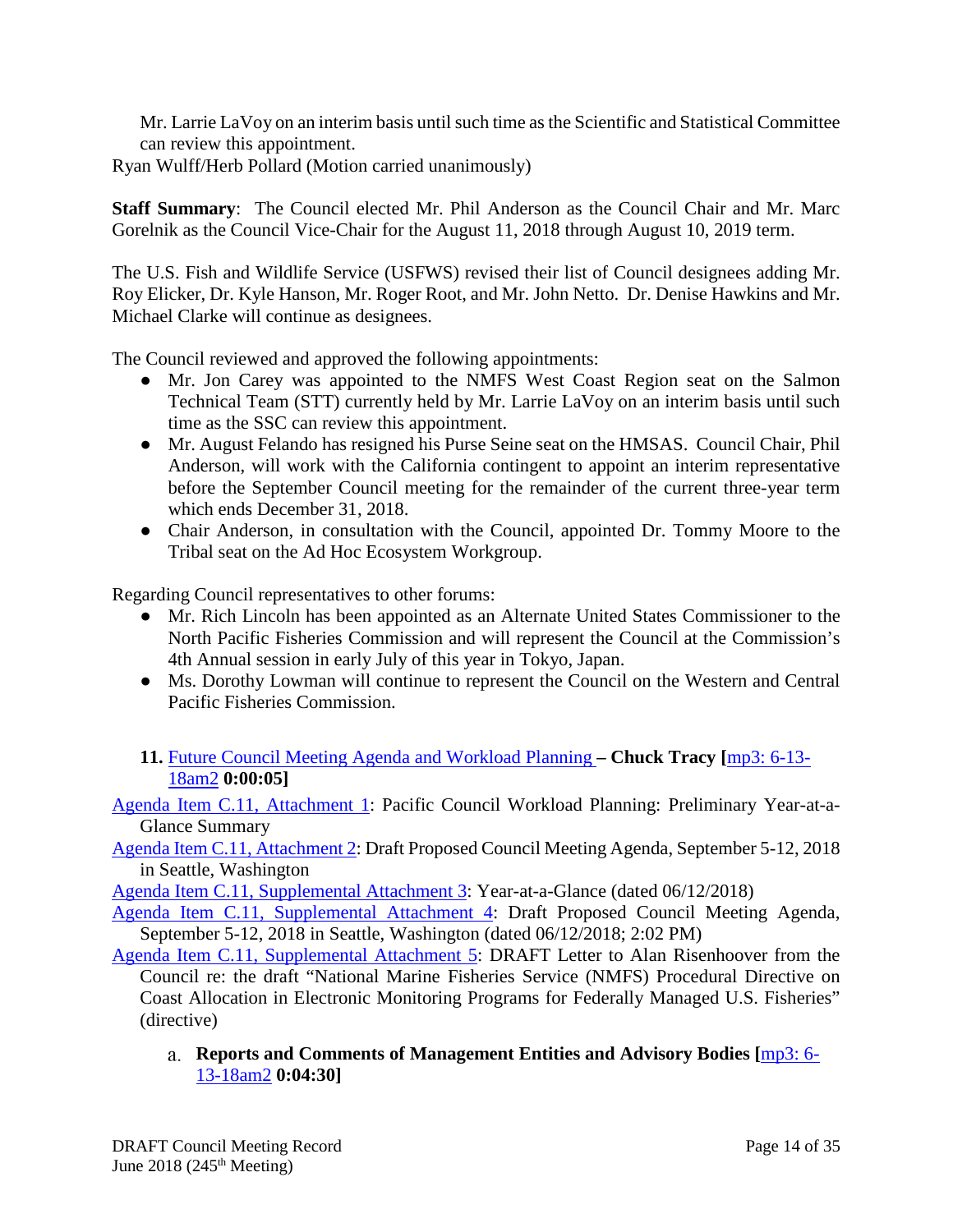[Agenda Item C.11.a, Supplemental STT Progress Report 1:](https://www.pcouncil.org/wp-content/uploads/2018/06/C11a_Supp_STT_Rpt1_RebuildingProgressRpt_JUNE2018BB.pdf) Update to the Council on the Progress Made Towards Development of the Five Rebuilding Plans

[Agenda Item C.11.a, Supplemental Staff](https://www.pcouncil.org/wp-content/uploads/2018/06/C11a_Supp_PFMC_Staff_Rpt1_JUN2018BB.pdf) Report 1: Coastal Pelagic Species Proposed General Schedule

[Agenda Item C.11.a, Supplemental SSC Report 1](https://www.pcouncil.org/wp-content/uploads/2018/06/C11a_Supp_SSC_Rpt1_Jun2018BB.pdf) [Agenda Item C.11.a, Ecosystem Workgroup Report 1](https://www.pcouncil.org/wp-content/uploads/2018/06/C11a_Supp_EWG_Rpt1_Jun2018BB.pdf) [Agenda Item C.11.a, Supplemental HMSMT Report 1](https://www.pcouncil.org/wp-content/uploads/2018/06/C11a_Supp_HMSMT_Rpt1_Future_Workload_Planning_JUN2018BB.pdf) [Agenda Item C.11.a, Supplemental GMT Report 1](https://www.pcouncil.org/wp-content/uploads/2018/06/C11a_Supp_GMT_Rpt1_Jun2018BB.pdf)

<span id="page-14-0"></span>[Agenda Item C.11.a, Supplemental GAP Report 1](https://www.pcouncil.org/wp-content/uploads/2018/06/C11a_Supp_GAP_Rpt1_Jun2018BB.pdf)

### **Public Comment [**[mp3: 6-13-18am2](ftp://ftp.pcouncil.org/pub/R1806_June_2018_Recordings/6-13-18am2Copy.mp3) **0:52:51]**

<span id="page-14-1"></span>Bob Dooley presented [Agenda Item C.11.b, Supplemental Public Comment 1](https://www.pcouncil.org/wp-content/uploads/2018/06/C11b_Supp_PubCom_1_cowcod_June2018BB.pdf) (*Dooley*) under E.5. Jonathan Gonzalez, Pacific Seafood

### **Council Action: Discussion and Guidance on Future Meeting Agenda and Workload Planning** [**[mp3: 6-13-18am](ftp://ftp.pcouncil.org/pub/R1806_June_2018_Recordings/6-13-18am2Copy.mp3)**2 0:56:39]

**Motion 25**: Motion to adjourn. Buzz Brizendine/Dorothy Lowman (Motion carried unanimously)

### **Staff Summary**: None

### <span id="page-14-2"></span>**Habitat**

- <span id="page-14-3"></span>**1.** [Current Habitat Issues](https://www.pcouncil.org/wp-content/uploads/2018/05/D1__SitSum_HabitatIssues_June2018BB.pdf) **– Jennifer Gilden [\[mp3: 6-8-18am2](ftp://ftp.pcouncil.org/pub/R1806_June_2018_Recordings/6-8-18am2Copy.mp3) 0:00:11]**
	- [Report of the Habitat Committee](https://www.pcouncil.org/wp-content/uploads/2018/06/D1a_Supp_HC_Rpt1_Jun2018BB.pdf) **– Eric Wilkins [\[mp3: 6-8-18am2](ftp://ftp.pcouncil.org/pub/R1806_June_2018_Recordings/6-8-18am2Copy.mp3) 0:00:51]**

### <span id="page-14-4"></span>**Reports and Comments of Management Entities and Advisory Bodies**

<span id="page-14-6"></span><span id="page-14-5"></span>None

**Public Comment**

#### <span id="page-14-7"></span>None

**Council Action: Consider Habitat Committee Report and Recommendations [\[mp3: 6-8-18am2](ftp://ftp.pcouncil.org/pub/R1806_June_2018_Recordings/6-8-18am2Copy.mp3) 0:06:30]**

**Motion**: None

**Staff Summary**: None

### <span id="page-14-8"></span>**Groundfish Management**

<span id="page-14-9"></span>**1.** [National Marine Fisheries Service Report](https://www.pcouncil.org/wp-content/uploads/2018/05/E1__SitSum_NMFS_Rpt_JUNE2018BB.pdf) **– Todd Phillips [**[mp3: 6-8-18pm1](ftp://ftp.pcouncil.org/pub/R1806_June_2018_Recordings/6-8-18pm1Copy.mp3) **0:00:26]**

### **Regulatory Activities – Aja Szumylo [\[mp3: 6-8-18pm1](ftp://ftp.pcouncil.org/pub/R1806_June_2018_Recordings/6-8-18pm1Copy.mp3) 0:01:31]**

<span id="page-14-11"></span><span id="page-14-10"></span>[Agenda Item E.1.a, NMFS Report 1:](https://www.pcouncil.org/wp-content/uploads/2018/05/E1a_NMFS_Rpt1_Groundfish_and_Halibut_Notices_JUNE2018BB.pdf) Groundfish and Halibut *Federal Register* Notices [Agenda Item E.1.a, Supplemental NMFS Report 2:](https://www.pcouncil.org/wp-content/uploads/2018/06/E1a_Supp_NMFS_Rpt2_NMFS_Rulemaking_Plan_and_Major_Activities_JUNE2018BB.pdf) Rulemaking Plans and Major Activities

## **Fisheries Science Center Activities – Mark Strom**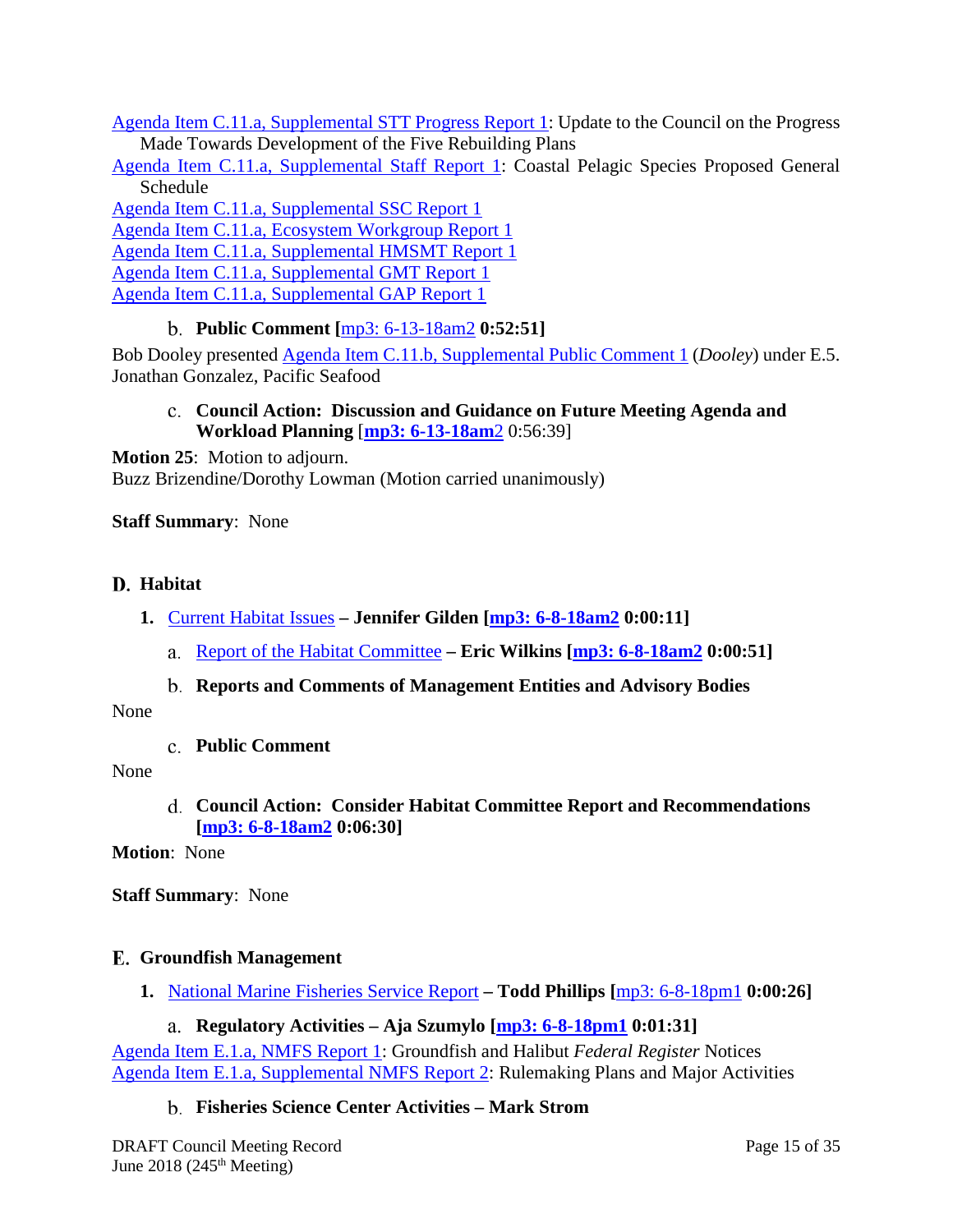- <span id="page-15-0"></span>**Reports and Comments of Management Entities and Advisory Bodies**
- **Public Comment**

<span id="page-15-2"></span><span id="page-15-1"></span>None

**Council Discussion [\[mp3: 6-8-18pm1](ftp://ftp.pcouncil.org/pub/R1806_June_2018_Recordings/6-8-18pm1Copy.mp3) 0:07:46]**

**Motion**: None

**Staff Summary**: None

<span id="page-15-3"></span>**2.** [New and Continuing Exempted Fishing Permit](https://www.pcouncil.org/wp-content/uploads/2018/05/E2__SitSum_GF_EFP_Approval_Jun2018BB.pdf) Approval for 2019-2020 **– Jim Seger [\[mp3: 6-8-18pm1](ftp://ftp.pcouncil.org/pub/R1806_June_2018_Recordings/6-8-18pm1Copy.mp3) 0:11:38]**

[Agenda Item E.2, Attachment 1:](https://www.pcouncil.org/wp-content/uploads/2018/05/E2_Att1_PlattEmleyApp_Suggested_Updates_003_June2018BB.pdf) Application for Exempted Fishing Permit for Yellowtail Rockfish Jig Fishing for the 2019-2020 Fishing Season

[Agenda Item E.2, Attachment 2:](https://www.pcouncil.org/wp-content/uploads/2018/05/E2_Att2_Cook_App_JUN2018BB.pdf) Groundfish Exempted Fishing Permit Proposal: Commercial Midwater Hook and Line Rockfish Fishing in the RCA off the Oregon Coast

[Agenda Item E.2, Supplemental REVISED Attachment 3:](https://www.pcouncil.org/wp-content/uploads/2018/06/E2_Supp_REVISED_Att3_Monterey_Bay_EFP_Final_Jun2018BB.pdf) Monterey Bay Regional Exempted Fishing Permit – Chilipepper Rockfish

[Agenda Item E.2, Attachment 4:](https://www.pcouncil.org/wp-content/uploads/2018/05/E2_Att4_Mattusch_Chilipepper_longleader_EFP_Jun2018BB.pdf) Chilipepper/Yellowtail Long Leader EFP

[Agenda Item E.2, Attachment 5:](https://www.pcouncil.org/wp-content/uploads/2018/05/E2_Att5_MWT_Draft.5.11.2018_Jun2018BB.pdf) Year-Round Coastwide Midwater Rockfish EFP: Monitoring and Minimizing Salmon Bycatch When Targeting Rockfish in the Shorebased IFQ Fishery

[Agenda Item E.2, Supplemental Attachment 6:](https://www.pcouncil.org/wp-content/uploads/2018/06/E2_Supp_Att6_PlattEmley_EFP_JUNE2018BB.pdf) Cover from Barbara Emley to *Supplement Agenda Item E.2, Attachment 1*

[Agenda Item E.2, Supplemental Attachment 7:](https://www.pcouncil.org/wp-content/uploads/2018/06/E2_Supp_Att7_Mattusch_EFP_JUNE2018BB.pdf) Updated Impact Estimate Table, *Third Page of Agenda Item E.2, Attachment 4*

<span id="page-15-4"></span>[Agenda Item E.2, Supplemental Attachment 8:](https://www.pcouncil.org/wp-content/uploads/2018/06/E2_Supp_Att8_CookRevYeyeReq_JUNE2018BB.pdf) Revised Yelloweye Request for Cook EFP

### **Reports and Comments of Management Entities and Advisory Bodies [\[mp3: 6-8-](ftp://ftp.pcouncil.org/pub/R1806_June_2018_Recordings/6-8-18pm1Copy.mp3) [18pm1](ftp://ftp.pcouncil.org/pub/R1806_June_2018_Recordings/6-8-18pm1Copy.mp3) 0:19:54]**

[Agenda Item E.2.a, Supplemental NMFS Report 1:](https://www.pcouncil.org/wp-content/uploads/2018/06/E2a_Supp_NMFS_Rpt1_Groundfish_EFP_Updates_JUNE2018BB.pdf) Update on the 2018 Trawl Gear EFP and Year-Round Midwater Rockfish EFP

Agenda Item E.2.a, [Supplemental GMT Report 1](https://www.pcouncil.org/wp-content/uploads/2018/06/E2a_Supp_GMT_Rpt1_JUNE2018BB.pdf)

[Agenda Item E.2.a, Supplemental GMT Report 2](https://www.pcouncil.org/wp-content/uploads/2018/06/E2a_Supp_GMT_Rpt2_JUNE2018BB.pdf)

[Agenda Item E.2.a, Supplemental GMT Report 3](https://www.pcouncil.org/wp-content/uploads/2018/06/E2a_Supp_GMT_Rpt3_UPATED_EXEMPTED_FISHING_PERMIT_SET_JUN2018BB.pdf)

<span id="page-15-5"></span>[Agenda Item E.2.a, Supplemental](https://www.pcouncil.org/wp-content/uploads/2018/06/E2a_Supp_REVISED_GAP_Rpt1_EFPs_JUNE2018BB.pdf) **REVISED** GAP Report 1

## **Public Comment [\[mp3: 6-8-18pm1](ftp://ftp.pcouncil.org/pub/R1806_June_2018_Recordings/6-8-18pm1Copy.mp3) 1:06:32]**

Lori Steele, West Coast Seafood Processors Association Austin Brown, Fisherman Barbara Emley and Dan Platt, San Francisco Community Association [Agenda Item E.2.b, Supplemental Public Comment 1](https://www.pcouncil.org/wp-content/uploads/2018/06/E2b_Supp_Pub_Comm1_JUNE2018BB.pdf)

### <span id="page-15-6"></span>**Council Action: Adopt Final Recommendations for New EFPs and Continuing EFPs for 2019-2020 [\[mp3: 6-8-18pm1](ftp://ftp.pcouncil.org/pub/R1806_June_2018_Recordings/6-8-18pm1Copy.mp3) 1:18:21]**

**Motion 2** [\[mp3: 6-8-18pm1](ftp://ftp.pcouncil.org/pub/R1806_June_2018_Recordings/6-8-18pm1Copy.mp3) 1:29:47]: Council recommend adoption of the following groundfish EFP for 2019-2020 Yellowtail Rockfish Jig Fishing off California (E.2, Attachment 1); the commercial hook & line rockfish fishing in the RCA off the Oregon coast (E.2, Attachment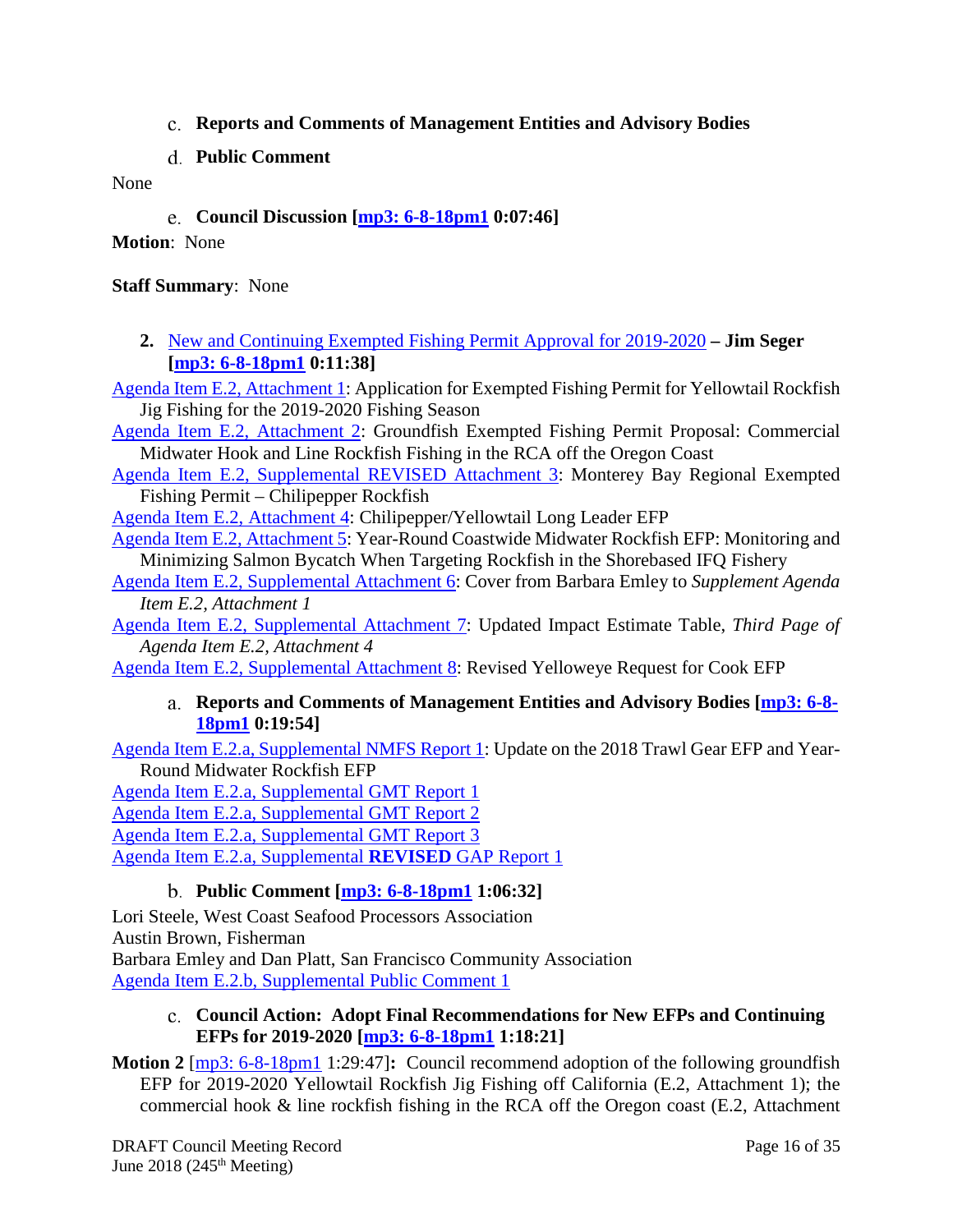2); the Monterey Bay Regional EFP Chilipepper Rockfish (E.2, Supplemental Revised Attachment 3).

Troy Buell/Marci Yaremko

**Amendment 1** [\[mp3: 6-8-18pm1](ftp://ftp.pcouncil.org/pub/R1806_June_2018_Recordings/6-8-18pm1Copy.mp3) 1:43:45]**:** Under the Oregon Coast EFP to limit the number of hooks per individual line to 40 or less with a maximum of 125 hooks total. Allow the use of only artificial fishing lures.

David Crabbe/Marc Gorelnik (Amendment carried unanimously)

Motion, as amended, carried unanimously.

**Motion 3** [\[mp3: 6-8-18pm1](ftp://ftp.pcouncil.org/pub/R1806_June_2018_Recordings/6-8-18pm1Copy.mp3) 1:47:13]**:** Council request NMFS establish appropriate salmon caps for each final EFP (either as a rate or a hard cap) considering the expected number of vessels and trips per vessel.

Marci Yaremko/Buzz Brizendine (Motion withdrawn with consent of the second)

**Motion 4** [\[mp3: 6-8-18pm1](ftp://ftp.pcouncil.org/pub/R1806_June_2018_Recordings/6-8-18pm1Copy.mp3) 2:01:51]**:** Council adopt EFP set asides as recommended in Agenda Item E.2.a, Supplemental GMT Report 3.

Troy Buell/Dorothy Lowman

**Amendment 1** [\[mp3: 6-8-18pm1](ftp://ftp.pcouncil.org/pub/R1806_June_2018_Recordings/6-8-18pm1Copy.mp3) 2:04:19]: Replace the 10 mt canary set-aside for Cook with 5 mt.

Marci Yaremko/Marc Gorelnik (Amendment carried: no votes from Ms. Lowman, Mr. Hassemer, Mr. Buell, Mr. Pettinger, Mr. Lincoln and Mr. Pollard. Chair Anderson voted yes. Ms. Szumylo abstained.)

Main motion, as amended, carried.

**Motion 5** [\[mp3: 6-8-18pm1](ftp://ftp.pcouncil.org/pub/R1806_June_2018_Recordings/6-8-18pm1Copy.mp3) 2:14:15]**:** Council forward preliminary year-round coastwide midwater rockfish EFP application for final action in September.

Troy Buell/Dorothy Lowman (Motion carried, Mr. Pettinger recused himself).

**Staff Summary**: The Council approved three EFPs for final recommendation to National Marine Fisheries Service (NMFS):

Yellowtail Rockfish Jig [Fishing for the 2019-2020 Fishing Season;](https://www.pcouncil.org/wp-content/uploads/2018/05/E2_Att1_PlattEmleyApp_Suggested_Updates_003_June2018BB.pdf) [Commercial Midwater](https://www.pcouncil.org/wp-content/uploads/2018/05/E2_Att2_Cook_App_JUN2018BB.pdf)  [Hook and Line Rockfish Fishing in the Rockfish Conservation Area off the Oregon Coast;](https://www.pcouncil.org/wp-content/uploads/2018/05/E2_Att2_Cook_App_JUN2018BB.pdf) an[d Monterey Bay Regional EFP –](https://www.pcouncil.org/wp-content/uploads/2018/06/E2_Supp_REVISED_Att3_Monterey_Bay_EFP_Final_Jun2018BB.pdf) Chilipepper Rockfish. It forwarded a fourth EFP[, Year-](https://www.pcouncil.org/wp-content/uploads/2018/05/E2_Att5_MWT_Draft.5.11.2018_Jun2018BB.pdf)[Round Coastwide Midwater Rockfish,](https://www.pcouncil.org/wp-content/uploads/2018/05/E2_Att5_MWT_Draft.5.11.2018_Jun2018BB.pdf) for public review and comment, with a final recommendation scheduled for the September 2018 Council meeting. The Council also adopted set asides for these EFPs, as summarized in Groundfish Management Tea[m \(GMT\)](https://www.pcouncil.org/wp-content/uploads/2018/06/E2a_Supp_GMT_Rpt3_UPATED_EXEMPTED_FISHING_PERMIT_SET_JUN2018BB.pdf)  [Report 3,](https://www.pcouncil.org/wp-content/uploads/2018/06/E2a_Supp_GMT_Rpt3_UPATED_EXEMPTED_FISHING_PERMIT_SET_JUN2018BB.pdf) except that it reduced the canary rockfish set-aside from 10 mt to 5 mt for the EFP for commercial midwater hook-and-line fishing off the Oregon Coast.

<span id="page-16-0"></span>**3.** [Final Action on Stock Assessment Plans and Terms of Reference \(TOR\) for Groundfish](https://www.pcouncil.org/wp-content/uploads/2018/05/E3__SitSum_AssessmentPlanning_June2018BB.pdf)  [and Coastal Pelagic Species](https://www.pcouncil.org/wp-content/uploads/2018/05/E3__SitSum_AssessmentPlanning_June2018BB.pdf) **– John DeVore [\[mp3: 6-9-18am1](ftp://ftp.pcouncil.org/pub/R1806_June_2018_Recordings/6-9-18am1Copy.mp3) 0:02:18]**

[Agenda Item E.3, Attachment 1:](https://www.pcouncil.org/wp-content/uploads/2018/05/E3_Att1_NMFS_StockAssessmentPrioritization_June2018BB.pdf) Prioritization of Species and NMFS Final Recommendations for Stock Assessments in 2019 and 2021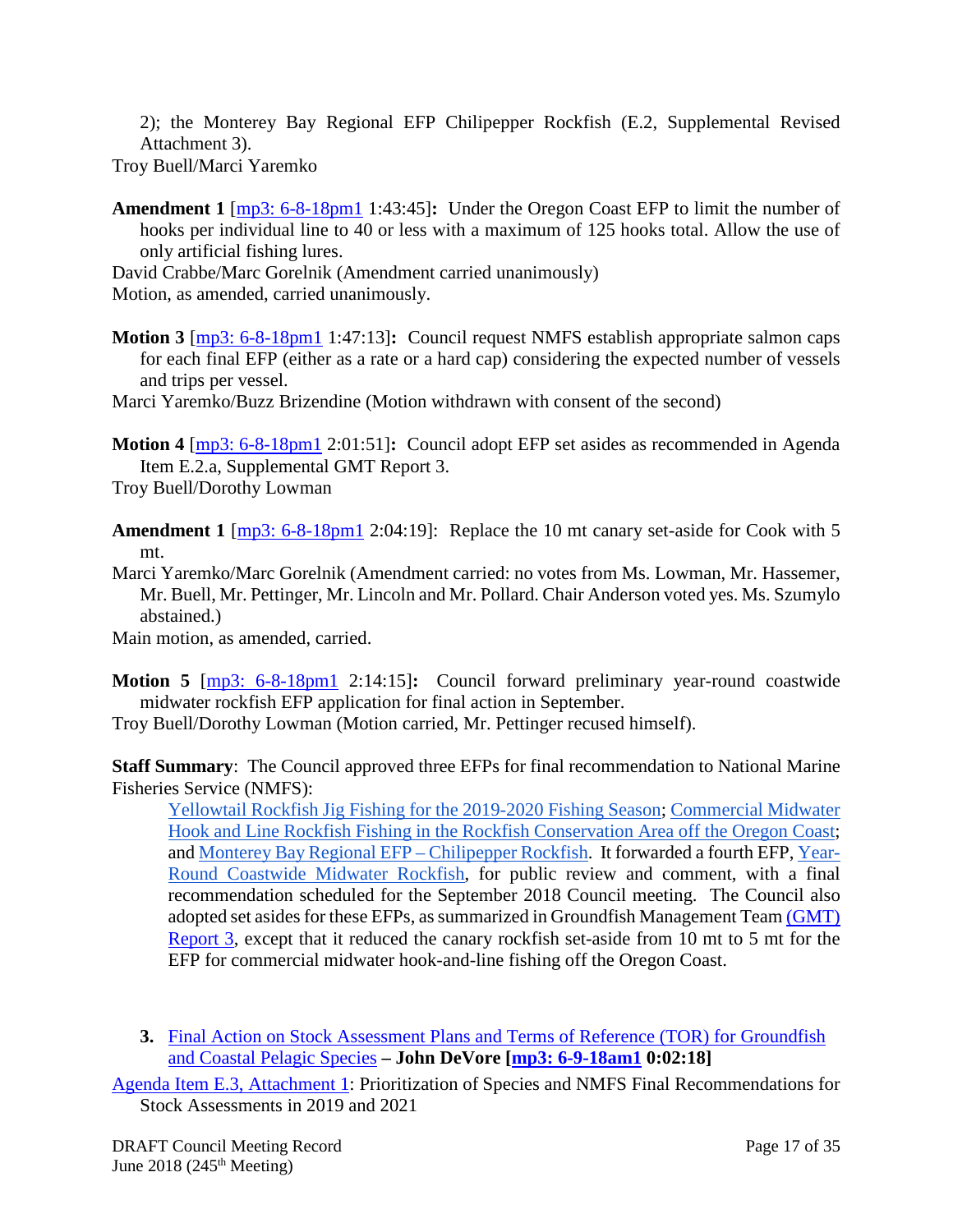[Agenda Item E.3, Attachment 2:](https://www.pcouncil.org/wp-content/uploads/2018/05/E3_Att2_NMFS_Prioritzation_Workbook_E-Only_June2018BB.xlsx) Excel Workbook of Data Informing 2019 and 2021 Stock Assessment Prioritization (*Electronic Only*)

[Agenda Item E.3, Attachment 3:](https://www.pcouncil.org/wp-content/uploads/2018/05/E3_Att3_Draft_Stock_Assessment_ToR_2019-20_June2018BB.pdf) Draft Terms of Reference for the Groundfish and Coastal Pelagic Species Stock Assessment and Review Process for 2019-2020

[Agenda Item E.3, Supplemental](https://www.pcouncil.org/wp-content/uploads/2018/06/E3_Supp_REVISEDAtt4_DRAFT_GF_Rebuild_ToR_2019-20_June2018BB.pdf) **REVISED** Attachment 4: Draft Terms of Reference for the Groundfish Rebuilding Analysis for 2019-2020

<span id="page-17-0"></span>[Agenda Item E.3, Attachment 5:](https://www.pcouncil.org/wp-content/uploads/2018/05/E3_Att5_Draft_Methodology_ToR_CPSGF-2019-20_June2018BB.pdf) Draft Terms of Reference for the Methodology Review Process for Groundfish and Coastal Pelagic Species for 2019-2020

### **Reports and Comments of Management Entities and Advisory Bodies [\[mp3: 6-9-](ftp://ftp.pcouncil.org/pub/R1806_June_2018_Recordings/6-9-18am1Copy.mp3) [18am1](ftp://ftp.pcouncil.org/pub/R1806_June_2018_Recordings/6-9-18am1Copy.mp3) 0:06:29]**

[Agenda Item E.3.a, Supplemental NWFSC Presentation 1:](https://www.pcouncil.org/wp-content/uploads/2018/06/E3a_Supp_NWFSC_Presentation1_Hastie_JUNE2018BB.pdf) Prioritizing Fish Stock Assessments; Final Recommendations for Assessments of Pacific Coast Groundfish Species in 2019 (and 2021) – *Hastie*

[Agenda Item E.3.a, Supplemental SSC Report 1](https://www.pcouncil.org/wp-content/uploads/2018/06/E3a_Supp_SSC_Rpt1_JUN2018BB.pdf) [Agenda Item E.3.a, Supplemental GMT Report 1](https://www.pcouncil.org/wp-content/uploads/2018/06/E3a_Supp_GMT_Rpt1_JUN2018BB.pdf) [Agenda Item E.3.a, Supplemental GAP Report 1](https://www.pcouncil.org/wp-content/uploads/2018/06/E3a_Supp_GAP_Rpt1_JUN2018BB.pdf) [Agenda Item E.3.a, Supplemental Tribal Report 1](https://www.pcouncil.org/wp-content/uploads/2018/06/E3a_Supp_Tribal_Rpt1_Makah_June2018BB.pdf) (Makah) June 2018

## **Public Comment**

<span id="page-17-2"></span><span id="page-17-1"></span>None

**Council Action: Adopt Final List and Schedule of Groundfish Stocks for Assessment in 2019, the Stock Assessment and Methodology Review TOR for Groundfish and Coastal Pelagic Species, and the Rebuilding TOR for Overfished Groundfish Stocks [\[mp3: 6-9-18am1](ftp://ftp.pcouncil.org/pub/R1806_June_2018_Recordings/6-9-18am1Copy.mp3) 1:15:13] and [\[mp3: 6-9-18am2](ftp://ftp.pcouncil.org/pub/R1806_June_2018_Recordings/6-9-18am2Copy.mp3) 0:00:10]**

**Motion 6** [\[mp3: 6-9-18am2](ftp://ftp.pcouncil.org/pub/R1806_June_2018_Recordings/6-9-18am2Copy.mp3) 0:01:18]: Council adopt the following assessments for 2019:

Full Assessments:

- Sablefish
- Cabezon (CA and OR)
- Longnose skate
- Big skate
- Cowcod
- Gopher rockfish/Black-and-Yellow Rockfish as a complex
- Update Assessments:
	- Petrale sole
	- Widow Rockfish

Catch-Only Projections:

- Lingcod
- Canary rockfish
- Black rockfish

Catch Report:

• Yelloweye rockfish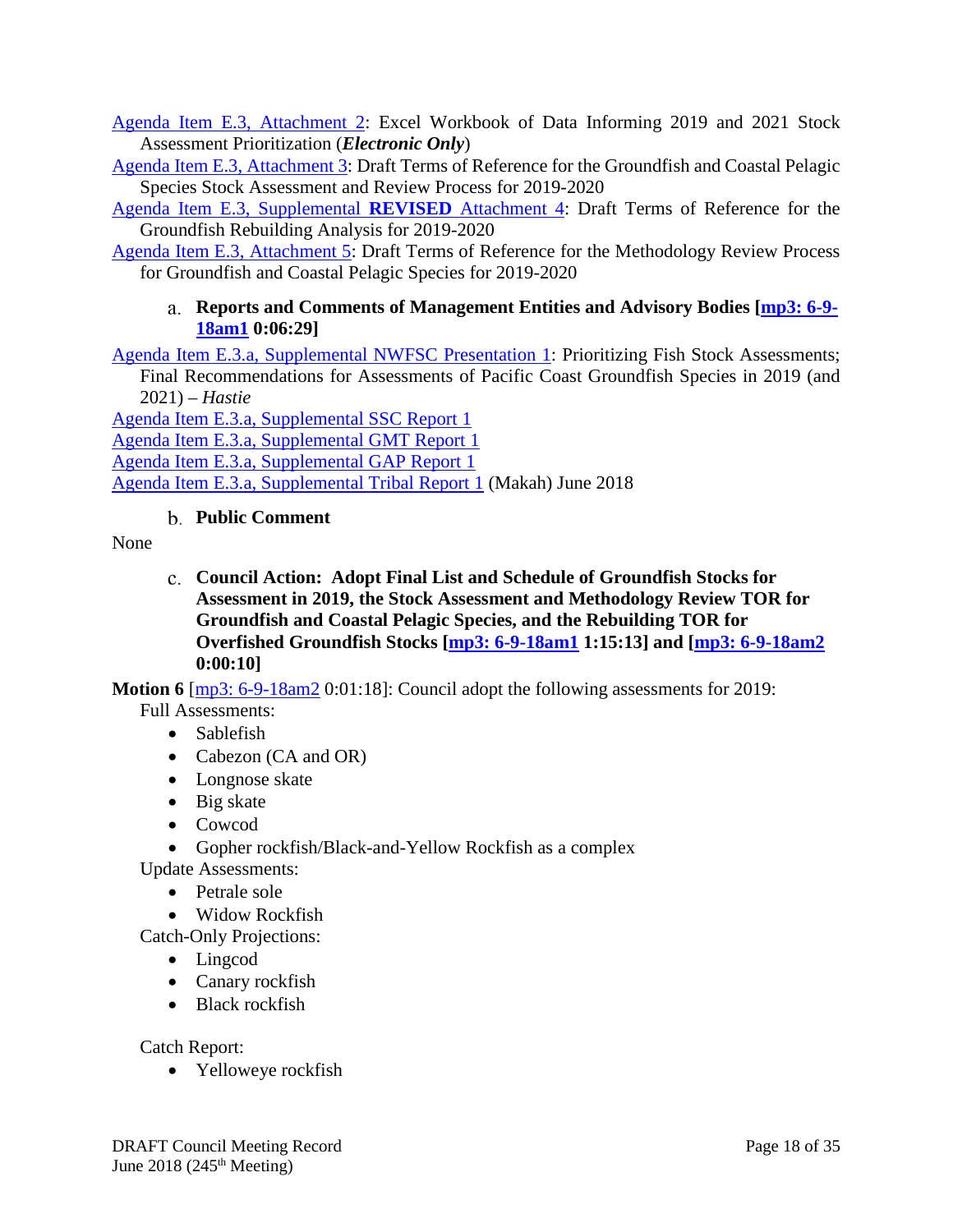- For 2021, adopt the list of assessments recommended by the GMT in Table 2 in Agenda Item E.3.a, Supplemental GMT Report 1, with the addition of yelloweye rockfish as a full assessment. This is a refined list of preliminary priorities that will be finalized in 2020.
- Joanna Grebel/Buzz Brizendine (Motion carried unanimously)
- **Motion 7** [\[mp3: 6-9-18am2](ftp://ftp.pcouncil.org/pub/R1806_June_2018_Recordings/6-9-18am2Copy.mp3) 0:29:23]**:** Council to adopt the Terms of Reference for the Groundfish and Coastal Pelagic Species Stock Assessment and Review Process for 2019-2020 (Attachment 3) the Terms of Reference for Groundfish Rebuilding Analysis (Agenda Item E.3, Supplemental Revised Attachment 4) with the revisions by the SSC, and the Terms of Reference for the Methodology Review Process for Groundfish and Coastal Pelagic Species (Agenda Item E.3, Attachment 5).

Troy Buell/Dorothy Lowman (Motion carried unanimously)

**Motion 8** [\[mp3: 6-9-18am2](ftp://ftp.pcouncil.org/pub/R1806_June_2018_Recordings/6-9-18am2Copy.mp3) 0:31:41]**:** Council to adopt the 2019 Groundfish Stock Assessment Review Schedule (Agenda Item E.3, Attachment 1).

Corey Niles/Rich Lincoln (Motion carried unanimously)

**Staff Summary**: The Council adopted the following stock assessment priorities for 2019: Full assessments: sablefish, cabezon (CA and OR), longnose skate, big skate, cowcod, and gopher rockfish/black-and-yellow rockfish as a complex; Update assessments: petrale sole and widow rockfish; Catch-only projections: lingcod, canary rockfish, and black rockfish; and Catch report: yelloweye rockfish.

The Council adopted the 2019-2020 TOR for [rebuilding analyses](https://www.pcouncil.org/wp-content/uploads/2018/06/E3_Supp_REVISEDAtt4_DRAFT_GF_Rebuild_ToR_2019-20_June2018BB.pdf) with the modifications recommended by the [Scientific and Statistical Committee](https://www.pcouncil.org/wp-content/uploads/2018/06/E3a_Supp_SSC_Rpt1_JUN2018BB.pdf) (SSC) and the terms of reference for [methodology reviews.](https://www.pcouncil.org/wp-content/uploads/2018/05/E3_Att5_Draft_Methodology_ToR_CPSGF-2019-20_June2018BB.pdf) The Council also provisionally adopted the TOR fo[r stock assessment](https://www.pcouncil.org/wp-content/uploads/2018/05/E3_Att3_Draft_Stock_Assessment_ToR_2019-20_June2018BB.pdf) with consideration for further changes at the September Council meeting as recommended by the [SSC.](https://www.pcouncil.org/wp-content/uploads/2018/06/E3a_Supp_SSC_Rpt1_JUN2018BB.pdf)

Additionally, the Council adopted the 2019 stock assessment review schedule proposed by [NMFS.](https://www.pcouncil.org/wp-content/uploads/2018/05/E3_Att1_NMFS_StockAssessmentPrioritization_June2018BB.pdf)

For 2021, the Council adopted the list of assessments recommended by th[e GMT,](https://www.pcouncil.org/wp-content/uploads/2018/06/E3a_Supp_GMT_Rpt1_JUN2018BB.pdf) with the addition of yelloweye rockfish as a full assessment. This is a refined list of preliminary priorities that will be finalized in 2020.

## <span id="page-18-0"></span>**4.** [Final Action to Adopt Management Measures for 2019-2020 Fisheries](https://www.pcouncil.org/wp-content/uploads/2018/05/E4__SitSum_1920_SpexMMs_June2018BB.pdf) **– John DeVore [\[mp3: 6-10-18am1](ftp://ftp.pcouncil.org/pub/R1806_June_2018_Recordings/6-10-18am1Copy.mp3) 0:00:48]**

[Agenda Item E.4, Supplemental](https://www.pcouncil.org/wp-content/uploads/2018/06/E4_Supp_REVISEDAtt1_ActionItemChecklist_June2018BB.pdf) **REVISED** Attachment 1: Action Item Checklist [Agenda Item E.4, Supplemental](https://www.pcouncil.org/wp-content/uploads/2018/06/E4_Supp_REVISEDAtt2_2019-20_GFSpexEA_E-Only_June2018BB.pdf) **REVISED** Attachment 2: Pacific Coast Groundfish Fishery 2019-

2020 Harvest Specifications and Management Measures: Analytical Document Organized as a Preliminary Draft Environmental Assessment (*Electronic Only*)

[Agenda Item E.4, Attachment 3:](https://www.pcouncil.org/wp-content/uploads/2018/05/E4_Att3_SpexTables_June2018BB.pdf) Preferred 2019 and 2020 harvest specifications (overfishing limits, acceptable biological catches, and annual catch limits, for west coast groundfish stocks and stock complexes under preferred harvest control rules)

[Agenda Item E.4, Supplemental](https://www.pcouncil.org/wp-content/uploads/2018/06/E4_Supp_REVISEDAtt4_App_A_Integrated_Alternatives_Analysis_June2018BB.pdf) **REVISED** Attachment 4: Draft Appendix A – Integrated Alternatives Analysis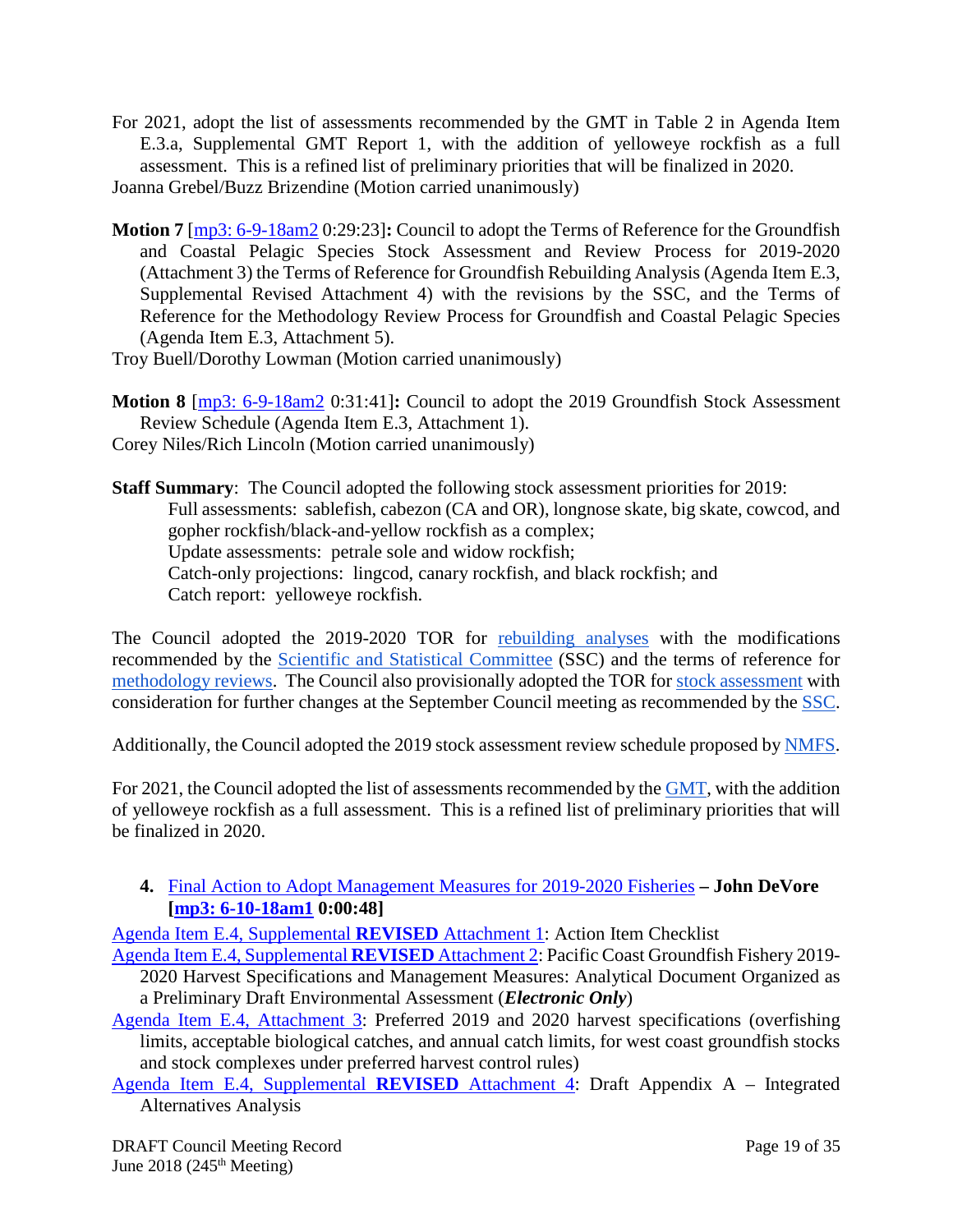[Agenda Item E.4, Attachment 5:](https://www.pcouncil.org/wp-content/uploads/2018/05/E4_Att5_App_B_YE_June2018BB.pdf) Draft Appendix B – Consideration of Changes to the Yelloweye Rockfish Rebuilding Plan

<span id="page-19-0"></span>[Agenda Item E.4, Supplemental](https://www.pcouncil.org/wp-content/uploads/2018/06/E4_Supp_REVISEDAtt6_Appendix_C_New_Management_Measures_June2018BB.pdf) **REVISED** Attachment 6: Draft Appendix C – New Management Measures Detailed Analysis

### **Reports and Comments of Management Entities and Advisory Bodies [\[mp3: 6-](ftp://ftp.pcouncil.org/pub/R1806_June_2018_Recordings/6-10-18am1Copy.mp3) [10-18am1](ftp://ftp.pcouncil.org/pub/R1806_June_2018_Recordings/6-10-18am1Copy.mp3) 0:53:29] and [\[mp3: 6-10-18am2](ftp://ftp.pcouncil.org/pub/R1806_June_2018_Recordings/6-10-18am2Copy.mp3) 0:00:03]**

[Agenda Item E.4.a, Supplemental NMFS/GMT Presentation 1:](https://www.pcouncil.org/wp-content/uploads/2018/06/E4a_Sup_NMFS-GMT_Presentation1_Harley_Appendix-B_Yelloweye_Rebuilding_Plan_JUN2018BB.pdf) Consideration of Changes to the Yelloweye Rockfish Rebuilding Plan (*Abigail Harley*)

[Agenda Item E.4.a, Supplemental WDFW Report 1](https://www.pcouncil.org/wp-content/uploads/2018/06/E4a_Supp_WDFW_Rpt1_troll_lingcod_JUN2018BB.pdf) [Agenda Item E.4.a, Supplemental CDFW Report 1](https://www.pcouncil.org/wp-content/uploads/2018/06/E4a_Supp_CDFW_Rpt1_JUN2018BB.pdf) [Agenda Item E.4.a, Supplemental ODFW Report 1](https://www.pcouncil.org/wp-content/uploads/2018/06/E4a_Supp_ODFW_Rpt1_JUN2018BB.pdf) [Agenda Item E.4.a, Supplemental GMT Report 1](https://www.pcouncil.org/wp-content/uploads/2018/06/E4a_Supp_GMT_Rpt1_JUN2018BB.pdf) [Agenda Item E.4.a, Supplemental GMT Report 2](https://www.pcouncil.org/wp-content/uploads/2018/06/E4a_Supp_GMT_Rpt2_JUN2018BB.pdf) (Revised 6/12) [Agenda Item E.4.a, Supplemental GMT Report 3](https://www.pcouncil.org/wp-content/uploads/2018/06/E4a_Supp_GMT_Rpt3_YE_RockfishTable_JUN2018BB.pdf) (New as of 6/12) [Agenda Item E.4.a, Supplemental GAP Report 1](https://www.pcouncil.org/wp-content/uploads/2018/06/E4a_Supp_GAP_Rpt1_JUN2018BB.pdf)

## **Public Comment [\[mp3: 6-10-18am2](ftp://ftp.pcouncil.org/pub/R1806_June_2018_Recordings/6-10-18am2Copy.mp3) 1:50:37]**

<span id="page-19-1"></span>[Agenda Item E.4.b, Supplemental Public Comment 1](https://www.pcouncil.org/wp-content/uploads/2018/06/E4b_Supp_Pub_Comm1_JUNE2018BB.pdf) Douglas Fricke, Washington Troller's Association Al Carter, Ocean Gold Seafood Robert Ingles, Golden Gate Fisherman's Association Tom Libby Mike Okoniewski & Jon Gonzalez, Pacific Seafood Travis Hunter Bill James presented [Agenda Item E.4.b, Supplemental Public Comment 2](https://www.pcouncil.org/wp-content/uploads/2018/06/E4b_Supp_Pub_Comm2_JUNE2018BB.pdf) Kevin Dunn, F/V Iron Lady Lori Steele, West Coast Seafood Processors Association Loren Goddard, Oregon Coast Charter Association

<span id="page-19-2"></span>**Council Action: Adopt Final Rebuilding Plan Revisions and Harvest Specifications for Yelloweye Rockfish and Final Preferred Management Measures for 2019-2020 Fisheries [\[mp3: 6-10-18pm1](ftp://ftp.pcouncil.org/pub/R1806_June_2018_Recordings/6-10-18pm1Copy.mp3) 0:01:04] and [\[mp3: 6-12-](ftp://ftp.pcouncil.org/pub/R1806_June_2018_Recordings/6-12-18pm1Copy.mp3) [18pm1](ftp://ftp.pcouncil.org/pub/R1806_June_2018_Recordings/6-12-18pm1Copy.mp3) 0:12:12]**

## **Motion 13 [\[mp3: 6-12-18pm1](ftp://ftp.pcouncil.org/pub/R1806_June_2018_Recordings/6-12-18pm1Copy.mp3) 0:19:35]:** Council adopt:

- 1. Alternative 2 as its Final Preferred Alternative for the yelloweye rockfish rebuilding plan with a  $P^*$  of 0.4 for the ABC, a spawning potential ratio of 65 percent, and a median time to rebuild (i.e.,  $T_{\text{Target}}$ ) of 2029, and
- 2. The following harvest specifications and management measures for 2019 and 2020 (using Agenda Item E.4.a, Supplemental GMT Report 3):
	- a. Annual catch limits of 48 mt for 2019 and 49 mt for 2020,
	- b. The "off the top" deductions as presented,
	- c. A trawl allocation of 3.4 mt (shorebased trawl 3.4 mt, at-sea trawl 0 mt) for each year, as presented,
	- d. A non-trawl allocation of 38.6 mt in 2019 and 39.5 mt in 2020, as presented,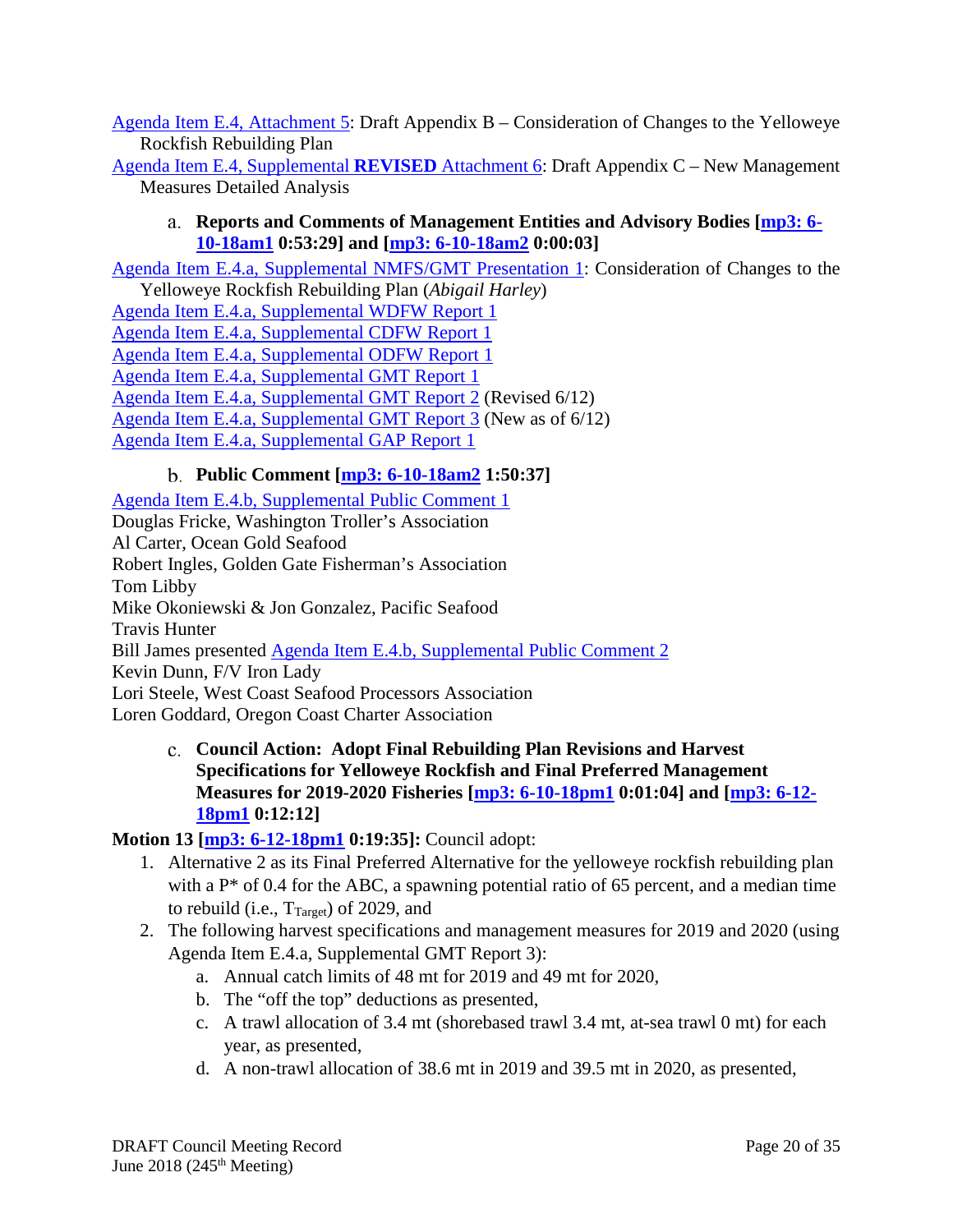- e. Within the non-trawl allocation, specify sector-specific shares as harvest guidelines (HGs) at the values associated with Alternative 2, and sector-specific annual catch targets (ACTs) at the values associated with Alternative 1, and
- f. The management measures for the non-trawl sectors associated with Alternative 1 to achieve those ACTs, with the differences between the sectors' HGs and their ACTs managed as sector-specific amounts.

|                                  |              |      |             |      | Difference (HG - |      |
|----------------------------------|--------------|------|-------------|------|------------------|------|
| Non-Trawl Allocation $=$ 38.6 mt | Shares (HGs) |      | <b>ACTs</b> |      | ACT)             |      |
|                                  | 2019         | 2020 | 2019        | 2020 | 2019             | 2020 |
| Non-Nearshore                    | 2.0          | 2.1  | 1.6         | 1.7  | 0.4              | 0.4  |
| Directed OA: Nearshore           | 6.0          | 6.2  | 4.7         | 4.9  | 1.3              | 1.3  |
| <b>WA Recreational</b>           | 10.0         | 10.2 | 7.8         | 8.1  | 2.2              | 2.1  |
| <b>OR</b> Recreational           | 8.9          | 9.1  | 7.0         | 7.2  | 1.9              | 1.9  |
| <b>CA</b> Recreational           | 11.6         | 11.9 | 9.1         | 9.4  | 2.5              | 2.5  |

Michele Culver/Maggie Sommer (Motion carried unanimously)

**Motion 14**: Council adopt the following final preferred management measures for 2019-2020: Action Items 1-8 – Adopt GMT Recommendations in Appendix 3 (Agenda Item E.4.a, Supplemental REVISED GMT Report 2), which confirm the PPA and provide updated values in Appendix 1 and 2.

9. GAP Recommendation for sablefish north of 36° N. latitude and lingcod north for limited entry (Agenda Item E.4.a, Supplemental GAP Report 1), confirm PPA for remaining trip limits.

13. Adopt CDFW Report 1 (Agenda Item E.4.a, Supplemental CDFW Report 1).

16 – 19. Adopt GMT Recommendations in Appendix 3, which confirm the PPA.

Joanna Grebel/Buzz Brizendine (Motion carried unanimously)

**Motion 15 [\[mp3: 6-12-18pm1](ftp://ftp.pcouncil.org/pub/R1806_June_2018_Recordings/6-12-18pm1Copy.mp3) 1:01:06]:** Council adopt as FPA a recreational groundfish season for Oregon with the fishery restricted to shoreward of the 40 fathom management line from June through August, as recommended in E.4.a, Supplemental ODFW Report 1, June 2018. Maggie Sommer/Dorothy Lowman (Motion carried unanimously)

**Motion 16 [\[mp3: 6-12-18pm1](ftp://ftp.pcouncil.org/pub/R1806_June_2018_Recordings/6-12-18pm1Copy.mp3) 1:07:56]:** Council confirm the PPA for salmon incidental take mitigation measures as FPA, except make the language changes proposed in E.4.a, Supplemental GMT Report 2 for automatic authorities. Maggie Sommer/Dorothy Lowman

**Amendment 1 [\[mp3: 6-12-18pm1](ftp://ftp.pcouncil.org/pub/R1806_June_2018_Recordings/6-12-18pm1Copy.mp3) 1:14:47]:** after the word "measures" insert "and groundfish fisheries." Michele Culver/ Amendment withdrawn Motion 16 withdrawn with the consent of the second.

**Motion 17 [\[mp3: 6-12-18pm1](ftp://ftp.pcouncil.org/pub/R1806_June_2018_Recordings/6-12-18pm1Copy.mp3) 1:19:15]:** Council adopt the following for Action Item #15: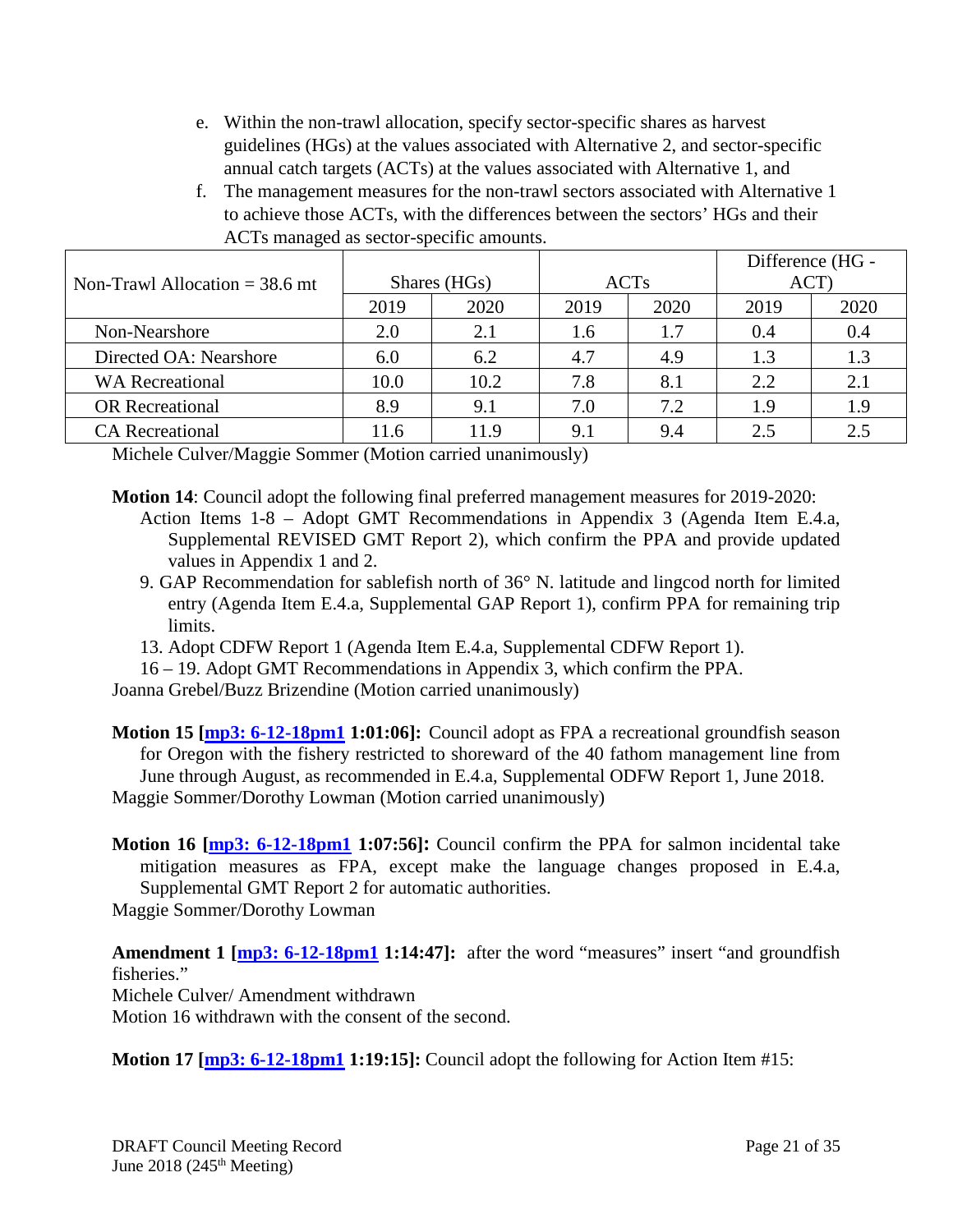- 1. In addition to the current BRAs, add the 200 fathom depth contour for use as a BRA for vessels using midwater trawl gear through routine inseason action to control catch of groundfish and non-groundfish, including salmon.
- 2. Eliminate the Ocean Salmon Conservation Zone (OSCZ) from regulation.
- 3. Prohibit all midwater trawling within the Klamath River Salmon Conservation Zone (KRCZ) and Columbia River Salmon Conservation Zone (CRSZ) year-round; and prohibit the use of all bottom trawl gear except selective flatfish trawl (SFFT) inside the KRCZ and CRSZ.
- 4. Create two automatic authorities in regulations that would allow NMFS to:
	- Close either sector (all whiting or all non-whiting) upon that sector having reached or exceeded its Chinook salmon bycatch threshold and the reserve amount of 3,500; and
	- Close a sector (all whiting or all non-whiting) when one sector has been closed after attaining or exceeding its Chinook salmon bycatch threshold and the reserve amount of 3,500, and the second sector attains or exceeds its salmon bycatch threshold.

Maggie Sommer/Dorothy Lowman (Motion carried unanimously)

**Motion 18 [\[mp3: 6-12-18pm1](ftp://ftp.pcouncil.org/pub/R1806_June_2018_Recordings/6-12-18pm1Copy.mp3) 1:23:34]:** Council confirm the PPA for stock complex restructuring as FPA.

In addition, I move the Council adopt the following harvest guidelines within the new complexes:

Oregon Black, Blue, and Deacon Rockfish complex:

• Black Rockfish: 515.8 mt in 2019, 512.2 mt in 2020

Oregon Cabezon & Kelp Greenling complex:

• Cabezon: 46.8 mt in 2019, 46.8 mt in 2020

Maggie Sommer/Brad Pettinger (Motion carried unanimously)

**Motion 19 [\[mp3: 6-12-18pm1](ftp://ftp.pcouncil.org/pub/R1806_June_2018_Recordings/6-12-18pm1Copy.mp3) 1:28:55]**: Council adopt as its Final Preferred Alternative for Groundfish Management Measures for 2019 and 2020 the GMT recommendations for Item #11 (Washington recreational fisheries) and #20 (incidental lingcod retention ratio in the salmon troll fishery) as presented in Agenda Item E.4.a, Supplemental REVISED GMT Report 2.

Michele Culver/Rich Lincoln (Motion carried, Ms. Grebel abstained)

**Motion 20 [\[mp3: 6-12-18pm1](ftp://ftp.pcouncil.org/pub/R1806_June_2018_Recordings/6-12-18pm1Copy.mp3) 1:46:31]:** Council adopt as FPA the 2019 and 2020 tribal management measures referenced in item 10 of Appendix 3 in Revised Supplemental GMT Report 2.

David Sones/Marc Gorelnik (Motion carried unanimously)

**Staff Summary**: The Council adopted final harvest specifications and management measures for 2019 and 2020 groundfish fisheries as follows:

The Council adopted a new rebuilding plan for yelloweye rockfish that specifies a spawning potential ratio (SPR) harvest rate of 65 percent; 2019 and 2020 annual catch limits (ACLs) of 48 mt and 49 mt, respectively; and a target rebuilding year of 2029. The non-trawl sectors will be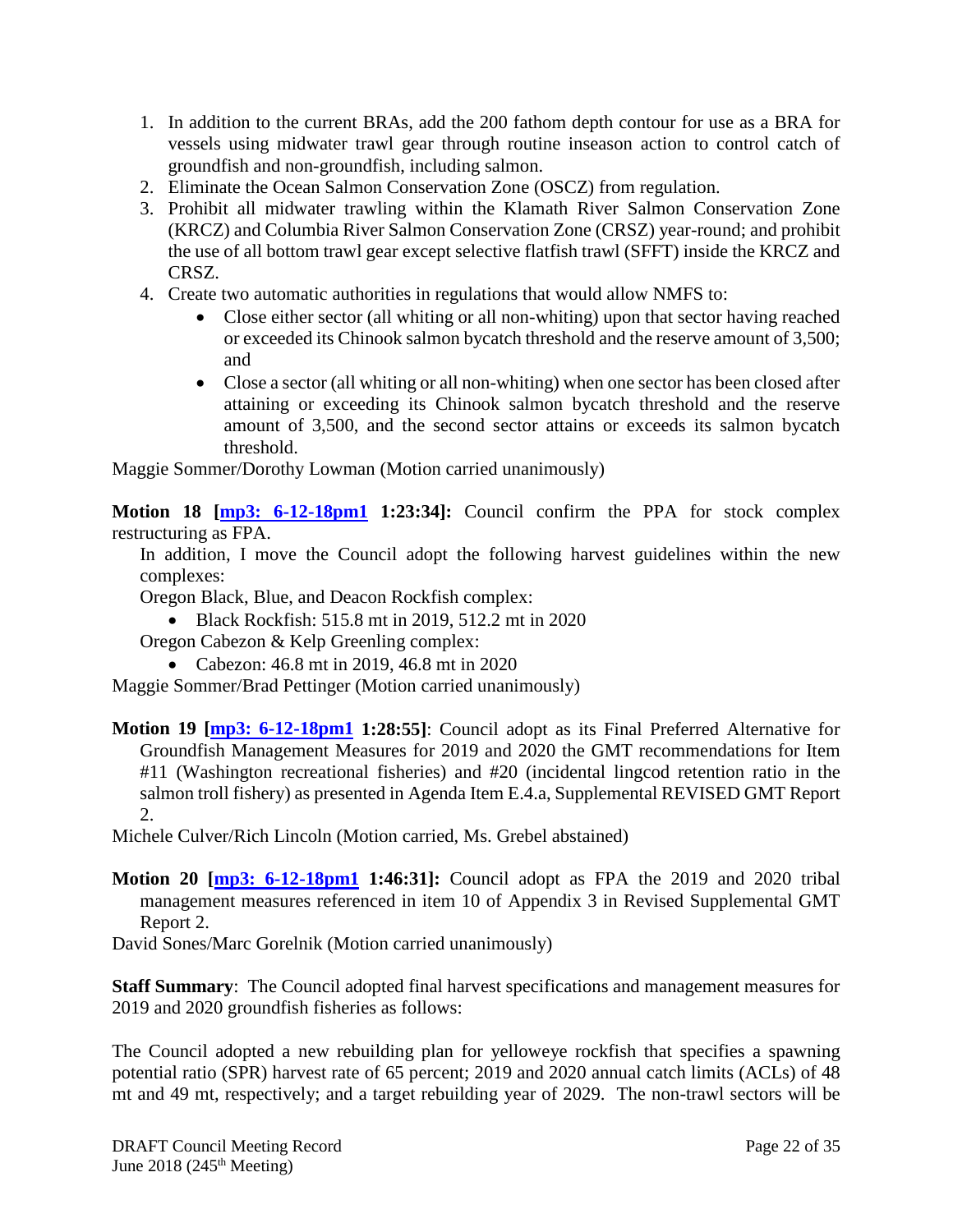managed using annual catch targets based on the lower harvest rate (SPR = 70 percent) analyzed under Alternative 1 with the associated management measures predicted to stay within those lower ACLs.

The Council confirmed the preliminary preferred alternative for routine management measures with revised estimates of off the top deductions to accommodate groundfish catch in Tribal fisheries, research fisheries, non-groundfish fisheries, and set-asides for approved EFPs, as well as set-asides for at-sea whiting fisheries as recommended by the [GMT.](https://www.pcouncil.org/wp-content/uploads/2018/06/E4a_Supp_REVISED_GMT_Rpt2_JUN2018BB.pdf) The Council also confirmed their preliminary preferred alternative for two-year sector allocations and commercial trip limits for all stocks with revised trip limits for sablefish north of 36° N. latitude and lingcod north of 40° 10' N. latitude for limited entry as recommended by the [GAP.](https://www.pcouncil.org/wp-content/uploads/2018/06/E4a_Supp_GAP_Rpt1_Updated_JUN2018BB.pdf) The Council adopted the recreational management measures under Alternative 1 recommended by California Department of Fish and Wildlife (CDFW), Oregon Department of Fish and Wildlife (ODFW), and [Washington](https://www.pcouncil.org/wp-content/uploads/2018/04/F5a_Supp_WDFW_Rpt1_Final_Apr2018BB.pdf)  [Department of Fish and Wildlife \(WDFW\)](https://www.pcouncil.org/wp-content/uploads/2018/04/F5a_Supp_WDFW_Rpt1_Final_Apr2018BB.pdf), as well as the Treaty Tribal management measures recommended by the [Tribes.](https://www.pcouncil.org/wp-content/uploads/2017/11/F9a_REVISED_Sup_Tribal_Rpt1_NOV2017BB.pdf)

The Council adopted the following new management measures for groundfish fisheries: new salmon mitigation measures, the preliminary preferred alternative for new stock complexes with the specification of harvest guidelines for the stocks in the new Oregon complexes, elimination of daily vessel limits in the individual fishing quota (IFQ) trawl fishery, new sablefish and lingcod discard mortality rates for the IFQ trawl fishery, continuation of the Adaptive Management Pass-Through in the IFQ trawl fishery, removal of automatic authority to close at-sea whiting fisheries if darkblotched rockfish or Pacific ocean perch set-asides are exceeded, allowance to fish shoreward of the 40 fm line in the Western Cowcod Conservation Area by commercial and recreational fixed gear fisheries, and Alternative 1 for lingcod retention in the salmon troll fishery as recommended and analyzed by [WDFW.](https://www.pcouncil.org/wp-content/uploads/2018/06/E4a_Supp_WDFW_Rpt1_troll_lingcod_JUN2018BB.pdf)

- <span id="page-22-1"></span><span id="page-22-0"></span>**5.** [Inseason Adjustments –](https://www.pcouncil.org/wp-content/uploads/2018/05/E5__SitSum_Inseason_June2018BB.pdf) Final Action **– John DeVore [**[mp3: 6-13-18am1](ftp://ftp.pcouncil.org/pub/R1806_June_2018_Recordings/6-13-18am1Copy.mp3) **0:01:41]**
	- **Reports and Comments of Management Entities and Advisory Bodies[**[mp3: 6-13-](ftp://ftp.pcouncil.org/pub/R1806_June_2018_Recordings/6-13-18am1Copy.mp3) [18am1](ftp://ftp.pcouncil.org/pub/R1806_June_2018_Recordings/6-13-18am1Copy.mp3) **0:04:13]**

[Agenda Item E.5.a, Supplemental CDFW Report 1](https://www.pcouncil.org/wp-content/uploads/2018/06/E5a_Supp_CDFW_Rpt1_JUN2018BB.pdf) [Agenda Item E.5.a, Supplemental GMT Report 1](https://www.pcouncil.org/wp-content/uploads/2018/06/E5a_Supp_GMT_Rpt1_JUN2018BB_9amVersion.pdf) [Agenda Item E.5.a, Supplemental GAP Report 1](https://www.pcouncil.org/wp-content/uploads/2018/06/E5a_Supp_GAP_Rpt1_JUN2018BB.pdf) [Agenda Item E.5.a, Supplemental EC Presentation 1](https://www.pcouncil.org/wp-content/uploads/2018/06/E5a_Supp_EC_Presentation1_Corrigan_JUNE2018BB.pdf) (*Corrigan*)

**Public Comment[**[mp3: 6-13-18am1](ftp://ftp.pcouncil.org/pub/R1806_June_2018_Recordings/6-13-18am1Copy.mp3) **1:00:25]**

<span id="page-22-2"></span>[Agenda Item E.5.b, Supplemental Public Comment 1](https://www.pcouncil.org/wp-content/uploads/2018/06/E5b_Supp_Pub_Comm1_JUNE2018BB.pdf)

Heather Mann and Robert Smith, Midwater Trawlers Cooperative presented [Agenda Item E.5.b,](https://www.pcouncil.org/wp-content/uploads/2018/06/E5b_Supp_PublicPresentation1_Mann_MTC_Inseason_JUNE2018BB.ppsx)  [Supplemental Public Presentation 1](https://www.pcouncil.org/wp-content/uploads/2018/06/E5b_Supp_PublicPresentation1_Mann_MTC_Inseason_JUNE2018BB.ppsx) (*Mann*)

<span id="page-22-3"></span>Robert Dooley

**Council Action: Adopt Final Inseason Adjustments for 2018 as Necessary to Achieve but Not Exceed Annual Catch Limits and Other Management Objectives[**[mp3: 6-13-18am1](ftp://ftp.pcouncil.org/pub/R1806_June_2018_Recordings/6-13-18am1Copy.mp3) **1:38:56]**

**Motion**: None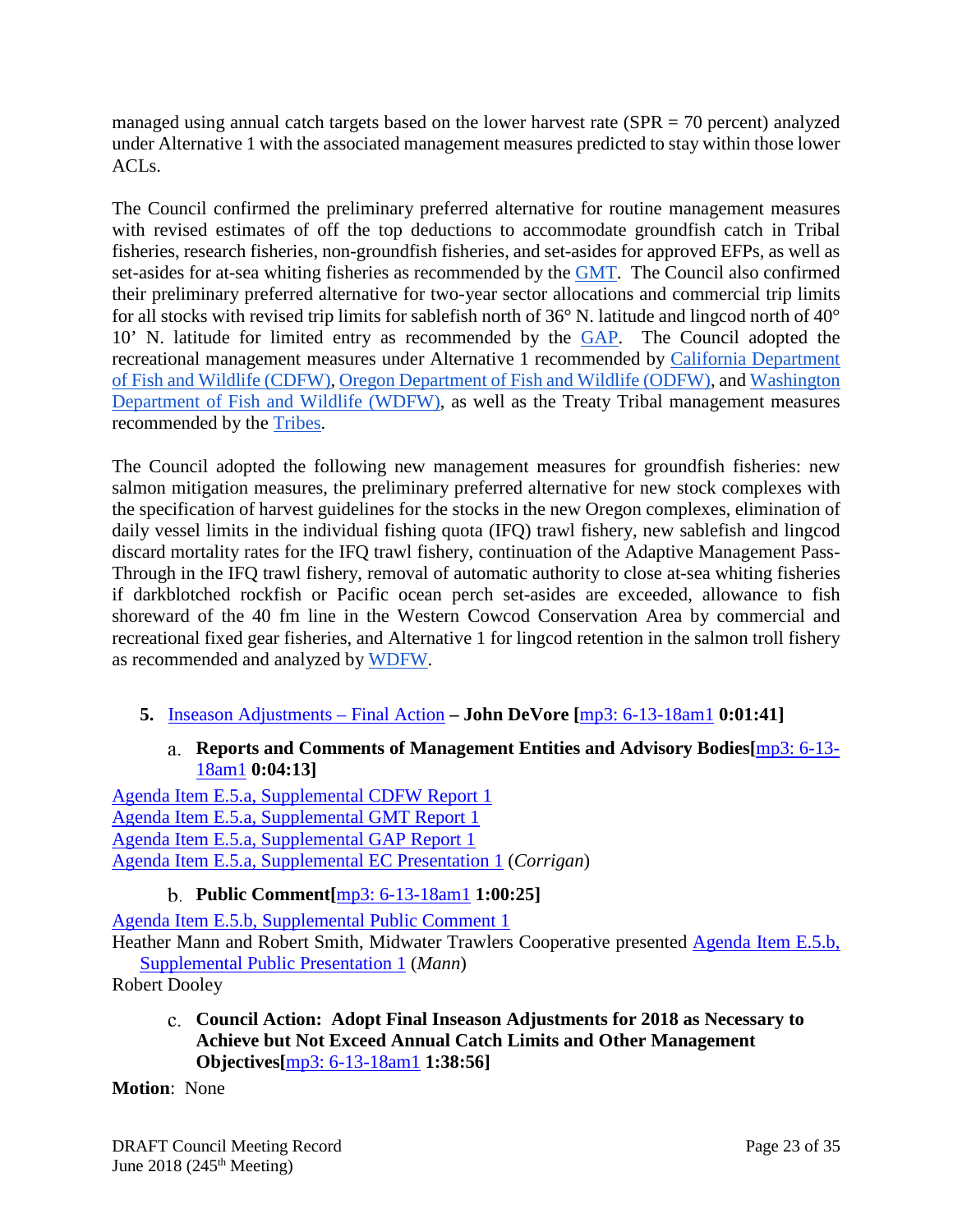**Staff Summary:** The Council received a briefing from the **[GMT](https://www.pcouncil.org/wp-content/uploads/2018/06/E5a_Supp_GMT_Rpt1_JUN2018BB_9amVersion.pdf)** on performance of 2018 groundfish fisheries and made no adjustments to 2018 fisheries.

## <span id="page-23-0"></span>**Coastal Pelagic Species Management**

- <span id="page-23-1"></span>**1.** [Live Bait Fishery Allowance Amendment Scoping](https://www.pcouncil.org/wp-content/uploads/2018/05/F1__SitSum_Live_bait_Jun2018BB.pdf) **– Kerry Griffin [\[mp3: 6-9-18pm1](ftp://ftp.pcouncil.org/pub/R1806_June_2018_Recordings/6-9-18pm1Copy.mp3) 0:09:04]**
	- **Reports and Comments of Management Entities and Advisory Bodies [\[mp3: 6-9-](ftp://ftp.pcouncil.org/pub/R1806_June_2018_Recordings/6-9-18pm1Copy.mp3) [18pm1](ftp://ftp.pcouncil.org/pub/R1806_June_2018_Recordings/6-9-18pm1Copy.mp3) 0:15:00]**

<span id="page-23-2"></span>[Agenda Item F.1.a, CPSMT Report 1:](https://www.pcouncil.org/wp-content/uploads/2018/05/F1a_CPSMT_Rpt1_Live_Bait_Jun2018BB.pdf) Scoping Document [Agenda Item F.1.a, Supplemental CPSAS Report 1](https://www.pcouncil.org/wp-content/uploads/2018/06/F1a_Supp_CPSAS_Rpt1_JUN2018BB.pdf) [Agenda Item F.1.a, Supplemental EC Report 1](https://www.pcouncil.org/wp-content/uploads/2018/06/F1a_Supp_EC_Rpt1_JUN2018BB.pdf)

### **Public Comment [\[mp3: 6-9-18pm1](ftp://ftp.pcouncil.org/pub/R1806_June_2018_Recordings/6-9-18pm1Copy.mp3) 0:57:01]**

<span id="page-23-3"></span>[Agenda Item F.1.b, Public Comment 1](https://www.pcouncil.org/wp-content/uploads/2018/05/F1b_Public_Comment1_Jun2018BB.pdf) [Agenda Item F.1.b, Supplemental Public Comment 2](https://www.pcouncil.org/wp-content/uploads/2018/06/F1b_Supp_Pub_Comm2-_Jun2018BB.pdf) Steve Crooke, Sportfishing Association of California Mike Thompson, Davey's Locker Sportfishing Ben Enticknap, Oceana Gilly Lyons, PEW Charitable Trusts Mike Conroy

> <span id="page-23-4"></span>**Council Action – Consider a Fishery Management Plan Amendment for the Live Bait Fishery Allowance and Adopt a Purpose and Need Statement and Process Schedule, as Appropriate [\[mp3: 6-9-18pm1](ftp://ftp.pcouncil.org/pub/R1806_June_2018_Recordings/6-9-18pm1Copy.mp3) 1:25:02] and [\[mp3: 6-9-18pm2](ftp://ftp.pcouncil.org/pub/R1806_June_2018_Recordings/6-9-18pm2Copy.mp3) 0:00:15]**

**Motion 10** [\[mp3: 6-9-18pm2](ftp://ftp.pcouncil.org/pub/R1806_June_2018_Recordings/6-9-18pm2Copy.mp3) 0:03:59]**:** Council initiate an FMP amendment to address take in the live bait fishery when a stock is in an overfished condition.

Briana Brady, Buzz Brizendine (Motion carried unanimously)

**Staff Summary**: The Council initiated a fishery management plan amendment process to address take in the coastal pelagic species (CPS) live bait fishery, when a stock is overfished. The Council directed the Coastal Pelagic Species Management Team (CPSMT) to develop alternatives for consideration, and to provide additional background information on the live bait fishery, at the September Council meeting.

## <span id="page-23-5"></span>**Highly Migratory Species Management**

<span id="page-23-6"></span>**1.** [National Marine Fisheries Service Report](https://www.pcouncil.org/wp-content/uploads/2018/05/G1__SitSum_NMFS_Report_HMS_JUN2018BB.pdf) **– Kit Dahl [\[mp3: 6-10-18pm1](ftp://ftp.pcouncil.org/pub/R1806_June_2018_Recordings/6-10-18pm1Copy.mp3) 0:30:54]**

## **Regulatory Activities – Heidi Taylor [\[mp3: 6-10-18pm1](ftp://ftp.pcouncil.org/pub/R1806_June_2018_Recordings/6-10-18pm1Copy.mp3) 0:40:15]**

<span id="page-23-8"></span><span id="page-23-7"></span>[Agenda Item G.1.a, NMFS Report 1:](https://www.pcouncil.org/wp-content/uploads/2018/05/G1a_NMFS_Rpt1_JUN2018BB.pdf) Report on Highly Migratory Species Activities

## **Science Center Activities – Gerard DiNardo [\[mp3: 6-10-18pm1](ftp://ftp.pcouncil.org/pub/R1806_June_2018_Recordings/6-10-18pm1Copy.mp3) 0:40:27]**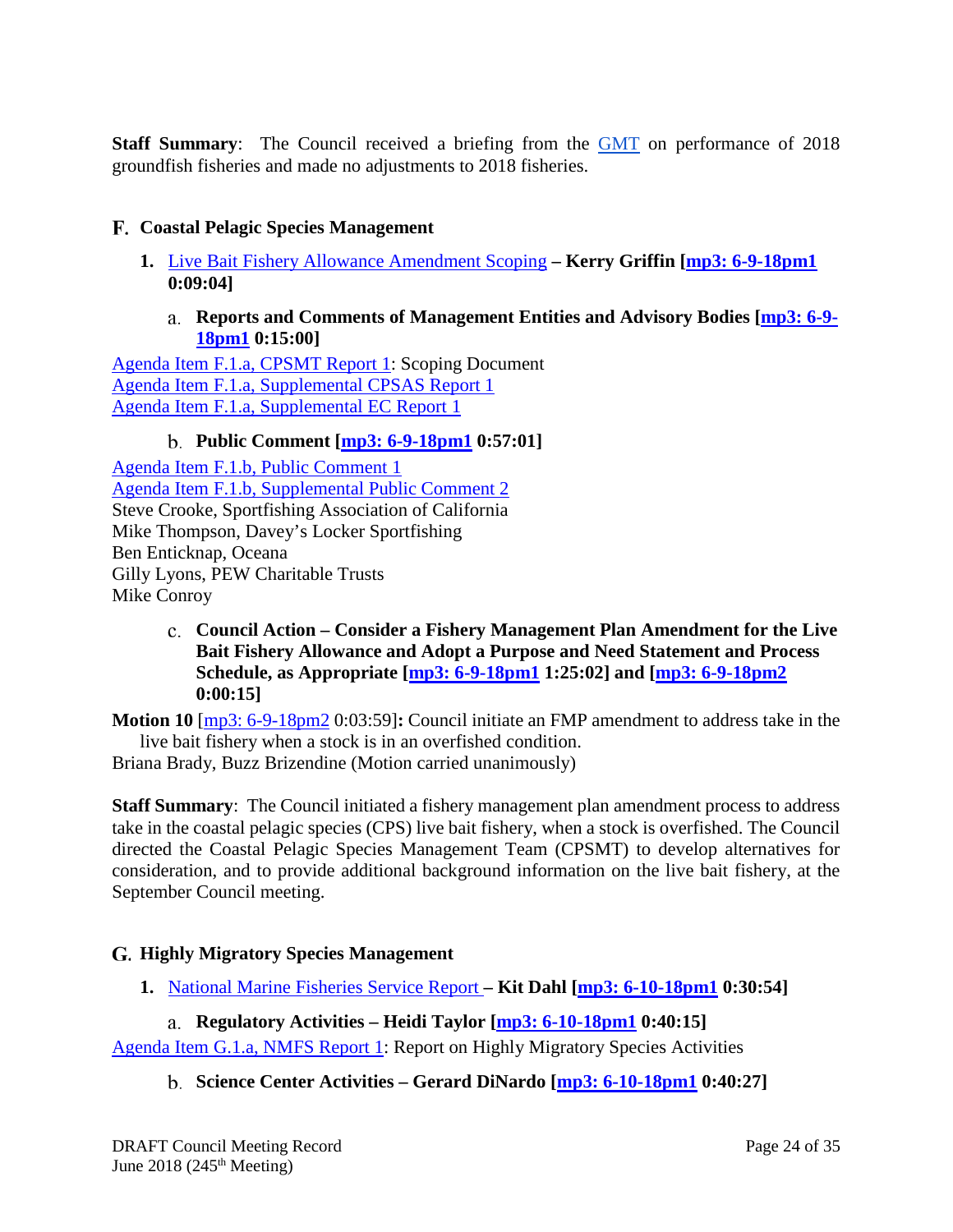<span id="page-24-0"></span>[Agenda Item G.1.b, Supplemental SWFSC Presentation 1:](https://www.pcouncil.org/wp-content/uploads/2018/06/G1b_Supp_SWFSC_Presentation1_DiNardo_HMS_IntlActivities_JUN2018BB.pdf) NMFS Report SWFSC Activities Highly Migratory Species (*Gerard DiNardo*)

## **Reports and Comments of Management Entities and Advisory Bodies [\[mp3: 6-](ftp://ftp.pcouncil.org/pub/R1806_June_2018_Recordings/6-10-18pm1Copy.mp3) [10-18pm1](ftp://ftp.pcouncil.org/pub/R1806_June_2018_Recordings/6-10-18pm1Copy.mp3) 1:23:30]**

[Agenda Item G.1.c, National Marine Fisheries Service Office of Law Enforcement](https://www.pcouncil.org/wp-content/uploads/2018/05/G1c_WCD_OLE-ResponseToMarch2018VMSQuestion-HMS_20180510-signed_Jun2018BB.pdf) Response on Confidentiality of Vessel Monitoring System Data Report 1 [Agenda Item G.1.c, Supplemental HMSAS Report 1](https://www.pcouncil.org/wp-content/uploads/2018/06/G1c_Supp_HMSAS_Rpt1_JUN2018BB.pdf)

## <span id="page-24-1"></span>**Public Comment**

## **Council Discussion [\[mp3: 6-10-18pm1](ftp://ftp.pcouncil.org/pub/R1806_June_2018_Recordings/6-10-18pm1Copy.mp3) 1:31:37]**

<span id="page-24-2"></span>**Motion**: None

**Staff Summary**: None

<span id="page-24-3"></span>**2.** [Recommendations for International Management Activities](https://www.pcouncil.org/wp-content/uploads/2018/05/G2__Sitsum_InternationalManagement_JUN2018BB.pdf) **– Kit Dahl [\[mp3: 6-10-](ftp://ftp.pcouncil.org/pub/R1806_June_2018_Recordings/6-10-18pm2Copy.mp3) [18pm2](ftp://ftp.pcouncil.org/pub/R1806_June_2018_Recordings/6-10-18pm2Copy.mp3) 0:00:21]**

[Agenda Item G.2, Attachment 1:](https://www.pcouncil.org/wp-content/uploads/2018/05/G2_Att1_PBFWG_MSE-Workshop-Agenda-JUN2018BB.pdf) May 30-31, 2018, Pacific Bluefin Tuna Management Strategy Evaluation Workshop Proposed Agenda

[Agenda Item G.2, Attachment 2:](https://www.pcouncil.org/wp-content/uploads/2018/05/G2_Att2_E-ONLY_WCPFC14_Summary_Report_2017__Issued_16_March_2018_complete_June2018BB.pdf) Fourteenth Regular Session of the Western and Central Pacific Fisheries Commission Summary Report, Issued March 16, 2018 (*Electronic Only*)

[Agenda Item G.2, Attachment 3:](https://www.pcouncil.org/wp-content/uploads/2018/05/G2_Att3_C-16-08-Conservation-and-management-of-Pacific-bluefin-tuna.pdf) Inter-American Tropical Tuna Commission Resolution C-16-08, Measures for the Conservation and Management of Pacific Bluefin Tuna in the Eastern Pacific **Ocean** 

<span id="page-24-4"></span>[Agenda Item G.2, Supplemental Attachment 4:](https://www.pcouncil.org/wp-content/uploads/2018/06/G2_Supp_Att4_E-Only_MSE_Listening_Session_Summary_Rpt2_JUN2018BB.pdf) April 18, 2018 Management Strategy Evaluation Listening Session Summary Report (*Electronic Only*)

**Bluefin and Albacore Tuna Management Strategy Evaluation Updates – Gerard DiNardo [\[mp3: 6-10-18pm2](ftp://ftp.pcouncil.org/pub/R1806_June_2018_Recordings/6-10-18pm2Copy.mp3) 0:00:38]**

<span id="page-24-5"></span>[Agenda Item G.2.a, Supplemental SWFSC Presentation 1:](https://www.pcouncil.org/wp-content/uploads/2018/06/G2a_Supp_SWFSC_Presentation1_DiNardo_MSE_JUN2018BB.pdf) Bluefin and Albacore Tuna Management Strategy Evaluation -Updates (*Gerard DiNardo*)

**Report on the Western and Central Pacific Fisheries Commission Annual Meeting – Kit Dahl [\[mp3: 6-10-18pm2](ftp://ftp.pcouncil.org/pub/R1806_June_2018_Recordings/6-10-18pm2Copy.mp3) 0:44:31]**

<span id="page-24-6"></span>[Agenda Item G.2, Supplemental Staff Presentation 1:](https://www.pcouncil.org/wp-content/uploads/2018/06/G2_Supp_StaffPresentation1_KRD_WCPFC14_briefing_JUN2018BB.pdf) WCPFC 14 (*Kit Dahl*)

**Reports and Comments of Management Entities and Advisory Bodies [\[mp3: 6-](ftp://ftp.pcouncil.org/pub/R1806_June_2018_Recordings/6-10-18pm2Copy.mp3) [10-18pm2](ftp://ftp.pcouncil.org/pub/R1806_June_2018_Recordings/6-10-18pm2Copy.mp3) 1:20:34]**

[Agenda Item G.2.c, Supplemental NMFS Report 1:](https://www.pcouncil.org/wp-content/uploads/2018/06/G2c_Supp_NMFS_Rpt1_International_Management_JUN2018BB.pdf) NMFS Report on International Management of HMS

[Agenda Item G.2.c, Supplemental HMSMT Report 1](https://www.pcouncil.org/wp-content/uploads/2018/06/G2c_Supp_HMSMT_Rpt1_IntlRprt_JUN2018BB.pdf)

[Agenda Item G.2.c, Supplemental HMSAS Report 1](https://www.pcouncil.org/wp-content/uploads/2018/06/G2c_Supp_HMSAS_Rpt1_JUN2018BB.pdf)

<span id="page-24-7"></span>[Agenda Item G.2.c, Supplemental HMSAS Report 2](https://www.pcouncil.org/wp-content/uploads/2018/06/G2c_Supp_HMSAS_Rpt2_JUN2018BB.pdf)

**Public Comment [\[mp3: 6-10-18pm2](ftp://ftp.pcouncil.org/pub/R1806_June_2018_Recordings/6-10-18pm2Copy.mp3) 1:39:47]**

[Agenda Item G.2.d, Supplemental Public Comment 1](https://www.pcouncil.org/wp-content/uploads/2018/06/G2d_Supp_Pub_Comm1_PEW_Intl_Mgt_June2018BB.pdf)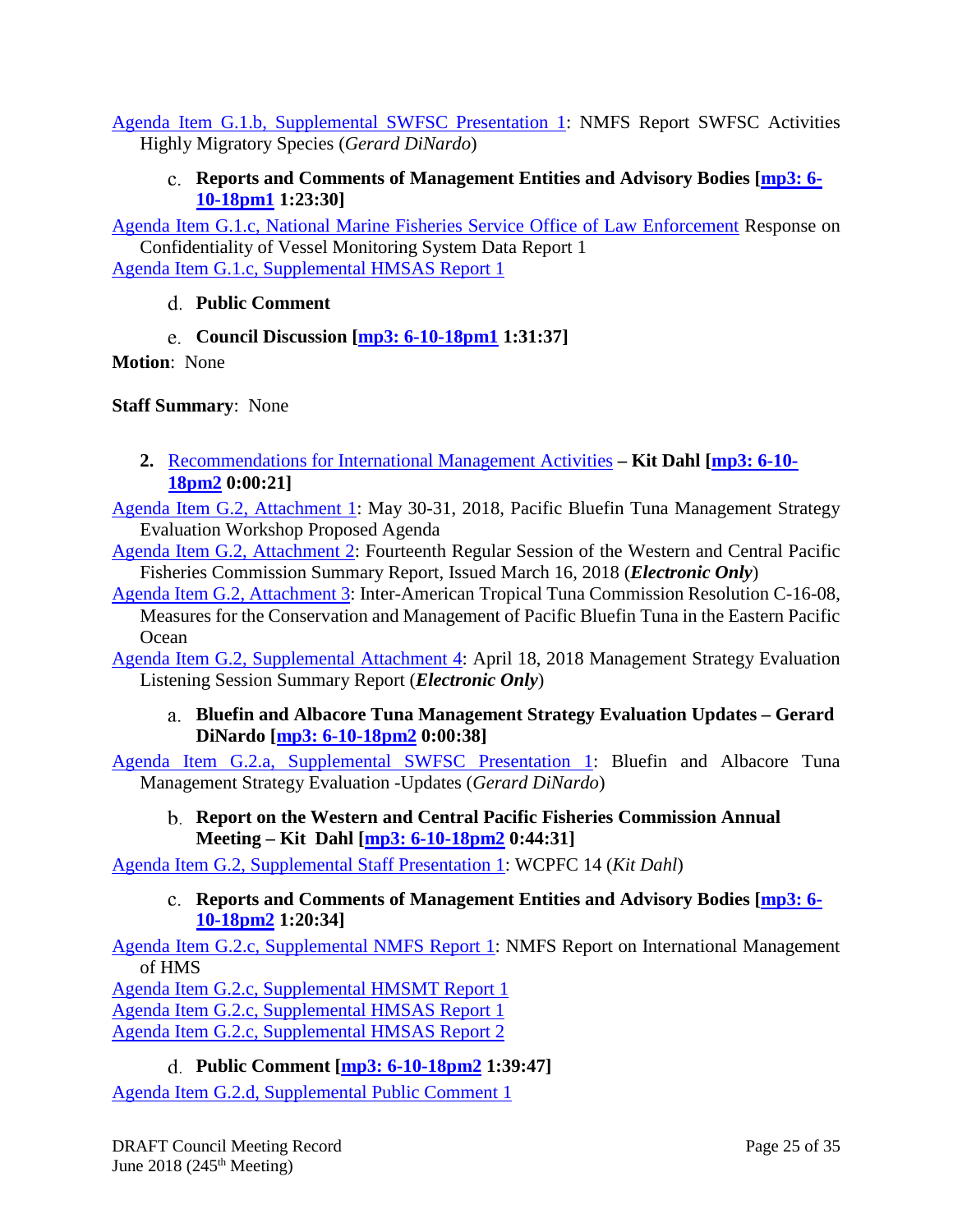<span id="page-25-0"></span>Theresa Labriola, Wild Oceans

**Council Action: Provide Recommendations on U.S. Positions at Upcoming Meetings of the Western and Central Pacific Commission's Northern Committee and Inter-American Tropical Tuna Commission, as Appropriate. Provide Advice on the Ongoing Development of Management Strategy Evaluation for North Pacific Albacore and Pacific Bluefin Tuna [\[mp3: 6-10-18pm2](ftp://ftp.pcouncil.org/pub/R1806_June_2018_Recordings/6-10-18pm2Copy.mp3) 1:44:20]**

**Motion**: None

**Staff Summary**: The Council recommended that the U.S. oppose proposals to increase catch limits for Pacific bluefin tuna at the Inter-American Tropical Tuna Commission (IATTC) and Western and Central Pacific Fisheries Commission (WCPFC) Northern Committee meetings. At its August meeting, the IATTC will be negotiating a new measure for Pacific bluefin management in the eastern Pacific Ocean (EPO) for 2019 and beyond. Immediately following, the Joint Working Group of the Northern Committee and IATTC will meet to discuss long-term Pacific bluefin management and the Northern Committee could propose a revised Conservation and Management Measure for adoption by the WCPFC. In both these forums there will likely be pressure to increase catch limits, because of a recent increase in recruitment resulting in more optimistic projections of stock rebuilding. However, the Council notes these projection results are due to a single year of increased recruitment so it is still highly uncertain that rebuilding targets can be met.

The Council also noted new permit requirements for U.S. vessels intending to fish for albacore in Canadian waters during the 2018 season starting on June 15. The Council asked NMFS to work with the Canadian government to resolve any impediments to access and to keep stakeholders informed.

- <span id="page-25-2"></span><span id="page-25-1"></span>**3.** Drift Gillnet (DGN) [Performance Metrics](https://www.pcouncil.org/wp-content/uploads/2018/05/G3__SitSum_DGN_Performance_Metrics_JUN2018BB.pdf) **– Kit Dahl [\[mp3: 6-11-18am1](ftp://ftp.pcouncil.org/pub/R1806_June_2018_Recordings/6-11-18am1Copy.mp3) 0:01:21]**
	- **Reports and Comments of Management Entities and Advisory Bodies [\[mp3: 6-](ftp://ftp.pcouncil.org/pub/R1806_June_2018_Recordings/6-11-18am1Copy.mp3) [11-18am1](ftp://ftp.pcouncil.org/pub/R1806_June_2018_Recordings/6-11-18am1Copy.mp3) 0:05:15]**

[Agenda Item G.3.a, HMSMT Report 1](https://www.pcouncil.org/wp-content/uploads/2018/05/G3a_HMSMT_Rpt1-DGN_Performance_Metrics_JUN2018BB.pdf)

[Agenda Item G.3.a, Supplemental HMSMT Presentation 1:](https://www.pcouncil.org/wp-content/uploads/2018/06/G3a_Supp_HMSMT_Presentation1_Hellmers_JUNE2018BB.pdf) Drift Gillnet Performance Metrics (*Hellmers*)

[Agenda Item G.3.a, Supplemental HMSMT Report 2](https://www.pcouncil.org/wp-content/uploads/2018/06/G3a_Supp_HMSMT_Rpt2_JUN2018BB.pdf) [Agenda Item G.3.a, Supplemental HMSAS Report 1](https://www.pcouncil.org/wp-content/uploads/2018/06/G3a_Supp_HMSAS_Rpt1_DGN_performance_metrics_JUN2018BB.pdf)

## **Public Comment [\[mp3: 6-11-18am1](ftp://ftp.pcouncil.org/pub/R1806_June_2018_Recordings/6-11-18am1Copy.mp3) 0:21:31]**

<span id="page-25-3"></span>[Agenda Item G.3.b, Supplemental Public Comment 1](https://www.pcouncil.org/wp-content/uploads/2018/06/G3b_Supp_Pub_Comm1_DGN_metrics_Oceana_June2018BB.pdf) Geoff Shester, Oceana Cassie Burdyshaw, Turtle Island Restoration Network Gary Burke, CFSB

### <span id="page-25-4"></span>**Council Action: Consider Metrics and Recommend Mitigation Measures, as Appropriate [\[mp3: 6-11-18am1](ftp://ftp.pcouncil.org/pub/R1806_June_2018_Recordings/6-11-18am1Copy.mp3) 0:35:09]**

**Motion**: None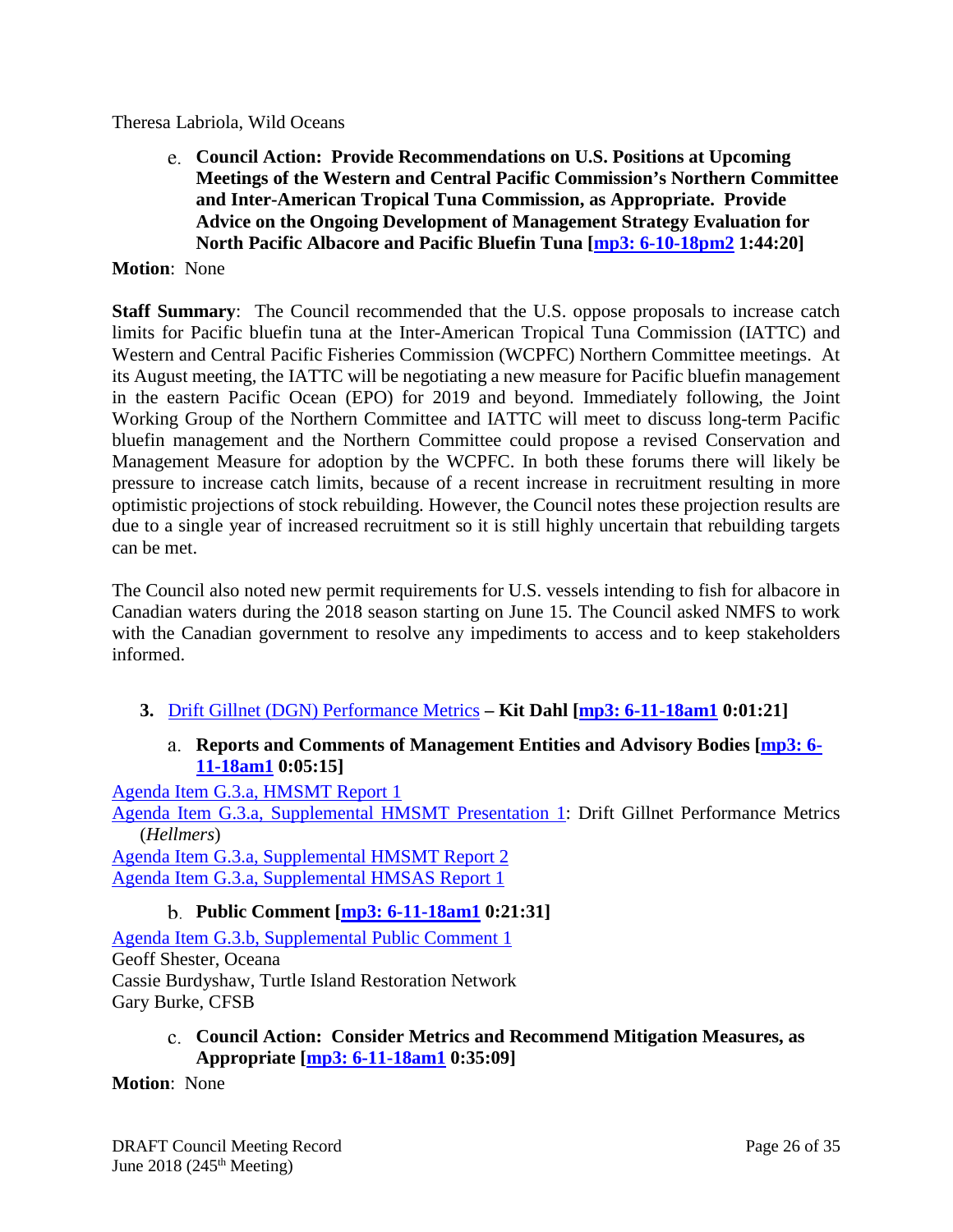**Staff Summary**: The Council directed its SSC to review current and proposed methodologies for setting and evaluating bycatch performance metrics for the California large mesh drift gillnet fishery. The HMSMT, with assistance with NMFS, was tasked with preparing the requisite information for SSC review. Based on SSC recommendations, the Council will consider changes to the performance metrics and adopt changes, if any, for the next report on the metrics in June 2019.

<span id="page-26-0"></span>**4. [Update on Existing Deep-Set Buoy Gear \(DSBG\) Exempted Fishing Permits](https://www.pcouncil.org/wp-content/uploads/2018/05/G4__Sitsum_EFP_update_JUNE2018BB.pdf) – Kit Dahl [\[mp3: 6-11-18am1](ftp://ftp.pcouncil.org/pub/R1806_June_2018_Recordings/6-11-18am1Copy.mp3) 0:50:29]**

<span id="page-26-1"></span>[Agenda Item G.4, Attachment 1:](https://www.pcouncil.org/wp-content/uploads/2018/05/G4_Att1_PFMC_2017-2018.BB_.PIER-DSBG.EFP_.Update_Jun2018BB.pdf) 2015-2017 PIER Deep-Set Buoy Gear EFP Preliminary Summary – May, 2018

**Reports and Comments of Management Entities and Advisory Bodies [\[mp3: 6-](ftp://ftp.pcouncil.org/pub/R1806_June_2018_Recordings/6-11-18am1Copy.mp3) [11-18am1](ftp://ftp.pcouncil.org/pub/R1806_June_2018_Recordings/6-11-18am1Copy.mp3) 0:53:29]**

[Agenda Item G.4.a, Supplemental NMFS Report 1:](https://www.pcouncil.org/wp-content/uploads/2018/06/G4a_Supp_NMFS_Rpt1_Existing_DSBG_EFPs_JUN2018BB.pdf) Updates to DSBG EFPs [Agenda Item G.4.a, Supplemental HMSAS Report 1](https://www.pcouncil.org/wp-content/uploads/2018/06/G4a_Supp_HMSAS_Rpt1_JUN2018BB.pdf)

## **Public Comment [\[mp3: 6-11-18am1](ftp://ftp.pcouncil.org/pub/R1806_June_2018_Recordings/6-11-18am1Copy.mp3) 1:00:02]**

<span id="page-26-2"></span>[Agenda Item G.4.b, Supplemental Public Comment 1](https://www.pcouncil.org/wp-content/uploads/2018/06/G4b_Supp_PubComm1_DSBG_EFP_JUN2018BB.pdf)

Chugey Sepulveda, Pfleger Institute of Environmental Research presented [Agenda Item G.4.b,](https://www.pcouncil.org/wp-content/uploads/2018/06/G4b_Supp_PublicPresentation1_Sepulveda-_HMS_JUNE2018BB..pdf)  [Supplemental Public Presentation 1:](https://www.pcouncil.org/wp-content/uploads/2018/06/G4b_Supp_PublicPresentation1_Sepulveda-_HMS_JUNE2018BB..pdf) (*Chugey Sepulveda*)

<span id="page-26-3"></span>Kelly Fukushima

**Council Discussion [\[mp3: 6-11-18am1](ftp://ftp.pcouncil.org/pub/R1806_June_2018_Recordings/6-11-18am1Copy.mp3) 1:40:37]**

**Motion**: None

**Staff Summary**: None

<span id="page-26-4"></span>**5. Deep-Set Buoy Gear Authorization – [Final Range of Alternatives and Preliminary](https://www.pcouncil.org/wp-content/uploads/2018/05/G5__SitSum_DSBG_ROA_JUN2018BB.pdf)  [Preferred Alternatives for Number of Limited Entry Permits](https://www.pcouncil.org/wp-content/uploads/2018/05/G5__SitSum_DSBG_ROA_JUN2018BB.pdf) – Kit Dahl [\[mp3: 6-11-](ftp://ftp.pcouncil.org/pub/R1806_June_2018_Recordings/6-11-18am2Copy.mp3) [18am2](ftp://ftp.pcouncil.org/pub/R1806_June_2018_Recordings/6-11-18am2Copy.mp3) 0:00:32]**

<span id="page-26-5"></span>[Agenda Item G.5, Attachment 1:](https://www.pcouncil.org/wp-content/uploads/2018/05/G5_Att1_DSBG_ROA_JUN2018BB.pdf) Deep-Set Buoy Gear Range of Alternatives Adopted at the March 2018 Meeting

## **Reports and Comments of Management Entities and Advisory Bodies [\[mp3: 6-](ftp://ftp.pcouncil.org/pub/R1806_June_2018_Recordings/6-11-18am2Copy.mp3) [11-18am2](ftp://ftp.pcouncil.org/pub/R1806_June_2018_Recordings/6-11-18am2Copy.mp3) 0:38:26]**

[Agenda Item G.5.a, HMSMT Report 1](https://www.pcouncil.org/wp-content/uploads/2018/05/G5a_HMSMT_Rpt1_DSBG_ROA_Analysis_Jun208BB.pdf) [Agenda Item G.5.a, Supplemental HMSMT Report 2](https://www.pcouncil.org/wp-content/uploads/2018/06/G5a_Supp_HMSMT_Rpt2_JUN2018BB.pdf) [Agenda Item G.5.a, Supplemental HMSMT Presentation 1:](https://www.pcouncil.org/wp-content/uploads/2018/06/G5a_Supp_HMSMT_Presentation1_Hellmers_DSBG_ROA_JUNE2018BB.pdf) DSBG Range of Alternatives (*Hellmers*) [Agenda Item G.5.a, Supplemental HMSAS Report 1](https://www.pcouncil.org/wp-content/uploads/2018/06/G5a_Supp_HMSAS_Rpt1_DSBG_ROA_JUN2018BB.pdf)

## **Public Comment [\[mp3: 6-11-18am2](ftp://ftp.pcouncil.org/pub/R1806_June_2018_Recordings/6-11-18am2Copy.mp3) 0:48:34]**

<span id="page-26-6"></span>[Agenda Item G.5.b, Supplemental Public Comment 1](https://www.pcouncil.org/wp-content/uploads/2018/06/G5b_Supp_Pub_Comm1_DGN_Auth_Oceana_June2018BB.pdf) Geoff Shester, Oceana Donald Krebs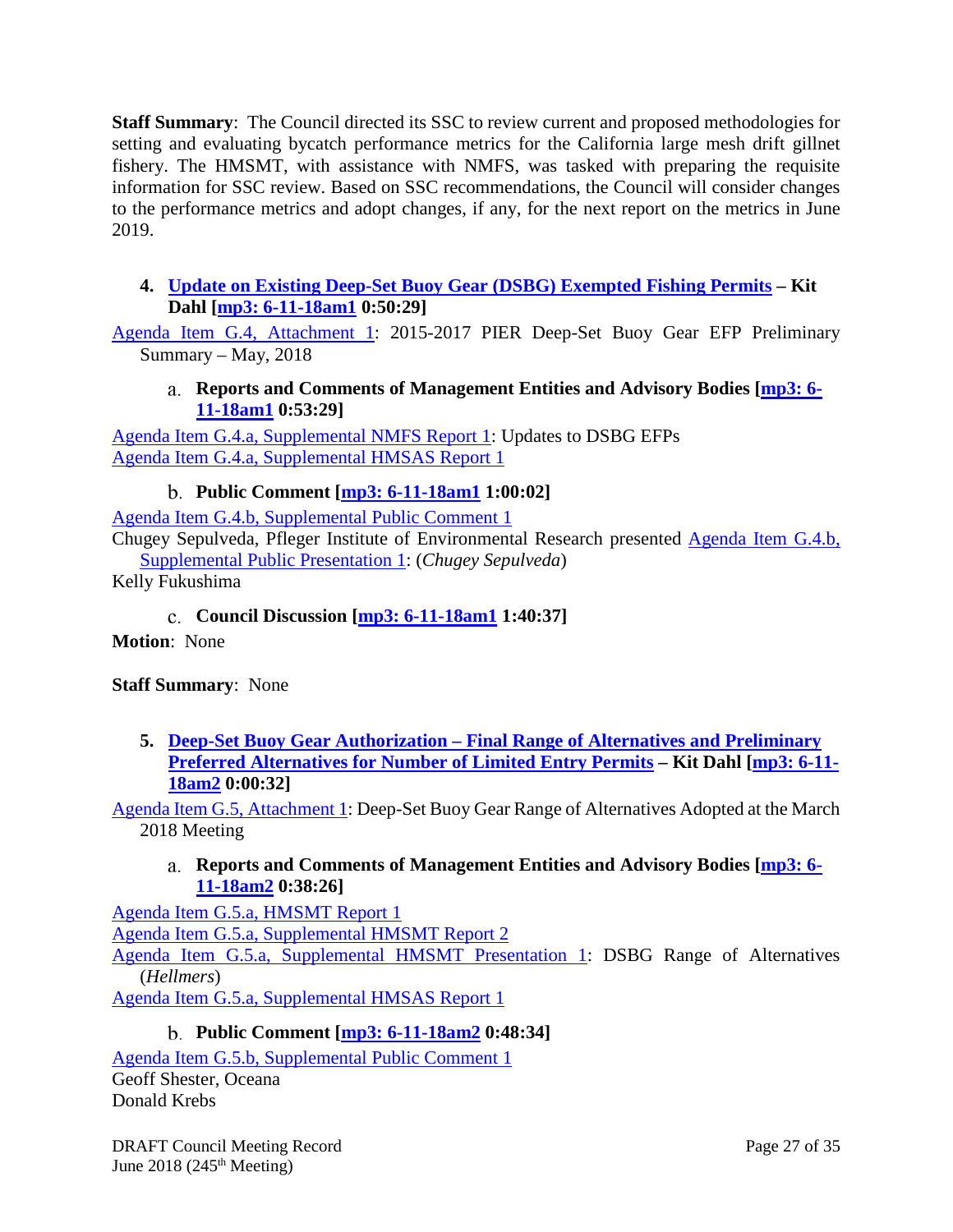<span id="page-27-0"></span>Chugey Sepulveda, Pfleger Institute of Environmental Research

**Council Action: Confirm a Range of Alternatives and Adopt a Preliminary Preferred Alternative for the Number of Permits to be Issued Under a Deep-Set Buoy Gear Limited Entry Program, if Possible [\[mp3: 6-11-18pm1](ftp://ftp.pcouncil.org/pub/R1806_June_2018_Recordings/6-11-18pm1Copy.mp3) 0:00:17]**

**Motion 11** [\[mp3: 6-11-18pm1](ftp://ftp.pcouncil.org/pub/R1806_June_2018_Recordings/6-11-18pm1Copy.mp3) 0:07:23]: Council proceed with analysis to the two sub-options for Deep-Set Buoy Gear Fishing in the Southern California Bight as previously adopted with the following changes in regards to potential limited access to allow for a phased in approach: Capacity – Implement permits with initial issuance and total issuance limited to the following:

1) Not more than 50 permits per year, not to exceed 300 total

- 2) Not more than 100 permits per year, not to exceed 300 total
- 3) Not more than 300 permits maximum

Also, direct the Highly Migratory Species Management Team to analyze these options along with an open access option using 500 permits as a proxy for open access.

Should the 2018 Eastern Pacific Ocean Swordfish Stock Assessment indicate a change in stock structure boundaries, direct the HMSMT to provide data on how the proposed Deep-Set Buoy Gear fishery will impact that stock.

John Ugoretz/Marc Gorelnik

**Amendment 1** [\[mp3: 6-11-18pm1](ftp://ftp.pcouncil.org/pub/R1806_June_2018_Recordings/6-11-18pm1Copy.mp3) 0:36:57]: Delete the last paragraph.

Rich Lincoln/Corey Niles (Amendment carried unanimously) Motion 11, as amended, carried unanimously

**Staff Summary**: The Council revised the range of options for the number of permits and the manner of issuance under the limited entry alternative. (Limited entry would apply to the area east of a line extending due south from Point Conception.) These options would allow a phased in approach whereby the Council would issue an initial number of permits and could then issue additional permits in subsequent years up to a cap of 300 permits. These options for initial issuance and total issuance are:

- 1. Not more than 50 permits per year, not to exceed 300 total.
- 2. Not more than 100 permits per year, not to exceed 300 total.
- 3. Not more than 300 permits maximum.

The options are meant to allow flexibility such that the Council would not be obligated to issue the whole of the specified annual number, nor would the Council have to issue all permits up to the specified cap. Rather, these options facilitate the analysis of a phase-in approach, which would allow the Council to proceed cautiously to reach a level of permits that best meets management objectives.

The Council specified an estimate of 500 vessels for the purposes of analyzing an open access fishery.

<span id="page-27-1"></span>**6. [Preliminary Review of New Non-Deep-Set Buoy Gear Exempted Fishing Permit](https://www.pcouncil.org/wp-content/uploads/2018/05/G6__SitSum_HMS_EFPs_JUN2018BB.pdf)  [Applications and Resubmission of Previous Deep-Set Buoy Gear Applications](https://www.pcouncil.org/wp-content/uploads/2018/05/G6__SitSum_HMS_EFPs_JUN2018BB.pdf) – Kit Dahl [\[mp3: 6-11-18pm1](ftp://ftp.pcouncil.org/pub/R1806_June_2018_Recordings/6-11-18pm1Copy.mp3) 0:48:42]**

[Agenda Item G.6, Attachment 1:](https://www.pcouncil.org/wp-content/uploads/2018/05/G6_Att1_DSBG_EFP_resubmitted_application_Hutto_Jun2018BB.pdf) Revised Deep-Set EFP From Mr. David Hutto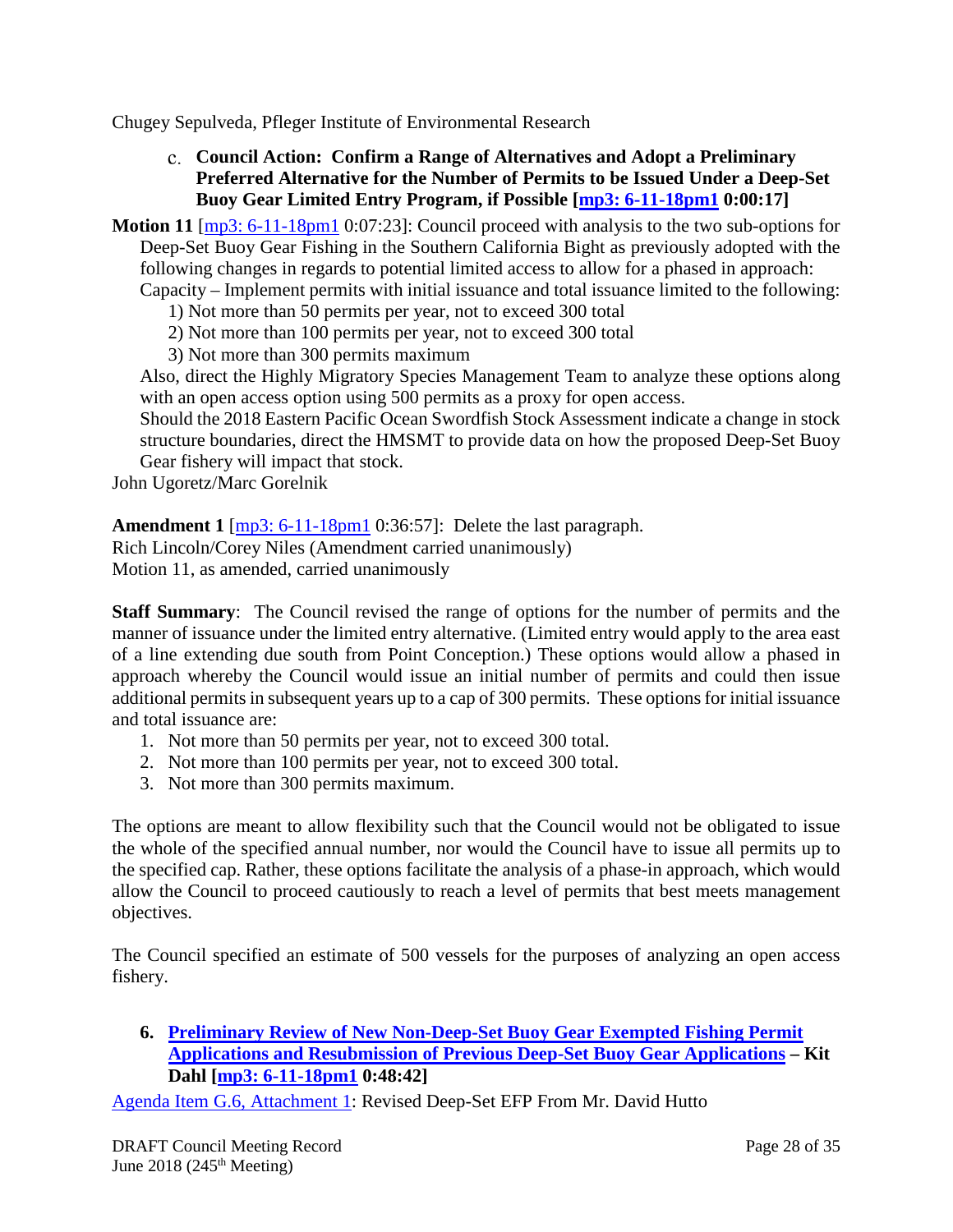<span id="page-28-0"></span>[Agenda Item G.6, Attachment 2:](https://www.pcouncil.org/wp-content/uploads/2018/05/G6_Att2_Hall_deep_set_longline_EFP_application_JUN2018BB.pdf) EFP Application from Dr. John Hall to Test Deep-Set Pelagic Longline Gear in the West Coast EEZ

## **Reports and Comments of Management Entities and Advisory Bodies [\[mp3: 6-](ftp://ftp.pcouncil.org/pub/R1806_June_2018_Recordings/6-11-18pm1Copy.mp3) [11-18pm1](ftp://ftp.pcouncil.org/pub/R1806_June_2018_Recordings/6-11-18pm1Copy.mp3) 0:53:45]**

[Agenda Item G.6.a, Supplemental NMFS Report 1:](https://www.pcouncil.org/wp-content/uploads/2018/06/G6a_Supp_NMFS_Rpt1_Non-DSBG_EFPs_JUN2018BB.pdf) Preliminary Review of Non-Deep-Set Buoy Gear EFPs and Resubmission of Previous Deep-Set-Buoy Gear EFP Applications

[Agenda Item G.6.a, Supplemental HMSMT Report 1](https://www.pcouncil.org/wp-content/uploads/2018/06/G6a_Supp_HMSMT_Rpt1_JUN2018BB.pdf) [Agenda Item G.6.a, Supplemental HMSAS Report 1](https://www.pcouncil.org/wp-content/uploads/2018/06/G6a_Supp_HMSAS_Rpt1_EFPs_JUN2018BB.pdf)

## **Public Comment [\[mp3: 6-11-18pm1](ftp://ftp.pcouncil.org/pub/R1806_June_2018_Recordings/6-11-18pm1Copy.mp3) 1:04:15]**

<span id="page-28-1"></span>[Agenda Item G.6.b, Public Comment 1](https://www.pcouncil.org/wp-content/uploads/2018/05/G6b_PubComm1_JUN2018BB.pdf) [Agenda Item G.6.b, Supplemental Public Comment 2](https://www.pcouncil.org/wp-content/uploads/2018/06/G6b_Supp_Pub_Comm2_DSBG_EFP_JUN2018BB.pdf) John Hall, Coastal and Offshore Pacific Geoff Shester, Oceana Jonathan Gonzalez, Pacific Seafood Theresa Labriola, Wild Oceans

## <span id="page-28-2"></span>**Council Action: Preliminary Approve New Non-DSBG EFPs for Public Review and Adopt Final Recommendations on Resubmitted DSBG Applications [\[mp3:](ftp://ftp.pcouncil.org/pub/R1806_June_2018_Recordings/6-11-18pm1Copy.mp3)  [6-11-18pm1](ftp://ftp.pcouncil.org/pub/R1806_June_2018_Recordings/6-11-18pm1Copy.mp3) 1:28:23]**

**Motion 12** [\[mp3: 6-11-18pm1](ftp://ftp.pcouncil.org/pub/R1806_June_2018_Recordings/6-11-18pm1Copy.mp3) 1:34:37]: Council approve the deep-set longline EFP for public review.

John Ugoretz/Marc Gorelnik (Motion carried unanimously)

**Staff Summary**: The Council reviewed two EFP applications. Mr. David Hutto submitted a revised application to use DSBG, as requested by the Council in March 2018. The Council recommended that NMFS issue the EFP to Mr. Hutto based on his revised application. Dr. John Hall submitted an application to test short  $(\leq 5 \text{ nm})$  deep-set pelagic longline gear within the West [Coast Exclusive Economic Zone \(EEZ\).](https://www.pcouncil.org/wp-content/uploads/2018/05/G6_Att2_Hall_deep_set_longline_EFP_application_JUN2018BB.pdf) The Council approved this application for public review, noting that fishing in waters off Washington should not be allowed, and will make a final recommendation at its September 2018 meeting.

## <span id="page-28-3"></span>**7. [Swordfish Management Project Planning and Observer Coverage](https://www.pcouncil.org/wp-content/uploads/2018/05/G7__SitSum_SwordfishMgt_JUNE2018BB.pdf) – Kit Dahl [\[mp3:](ftp://ftp.pcouncil.org/pub/R1806_June_2018_Recordings/6-12-18am1Copy.mp3)  [6-12-18am1](ftp://ftp.pcouncil.org/pub/R1806_June_2018_Recordings/6-12-18am1Copy.mp3) 0:01:39]**

[Agenda Item G.7, Attachment 1:](https://www.pcouncil.org/wp-content/uploads/2018/05/G7_Att1_Swordfish-Plan_fromSept2015BB_Jun2018BB.pdf) Draft Pacific Coast Swordfish Fishery Management and Monitoring Plan, September 2015

[Agenda Item G.7, Attachment 2:](https://www.pcouncil.org/wp-content/uploads/2018/05/G7_Att2_Landings_of_swordfish_2008-2017_Jun2018BB.pdf) Landings of swordfish by fishery, 2008-2017

<span id="page-28-4"></span>[Agenda Item G.7, Attachment 3:](https://www.pcouncil.org/wp-content/uploads/2018/05/G7_Att3_NMFSRpt_from03.2018BB_Jun2018BB.pdf) Reposted Supplemental NMFS Report 3 from March 2018

## **Reports and Comments of Management Entities and Advisory Bodies [\[mp3: 6-](ftp://ftp.pcouncil.org/pub/R1806_June_2018_Recordings/6-12-18am1Copy.mp3) [12-18am1](ftp://ftp.pcouncil.org/pub/R1806_June_2018_Recordings/6-12-18am1Copy.mp3) 0:13:07]**

[Agenda Item G.7.a, Supplemental NMFS Report 1:](https://www.pcouncil.org/wp-content/uploads/2018/06/G7a_Supp_NMFS_Rpt1_SMMP_IncrMonitoring_JUN2018BB.pdf) Swordfish Management Project Planning and Review of Observer Coverage

[Agenda Item G.7.a, Supplemental NMFS Report 2:](https://www.pcouncil.org/wp-content/uploads/2018/06/G7a_Supp_NMFS_Rpt2_SMMPMon_JUN2018BB.pdf) EcoCast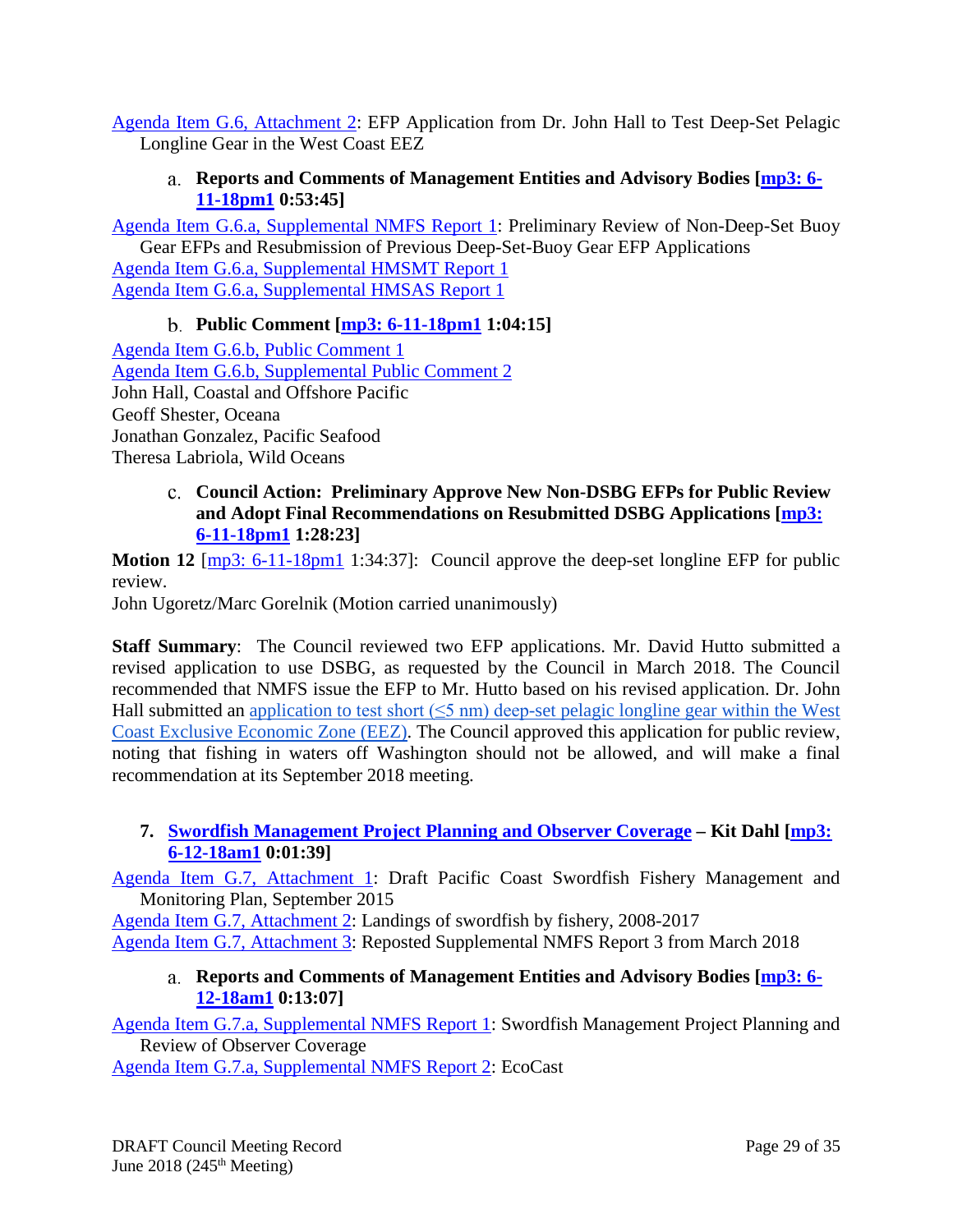[Agenda Item G.7.a, Supplemental NMFS Presentation 1:](https://www.pcouncil.org/wp-content/uploads/2018/06/G7a_Supp_NMFS_Presentation1_Taylor_JUNE2018BB.pdf) National Marine Fisheries Service Report on Swordfish Management Project Planning and Review of Observer Coverage (*Heidi Taylor*)

[Agenda Item G.7.a, Supplemental HMSMT Report 1](https://www.pcouncil.org/wp-content/uploads/2018/06/G7a_Supp_HMSMT_Rpt1_JUN2018BB.pdf) [Agenda Item G.7.a, Supplemental HMSAS Report 1](https://www.pcouncil.org/wp-content/uploads/2018/06/G7a_Supp_HMSAS_Rpt1_SMMP_JUN2018BB.pdf) [Agenda Item G.7.a, Supplemental HMSAS Report 2](https://www.pcouncil.org/wp-content/uploads/2018/06/G7a_Supp_HMSAS_Rpt2_SMMP_JUN2018BB.pdf)

## **Public Comment [\[mp3: 6-12-18am1](ftp://ftp.pcouncil.org/pub/R1806_June_2018_Recordings/6-12-18am1Copy.mp3) 0:55:49]**

<span id="page-29-0"></span>[Agenda Item G.7.b, Public Comment 1](https://www.pcouncil.org/wp-content/uploads/2018/05/G7b_PubComm1_DGN_JUN2018BB.pdf) [Agenda Item G.7.b, Supplemental Public Comment 2](https://www.pcouncil.org/wp-content/uploads/2018/06/G7b_Supp_Pub_Comm2_SwordfishMgt_JUNE2018BB.pdf) Cassie Burdyshaw, Turtle Island Restoration Network presented [Agenda Item G.7.b,](https://www.pcouncil.org/wp-content/uploads/2018/06/G7b_Supp_PublicPresentation1_Burdyshaw_DGN_JUNE2018BB.ppsx)  [Supplemental Public Presentation 1:](https://www.pcouncil.org/wp-content/uploads/2018/06/G7b_Supp_PublicPresentation1_Burdyshaw_DGN_JUNE2018BB.ppsx) (*Burdyshaw*) Geoff Shester, Oceana

Theresa Labriola, Wild Oceans

<span id="page-29-1"></span>Gary Burke, CFSB

## **Council Action: Provide Guidance on Swordfish Management Project Planning, Review and Potentially Modify the Range of Alternatives for Increased DGN Monitoring and Adopt a Preliminary Preferred Alternative, if Possible [\[mp3: 6-](ftp://ftp.pcouncil.org/pub/R1806_June_2018_Recordings/6-12-18am2Copy.mp3) [12-18am2](ftp://ftp.pcouncil.org/pub/R1806_June_2018_Recordings/6-12-18am2Copy.mp3) 0:00:09]**

**Motion**: None

**Staff Summary**: The Council recommended making basic revisions to the draft Swordfish Management and Monitoring Plan based on recommendations from [NMFS,](https://www.pcouncil.org/wp-content/uploads/2018/06/G7a_Supp_NMFS_Rpt1_SMMP_IncrMonitoring_JUN2018BB.pdf) the [HMSMT,](https://www.pcouncil.org/wp-content/uploads/2018/06/G7a_Supp_HMSMT_Rpt1_JUN2018BB.pdf) and Highly Migratory Species Advisory Subpanel [\(HMSAS\)](https://www.pcouncil.org/wp-content/uploads/2018/06/G7a_Supp_HMSAS_Rpt1_SMMP_JUN2018BB.pdf). The Council will review the draft plan, with the intention of adopting a final plan at a future meeting once more information on ongoing initiatives becomes available. These include SSC review of bycatch estimation methodologies that could be used for DGN fishery performance standards; trials of electronic monitoring in the DGN fishery, especially for unobservable vessels; results from EFPs the Council previously recommended for issuance or is currently considering; and establishing a regulatory framework for a DSBG fishery.

Increased monitoring of the DGN fishery is an objective of the SMMP. The Council reaffirmed its preferred alternative adopted in September 2015. The Council's preferred alternative, as reaffirmed, is in the near term to achieve a 30 percent monitoring coverage level through a combination of human observers and electronic monitoring and work toward the objective of monitoring all vessels. In doing so, NMFS should find ways to ensure all vessels are capable of observation by electronic monitoring (including those vessels that cannot currently accommodate human observers). The Council will further consider its proposal at a future time as information becomes available on initiatives to enhance DGN fishery monitoring.

## <span id="page-29-2"></span>**INFORMATIONAL REPORTS**

[Informational Report 1:](https://www.pcouncil.org/wp-content/uploads/2018/05/IR1_RossToAnderson_CCCprioritiesLetter_Jun2018BB.pdf) Letter from Secretary of Commerce Ross to Phil Anderson, Council Chair dated April 10, 2018 re: CCC Priorities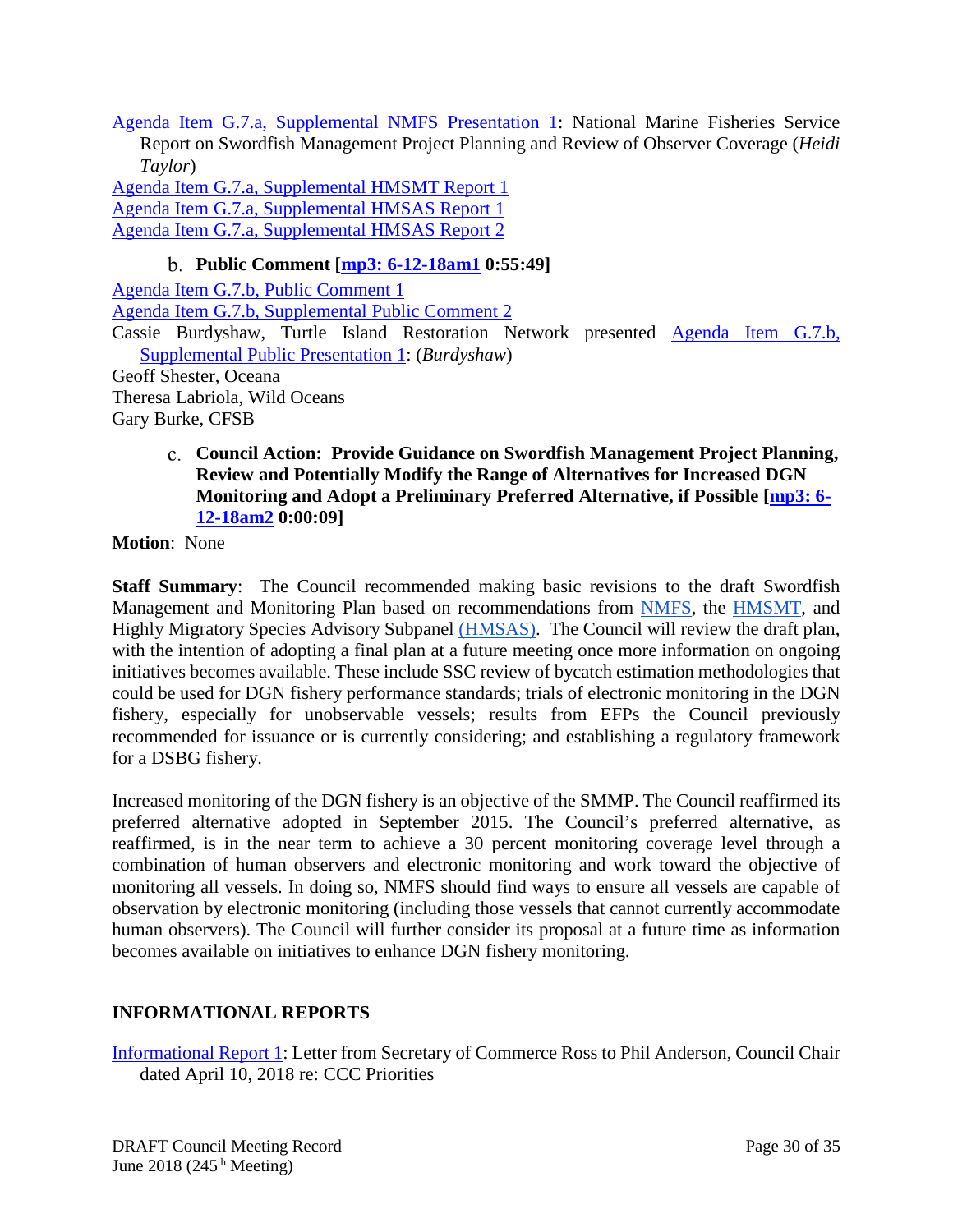[Informational Report 2:](https://www.pcouncil.org/wp-content/uploads/2018/05/IR2_IPHC_to_Anderson_JUN2018BB.pdf) Letter from IPHC to Phil Anderson, Council Chair dated 15 May 2018 re: Non-treaty directed commercial Pacific halibut fishery in IPHC Regulatory Area 2A

- [Supplemental Informational Report 3:](https://www.pcouncil.org/wp-content/uploads/2018/06/SuppIR3_Supp_2018_WCD_PFMC_Annual_Report-Final_5-18-2018_JUNE2018BB.pdf) NOAA Fisheries Office of Law Enforcement, West Coast Enforcement Division Report to PFMC, June 2018
- [Supplemental Informational Report 4:](https://www.pcouncil.org/wp-content/uploads/2018/06/SuppIR4_S-K2019Grants_JUNE2018BB.pdf) Saltonstall-Kennedy Grant Program Notice of Funding Opportunity FY2019

[Supplemental Informational Report 5:](https://www.pcouncil.org/wp-content/uploads/2018/06/SuppIR5_WhaleEntanglementRpt_JUNE2018BB.pdf) 2017 West Coast Entanglement Summary [Supplemental Informational Report 6:](https://www.pcouncil.org/wp-content/uploads/2018/06/SuppIR6_MREP_Update_JUNE2018BB.pdf) Marine Resource Education Program (MREP)

## <span id="page-30-0"></span>**VOTING LOG**

**Motion 1**: Adopt [Agenda Item A.4, June 7-13, 2018 Council Meeting Agenda.](https://www.pcouncil.org/wp-content/uploads/2018/05/A4__June2018_DetailedAgenda_JuneBB2018.pdf) Brad Pettinger/Troy Buell (Motion carried unanimously)

**Motion 2:** Council recommend adoption of the following groundfish EFP for 2019-2020 Yellowtail Rockfish Jig Fishing off California (E.2, [Attachment 1\)](https://www.pcouncil.org/wp-content/uploads/2018/05/E2_Att1_PlattEmleyApp_Suggested_Updates_003_June2018BB.pdf); the commercial hook & line rockfish fishing in the RCA off the Oregon coast  $(E.2,$  Attachment 2) with the provisions to limit the number of hooks per individual line to 40 or less with a maximum of 125 hooks total. Allow the use of only artificial fishing lures; the Monterey Bay Regional EFP Chilipepper Rockfish [\(E.2, Supplemental Revised Attachment 3\)](https://www.pcouncil.org/wp-content/uploads/2018/06/E2_Supp_REVISED_Att3_Monterey_Bay_EFP_Final_Jun2018BB.pdf).

Troy Buell/Marci Yaremko (Motion with Crabbe/Gorelnik Amendment carried unanimously).

**Motion 3:** Council request NMFS establish appropriate salmon caps for each final EFP (either as a rate or a hard cap) considering the expected number of vessels and trips per vessel. Marci Yaremko/Buzz Brizendine (Motion withdrawn with consent of the second)

**Motion 4:** Council adopt EFP set asides as recommended in Agenda Item E.2.a, Supplemental [GMT Report 3,](https://www.pcouncil.org/wp-content/uploads/2018/06/E2a_Supp_GMT_Rpt3_UPATED_EXEMPTED_FISHING_PERMIT_SET_JUN2018BB.pdf) but replace the 10 mt canary set aside for Cook with 5 mt.

Troy Buell/Dorothy Lowman (Motion, as amended by Yaremko/Gorelnik, carried unanimously).

**Motion 5:** Council forward preliminary year-round coastwide midwater rockfish **EFP** application for final action in September.

Troy Buell/Dorothy Lowman (Motion carried, Mr. Pettinger recused himself).

**Motion 6**: Council adopt the following assessments for 2019:

- Full Assessments:
	- Sablefish
	- Cabezon (CA and OR)
	- Longnose skate
	- Big skate
	- Cowcod

• Gopher rockfish/Black-and-Yellow Rockfish as a complex Update Assessments:

- Petrale sole
- Widow Rockfish

Catch-Only Projections: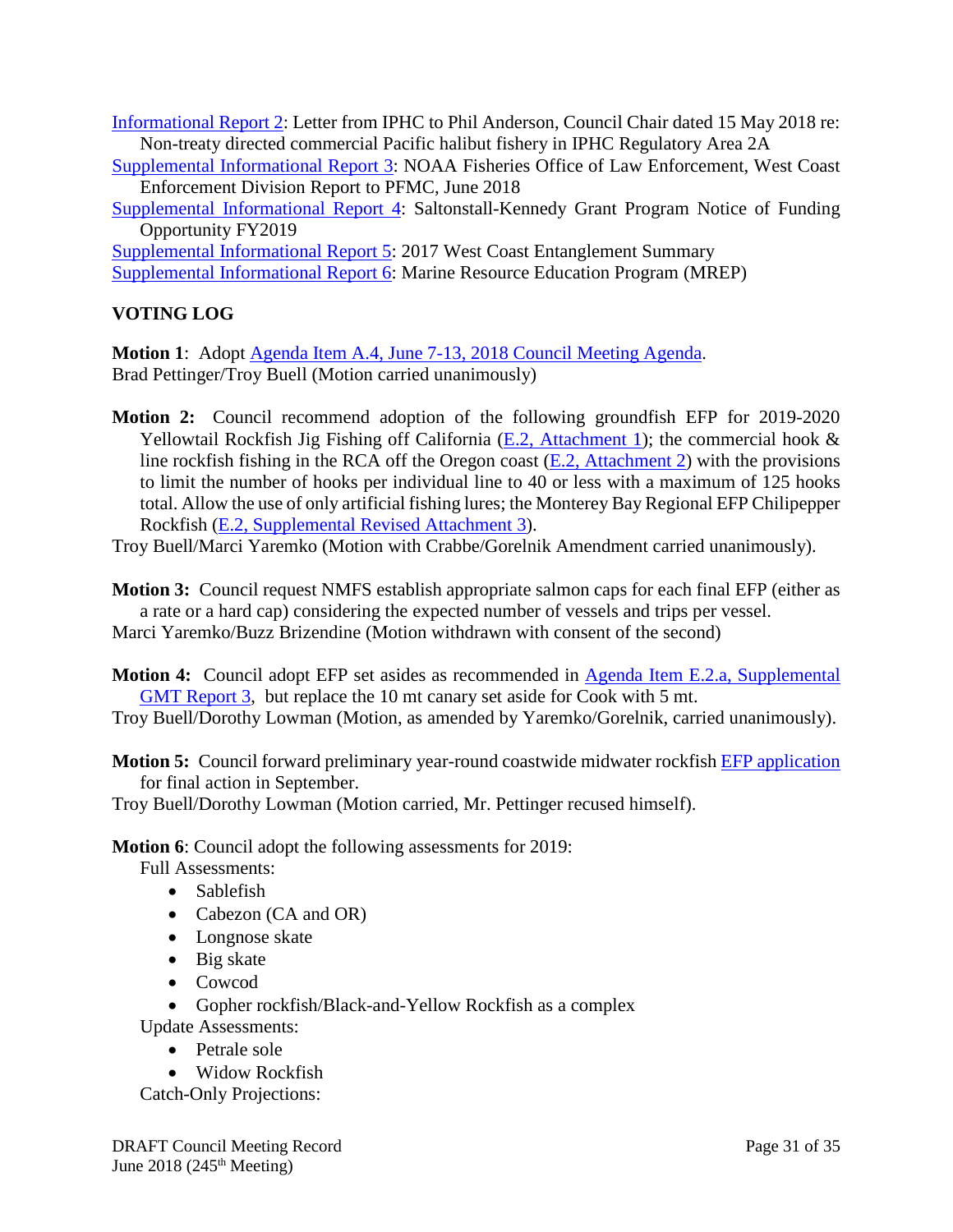- Lingcod
- Canary rockfish
- Black rockfish

Catch Report:

• Yelloweye rockfish

For 2021, adopt the list of assessments recommended by the GMT in Table 2 in [Agenda Item](https://www.pcouncil.org/wp-content/uploads/2018/06/E3a_Supp_GMT_Rpt1_JUN2018BB.pdf)  [E.3.a, Supplemental GMT Report 1,](https://www.pcouncil.org/wp-content/uploads/2018/06/E3a_Supp_GMT_Rpt1_JUN2018BB.pdf) with the addition of yelloweye rockfish as a full assessment. This is a refined list of preliminary priorities that will be finalized in 2020. Joanna Grebel/Buzz Brizendine (Motion carried unanimously)

**Motion 7:** Council to adopt the Terms of Reference for the Groundfish and Coastal Pelagic Species Stock Assessment and Review Process for 2019-2020 [\(Attachment 3\)](https://www.pcouncil.org/wp-content/uploads/2018/05/E3_Att3_Draft_Stock_Assessment_ToR_2019-20_June2018BB.pdf) the Terms of Reference for Groundfish Rebuilding Analysis [\(Agenda Item E.3, Supplemental Revised Attachment 4\)](https://www.pcouncil.org/wp-content/uploads/2018/06/E3_Supp_REVISEDAtt4_DRAFT_GF_Rebuild_ToR_2019-20_June2018BB.pdf) with the [revisions by the SSC,](https://www.pcouncil.org/wp-content/uploads/2018/06/E3a_Supp_SSC_Rpt1_JUN2018BB.pdf) and the Terms of Reference for the Methodology Review Process for Groundfish and Coastal Pelagic Species [\(Agenda Item E.3, Attachment 5\)](https://www.pcouncil.org/wp-content/uploads/2018/05/E3_Att5_Draft_Methodology_ToR_CPSGF-2019-20_June2018BB.pdf).

Troy Buell/Dorothy Lowman (Motion carried unanimously)

**Motion 8:** Council to adopt the 2019 Groundfish Stock Assessment Review Schedule (Agenda) [Item E.3, Attachment 1\)](https://www.pcouncil.org/wp-content/uploads/2018/05/E3_Att1_NMFS_StockAssessmentPrioritization_June2018BB.pdf).

Corey Niles/Rich Lincoln (Motion carried unanimously)

**Motion 9:** Council adopt the Draft 2018 Research and Data Needs document [\(Agenda Item C.4,](https://www.pcouncil.org/wp-content/uploads/2018/05/C4_Att1_RD_Needs_May2018_June2018BB_electronic_only.pdf)  [Attachment 1\)](https://www.pcouncil.org/wp-content/uploads/2018/05/C4_Att1_RD_Needs_May2018_June2018BB_electronic_only.pdf) for public review, incorporating the comments from the EWG [Agenda Item](https://www.pcouncil.org/wp-content/uploads/2018/06/C4a_Supp_EWG_Rpt1_Jun2018BB.pdf)  [C.4.a, Supplemental EWG Report](https://www.pcouncil.org/wp-content/uploads/2018/06/C4a_Supp_EWG_Rpt1_Jun2018BB.pdf) 1.

Troy Buell/Brad Pettinger (Motion carried unanimously)

**Motion 10:** Council to initiate an FMP amendment to address take in the live bait fishery when a stock is in an overfished condition.

Briana Brady, Buzz Brizendine (Motion carried unanimously)

- **Motion 11**: Council proceed with analysis to the two sub-options for Deep-Set Buoy Gear Fishing in the Southern California Bight as previously adopted with the following changes in regards to potential limited access to allow for a phased in approach:
	- Capacity Implement permits with initial issuance and total issuance limited to the following:
		- 1) Not more than 50 permits per year, not to exceed 300 total
		- 2) Not more than 100 permits per year, not to exceed 300 total
		- 3) Not more than 300 permits maximum

Also, direct the Highly Migratory Species Management Team to analyze these options along with an open access option using 500 permits as a proxy for open access.

John Ugoretz/Marc Gorelnik as amended by Lincoln/Niles carried unanimously

**Motion 12**: Council approve the deep-set longline EFP for public review. John Ugoretz/Marc Gorelnik (Motion carried unanimously)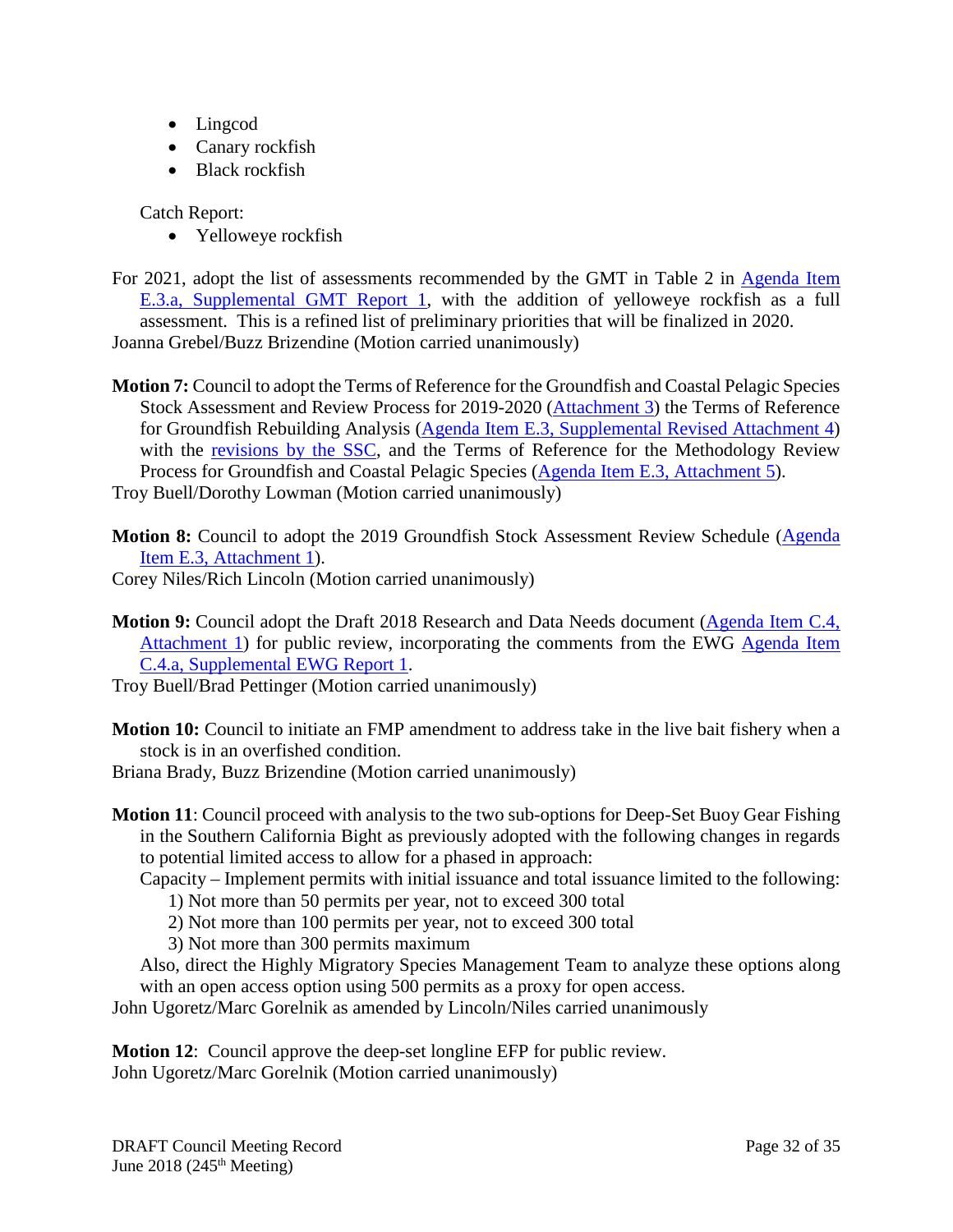### **Motion 13**: Council adopt:

- 1. Alternative 2 as its Final Preferred Alternative for the yelloweye rockfish rebuilding plan with a P<sup>\*</sup> of 0.4 for the ABC, a spawning potential ratio of 65 percent, and a median time to rebuild (i.e.,  $T_{\text{Target}}$ ) of 2029, and
- 2. The following harvest specifications and management measures for 2019 and 2020 (using [Agenda Item E.4.a, Supplemental GMT Report 3\)](https://www.pcouncil.org/wp-content/uploads/2018/06/E4a_Supp_REVISED_GMT_Rpt2_JUN2018BB.pdf):
	- a. Annual catch limits of 48 mt for 2019 and 49 mt for 2020,
	- b. The "off the top" deductions as presented,
	- c. A trawl allocation of 3.4 mt (shorebased trawl 3.4 mt, at-sea trawl 0 mt) for each year, as presented,
	- d. A non-trawl allocation of 38.6 mt in 2019 and 39.5 mt in 2020, as presented,
	- e. Within the non-trawl allocation, specify sector-specific shares as harvest guidelines (HGs) at the values associated with Alternative 2, and sector-specific annual catch targets (ACTs) at the values associated with Alternative 1, and
	- f. The management measures for the non-trawl sectors associated with Alternative 1 to achieve those ACTs, with the differences between the sectors' HGs and their ACTs managed as sector-specific amounts.

|                                  |              |      |             |      | Difference (HG - |      |
|----------------------------------|--------------|------|-------------|------|------------------|------|
| Non-Trawl Allocation $=$ 38.6 mt | Shares (HGs) |      | <b>ACTs</b> |      | ACT)             |      |
|                                  | 2019         | 2020 | 2019        | 2020 | 2019             | 2020 |
| Non-Nearshore                    | 2.0          | 2.1  | 1.6         | 1.7  | 0.4              | 0.4  |
| Directed OA: Nearshore           | 6.0          | 6.2  | 4.7         | 4.9  | 1.3              | 1.3  |
| <b>WA Recreational</b>           | 10.0         | 10.2 | 7.8         | 8.1  | 2.2              | 2.1  |
| <b>OR</b> Recreational           | 8.9          | 9.1  | 7.0         | 7.2  | 1.9              | 1.9  |
| <b>CA</b> Recreational           | 11.6         | 11.9 | 9.1         | 9.4  | 2.5              | 2.5  |

Michele Culver/Maggie Sommer (Motion carried unanimously)

**Motion 14**: Council adopt the following final preferred management measures for 2019-2020:

Action Items 1-8 – adopt GMT Recommendations in Appendix 3 [\(Agenda Item E.4.a,](https://www.pcouncil.org/wp-content/uploads/2018/06/E4a_Supp_REVISED_GMT_Rpt2_JUN2018BB.pdf)  [Supplemental REVISED GMT Report 2\)](https://www.pcouncil.org/wp-content/uploads/2018/06/E4a_Supp_REVISED_GMT_Rpt2_JUN2018BB.pdf), which confirm the PPA and provide updated values in Appendix 1 and 2.

Action Item 9. GAP Recommendation for sablefish north of 36° N. latitude and lingcod north for limited entry [\(Agenda Item E.4.a, Supplemental GAP Report 1\)](https://www.pcouncil.org/wp-content/uploads/2018/06/E4a_Supp_GAP_Rpt1_Updated_JUN2018BB.pdf), confirm PPA for remaining trip limits.

Action Item 13. Adopt CDFW Report 1 [\(Agenda Item E.4.a, Supplemental CDFW Report 1\)](https://www.pcouncil.org/wp-content/uploads/2018/06/E4a_Supp_CDFW_Rpt1_JUN2018BB.pdf). Action Items 16 – 19. Adopt **GMT** Recommendations in Appendix 3, which confirm the PPA. Joanna Grebel/Buzz Brizendine (Motion carried unanimously)

**Motion 15:** Council adopt as FPA a recreational groundfish season for Oregon with the fishery restricted to shoreward of the 40 fathom management line from June through August, as recommended in [E.4.a, Supplemental ODFW Report 1, June 2018.](https://www.pcouncil.org/wp-content/uploads/2018/06/E4a_Supp_ODFW_Rpt1_JUN2018BB.pdf)

Maggie Sommer/Dorothy Lowman (Motion carried unanimously)

**Motion 16:** Motion withdrawn with the consent of the second.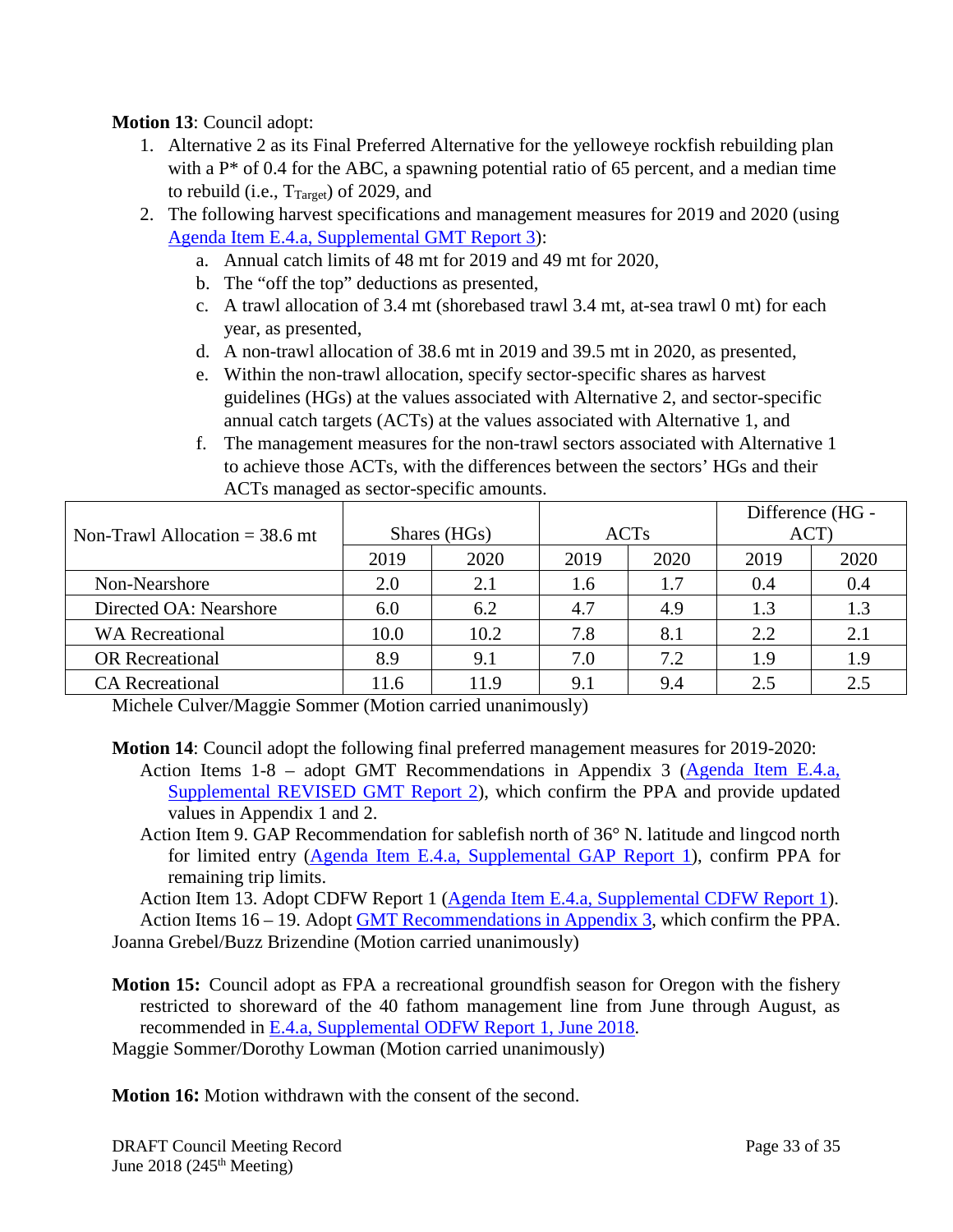**Motion 17:** Council adopt the following for Action Item #15:

- 1. In addition to the current BRAs, add the 200 fathom depth contour for use as a BRA for vessels using midwater trawl gear through routine inseason action to control catch of groundfish and non-groundfish, including salmon.
- 2. Eliminate the Ocean Salmon Conservation Zone (OSCZ) from regulation.
- 3. Prohibit all midwater trawling within the Klamath River Salmon Conservation Zone (KRCZ) and Columbia River Salmon Conservation Zone (CRSZ) year-round; and prohibit the use of all bottom trawl gear except selective flatfish trawl (SFFT) inside the KRCZ and CRSZ.
- 4. Create two automatic authorities in regulations that would allow NMFS to:
	- Close either sector (all whiting or all non-whiting) upon that sector having reached or exceeded its Chinook salmon bycatch threshold and the reserve amount of 3,500; and
	- Close a sector (all whiting or all non-whiting) when one sector has been closed after attaining or exceeding its Chinook salmon bycatch threshold and the reserve amount of 3,500, and the second sector attains or exceeds its salmon bycatch threshold.

Maggie Sommer/Dorothy Lowman (Motion carried unanimously)

**Motion 18:** Council confirm the PPA for stock complex restructuring as FPA.

In addition, I move the Council adopt the following harvest guidelines within the new complexes:

Oregon Black, Blue, and Deacon Rockfish complex:

• Black Rockfish: 515.8 mt in 2019, 512.2 mt in 2020

Oregon Cabezon & Kelp Greenling complex:

• Cabezon: 46.8 mt in 2019, 46.8 mt in 2020

Maggie Sommer/Brad Pettinger (Motion carried unanimously)

**Motion 19**: Council adopt as its Final Preferred Alternative for Groundfish Management Measures for 2019 and 2020 the GMT recommendations for Item #11 (Washington recreational fisheries) and #20 (incidental lingcod retention ratio in the salmon troll fishery) as presented in [Agenda Item E.4.a, Supplemental REVISED GMT Report 2.](https://www.pcouncil.org/wp-content/uploads/2018/06/E4a_Supp_REVISED_GMT_Rpt2_JUN2018BB.pdf)

Michele Culver/Rich Lincoln (Motion carried, Ms. Grebel abstained)

**Motion 20:** Council adopt as FPA the 2019 and 2020 tribal management measures referenced in item 10 of Appendix 3 in [Revised Supplemental GMT Report 2.](https://www.pcouncil.org/wp-content/uploads/2018/06/E4a_Supp_REVISED_GMT_Rpt2_JUN2018BB.pdf)

David Sones/Marc Gorelnik (Motion carried unanimously)

**Motion 21:** Council approve the report of the Budget Committee including the four recommendations contained in that report [\(Agenda Item C.8.a, Supplemental BC Report 1\)](https://www.pcouncil.org/wp-content/uploads/2018/06/C8a_Supp_BudCom_Rpt1_JUN2018BB.pdf). Herb Pollard/Pete Hassemer (Motion carried unanimously)

**Motion 22:** Council approve the March 2018 and April 2018 Council meeting records as contained in [Agenda Item C.9, Attachment 1](https://www.pcouncil.org/wp-content/uploads/2018/05/C9_Att1_DRAFT_Mar18MtgRecord_June2018BB.pdf) and [Agenda Item C.9, Attachment 2.](https://www.pcouncil.org/wp-content/uploads/2018/05/C9_Att2_DRAFT_Apr18MtgRecord_June2018BB.pdf)

Herb Pollard/Pete Hassemer (Motion carried unanimously)